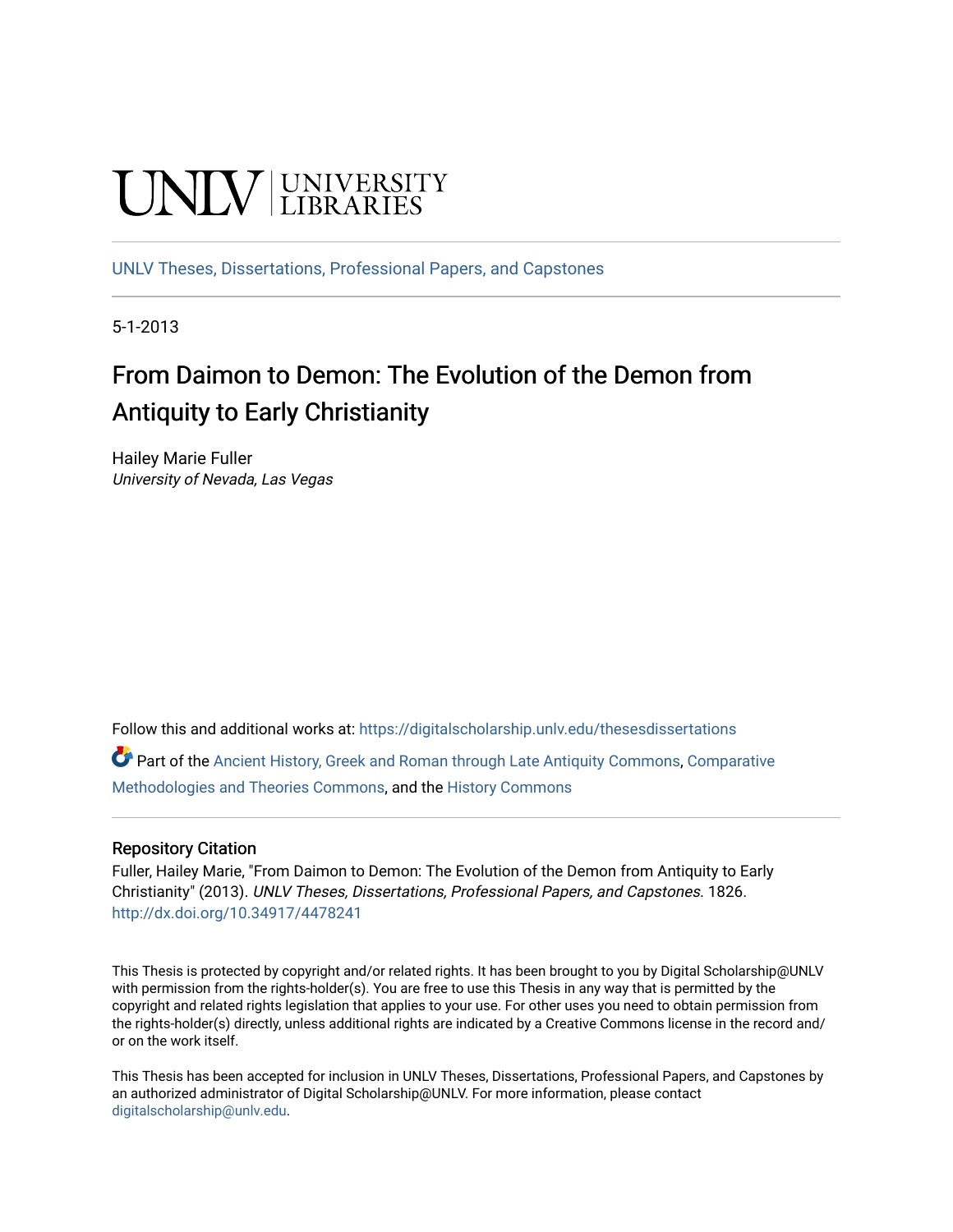## FROM DAIMON TO DEMON: THE EVOLUTION OF THE DEMON

## FROM ANTIQUITY TO EARLY CHRISTIANITY

By

Hailey Marie Fuller

 Bachelor of Arts University of Nevada Las Vegas 2009

A Thesis Submitted in Partial Fulfillment Of the Requirements for the

 **Masters of Arts in History**

**Department of History College of Liberal Arts The Graduate College**

**University of Nevada Las Vegas May 2013**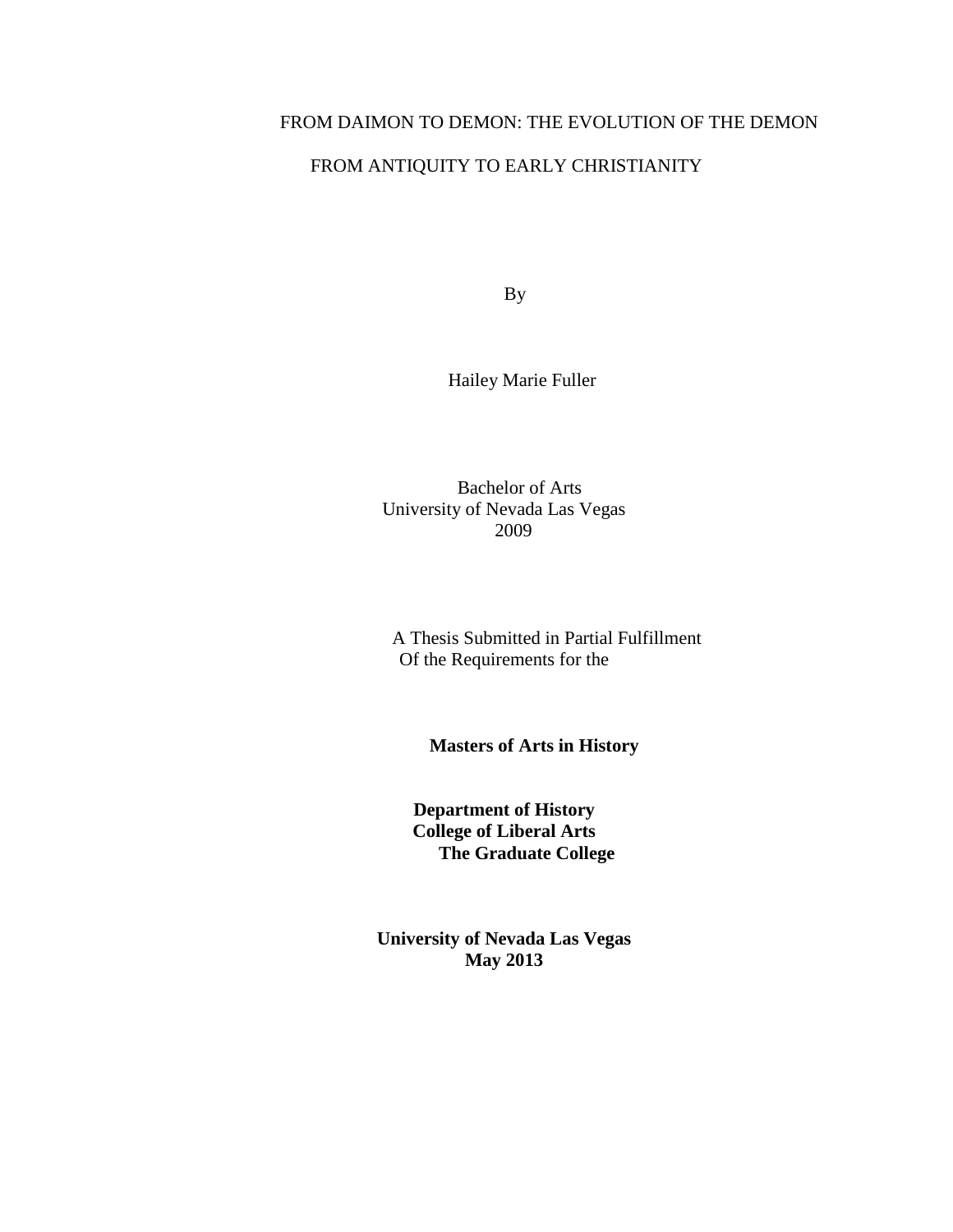

## THE GRADUATE COLLEGE

We recommend the thesis prepared under our supervision by

## **Hailey Marie Fuller**

entitled

## **From Daimon to Demon: The Evolution of the Demon from Antiquity to Early Christianity**

be accepted in partial fulfillment of the requirements for the degree of

## **Master of Arts in History**

Department of History

Andrew Bell, Ph.D., Committee Chair

David Holland, Ph.D., Committee Member

Paul Werth, Ph.D., Committee Member

William Jankowiak, Ph.D., Graduate College Representative

Thomas Piechota, Ph.D., Interim Vice President for Research & Dean of the Graduate College

**May 2013**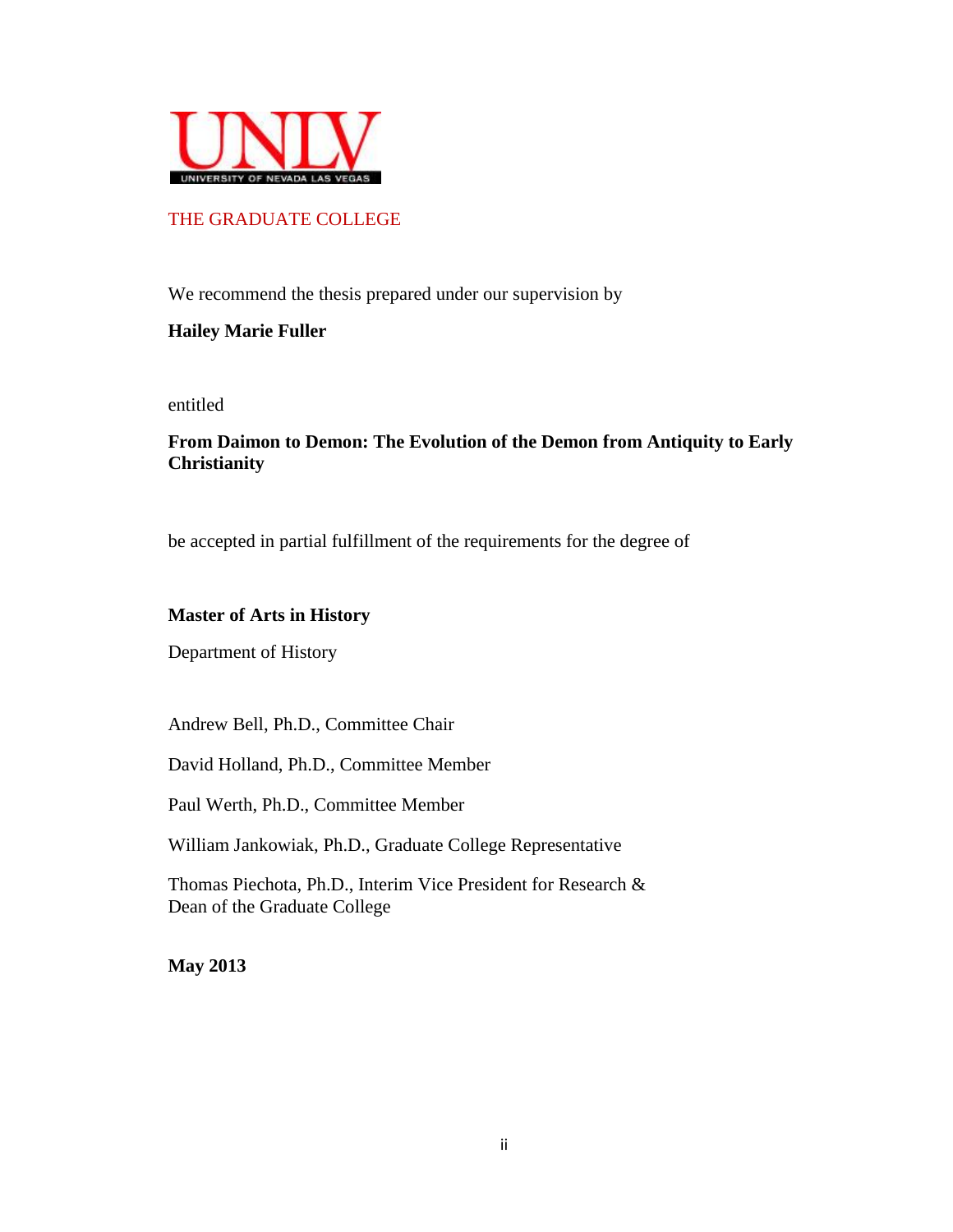#### ABSTRACT

## FROM DAIMON TO DEMON: THE EVOLUTION OF THE DEMON FROM ANTIQUITY TO EARLY CHRISTIANITY

One of the most fascinating entities of religious thought is the demon, which is still pervasive in both religious and popular culture today. The demon is something that is present not just in various religious texts, but is also a staple of the modern horror film. The question at hand in this thesis is whether or not the demon was always considered to be synonymous with evil. The demon itself has existed in religious culture and magic practice since antiquity, but most scholars tend to either ignore the entity, or conflate it with ghosts or minor gods. This thesis traces the evolution that the daimon takes to eventually become the demon we know today. At the same time, it postulates that the most important change to take place occurred with Augustine of Hippo's *The City of God*, which ultimately gives the demon the negative characteristics that it still has today. This is the first time that this has been posited, as most historians have previously said that the point in which the daimon becomes demon is with the writing of Xenocrates in the  $4<sup>th</sup>$  century B.C.E.

By looking at both the literature of the Greek and Roman worlds, spells and incantations that were used in antiquity, and also texts relating to Judaism and Christianity, there is a sense that the evolution culminates in the work of Augustine, and that this is the most momentous change for the entity. This is significant, as it illustrates the influence of Christianity on the religious cultures of antiquity, and how monotheism played a large role in the evolution of the demon. As the demon is something that is prevalent still today, not only in our own popular culture but also in religious realms as well, it is important to understand the background and history of the entity, and not merely hold the assumption that it did not "exist" prior to Christianity.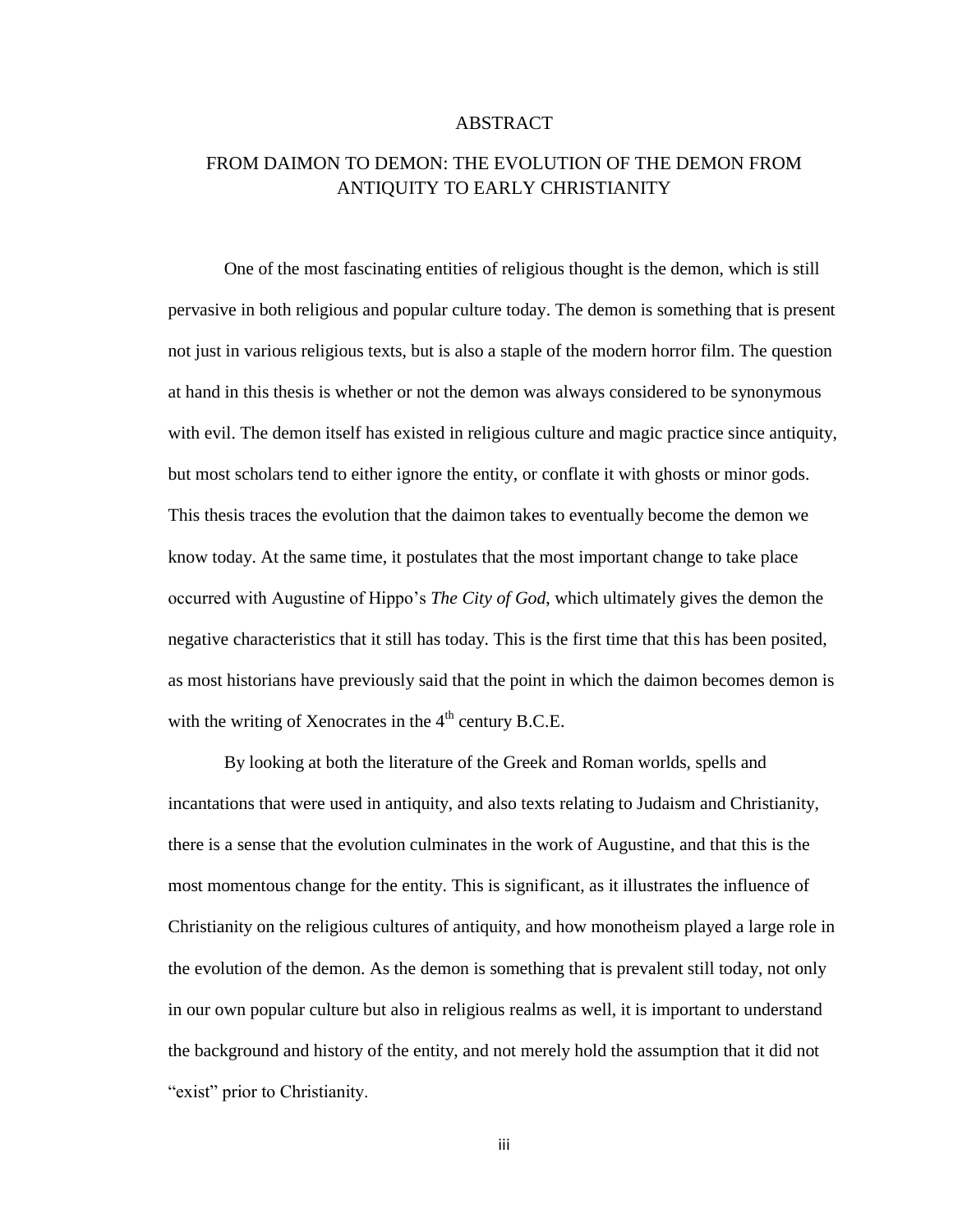## **Table of Contents:**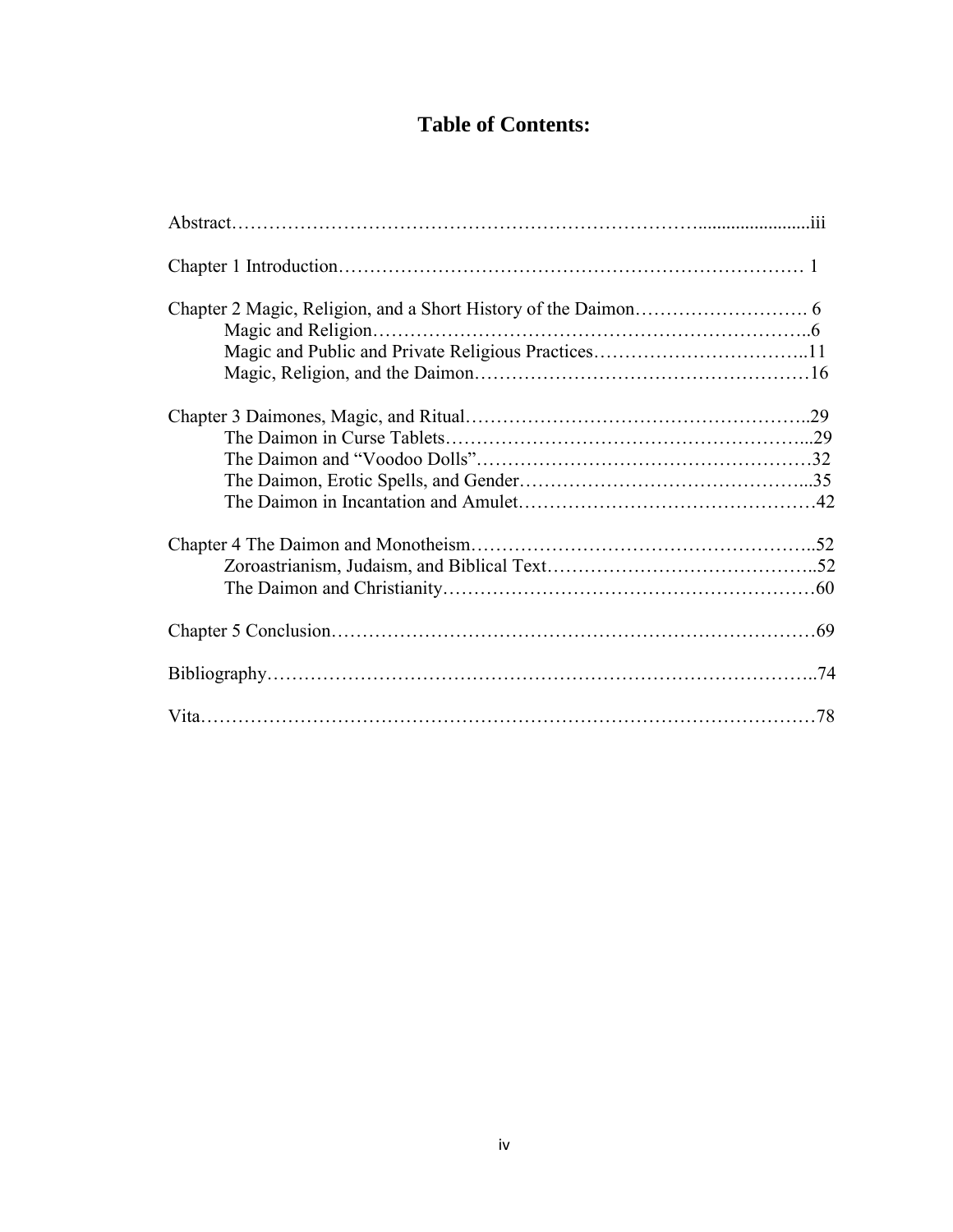### **Chapter 1. Introduction**

 $\overline{\phantom{a}}$ 

When one hears the word demon, it is difficult not to bring to mind images of grotesque, damned creatures; the kind that could only be found in the deepest recesses of the underworld, or the Christian Hell. These images still resonate today not only in religion, but in popular culture as well. In both, demons are seen as something to be feared. The image of the demon holds deeply religious connotations, but the idea itself invokes fear in many individuals, regardless of faith. The demon in today's popular culture is an important staple of the horror film. Movies from *The Exorcist* to *Hellraiser* depict evil forces of demons that are "hell-bent" on the destruction of the "good" in the world. It is hard to extricate the idea of the demon from its now evil connotations, but was this entity always considered to be malicious? Upon looking at sources from antiquity, it seems that this is not the case. The evolution that culminated in the demon that we know today occurred over a great deal of time, and had its swiftest change with the emergence of early monotheistic religion, especially Christianity.

In antiquity, the entity known today as the demon was called a *daemon* or *daimon*. Throughout this thesis, it will be referred to as a *daimon*. This simply meant that it was a lesser being, not quite equal to those in the ancient pantheons. E.R. Dodds, in *The Greeks and the Irrational*, writes that there were three distinct categories of the daimon. The first category was that of "those irrational impulses which arise in a man against his will to tempt him."<sup>1</sup> Within this category would fit, for example, the thoughts of Theognis, a Greek poet who saw the feelings of hope and fear as dangerous daimones. Thus, he

<sup>1</sup> E.R. Dodds, *The Greeks and the Irrational*, (Berkeley: University of California Press, 1996), 41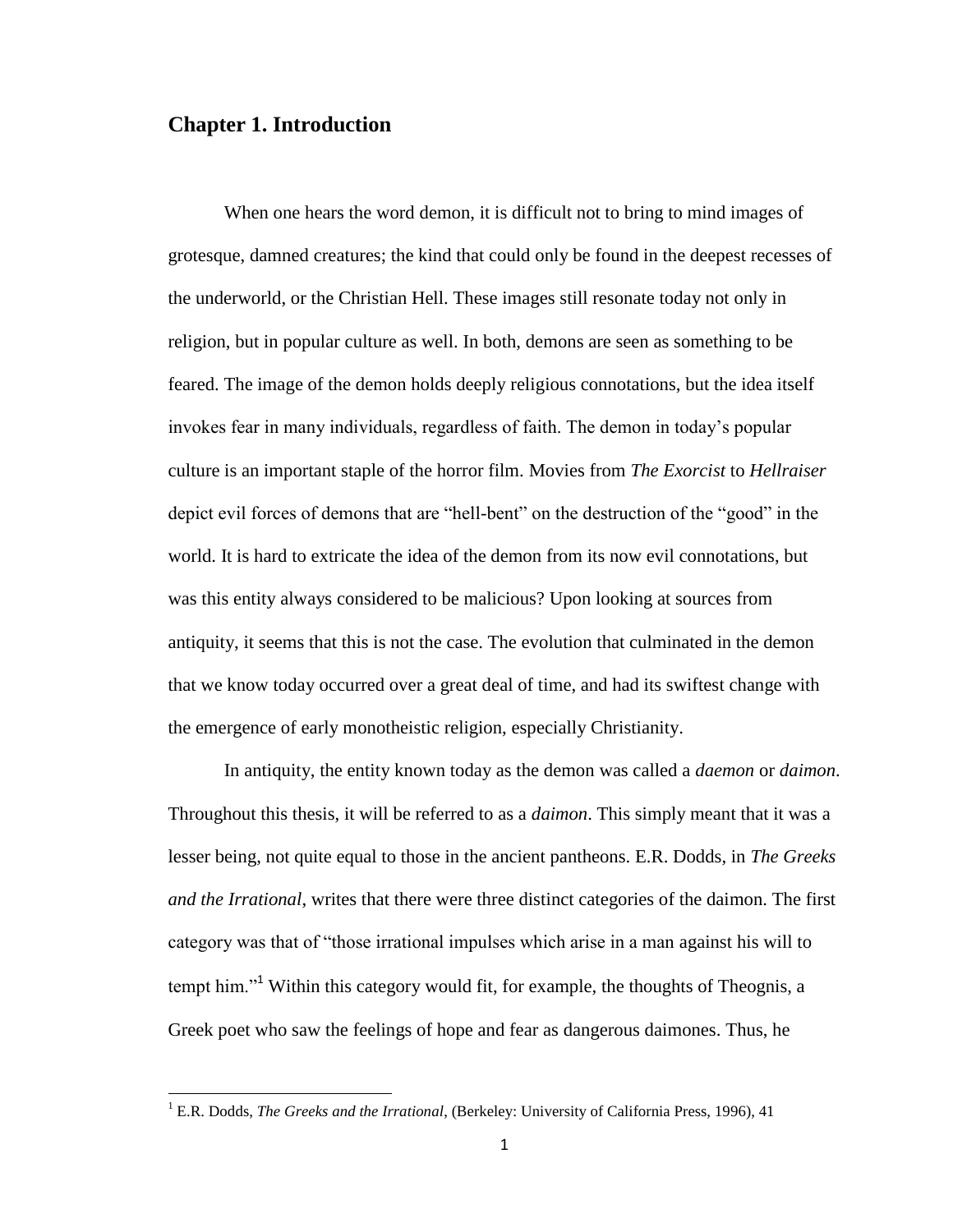shows the daimon as an almost personification of emotions. This seems to be akin to other spiritual forces of ancient religion which shall be seen later. Dodds' second category encompasses "daemons projected by a particular human situation."<sup>2</sup> In this case, the daimon could represent things such as pestilence, famine, or drought. These were things that had a profound and negative effect upon the people themselves, but could not be explained. Therefore, they would be attributed to the "gods", and in these cases, minor ones. The daimon was thought to be of a more chthonic, or earthly, nature and while strict forms of dualism - an extreme good versus an extreme evil - were not quite present in early antiquity, the daimon had both positive and negative influence. Just as the ancient gods could hold human qualities, so too could the daimon. The final category, which plays a larger role in the history of the daimon, is that of the daimon who is "attached to a particular individual, usually from birth, and determines, wholly or in part, his individual destiny."<sup>3</sup> This category itself represents a great deal of what the daimon was thought to be in earlier periods, and can still be seen in later versions of the entity. It is reminiscent of the Christian idea of the "guardian angel", which may stem from these original Greek ideas, as the daimon would eventually split into good and evil, angel and demon, with the rise of monotheistic religion.

The daimon itself is an entity with a rather convoluted history. As noted above, the daimon undergoes an evolution over from antiquity to the emergence of early Christianity; however the daimon is not limited to just those three categories. While this evolution has been chronicled by some, many historians have simply just mentioned the daimon in passing, or have even conflated its existence with that of ghosts or *theoi,* minor

 $\frac{1}{2}$  Ibid, 41

 $3$  Ibid, 41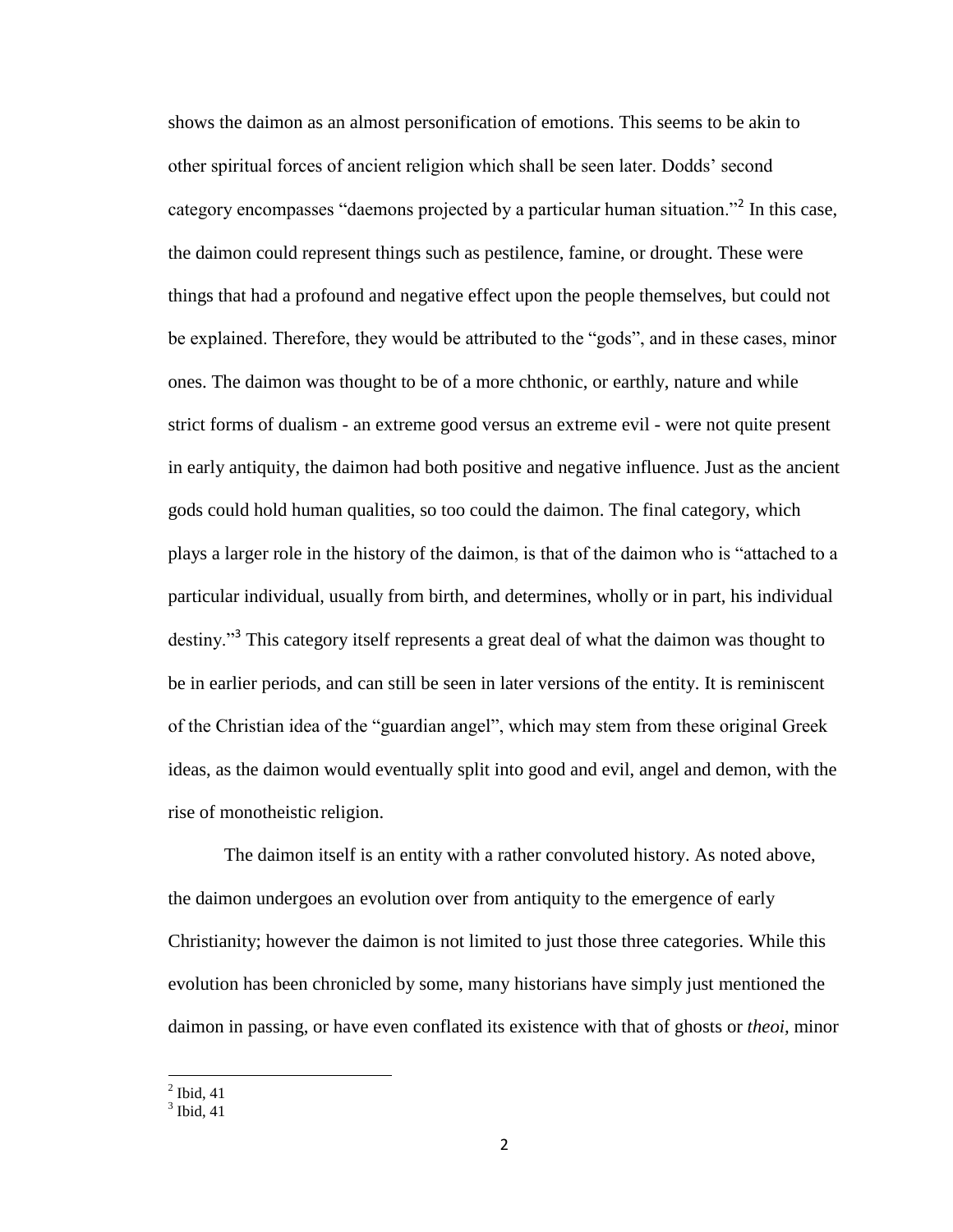gods themselves. This is a problem, because even if the distinction between daimones and ghosts, or daimones and minor gods was not something entirely clear in earlier periods of antiquity, the daimon *does* become acknowledged as an entity in its own right, which had major influence on the way it would subsequently be thought of after Christianity's influence. If the evolution of the daimon *is* recounted by historians, the task at hand for them is to pinpoint the change in the daimon that made it the *demon* that we know today. This is important because the demon plays a very significant role in the religious culture of medieval Europe. The conclusion of most scholars is that the most momentous change to the daimon came in the  $4<sup>th</sup>$  century B.C.E with the ideologies of Plato and Xenocrates. This thesis disagrees with that conclusion because, as will be discussed later, while the postulations of Plato and Xenocrates *do* change the daimon, it just becomes a more *human* entity. This thesis argues that, in fact, the most significant points of change to the daimon actually occurred with the rise of monotheism, especially Christianity, and culminate in the opinions of Augustine of Hippo.

Much of what can be discovered about the daimon in the ancient world comes from the spells and incantations used in magical and religious practices. However, the lines between magic and religion were, and are, often quite blurred. These distinctions have a significant role in defining the nature of the entity. The ambiguity between what was considered magic and religion are especially prevalent in antiquity, and continue on through early Christianity. One group's religion could be considered magic to another. The introduction to the text *Between Magic and Religion* says that "in the Greek and Roman worlds, 'magic'…is the name given to a collection of practices that are in conflict

3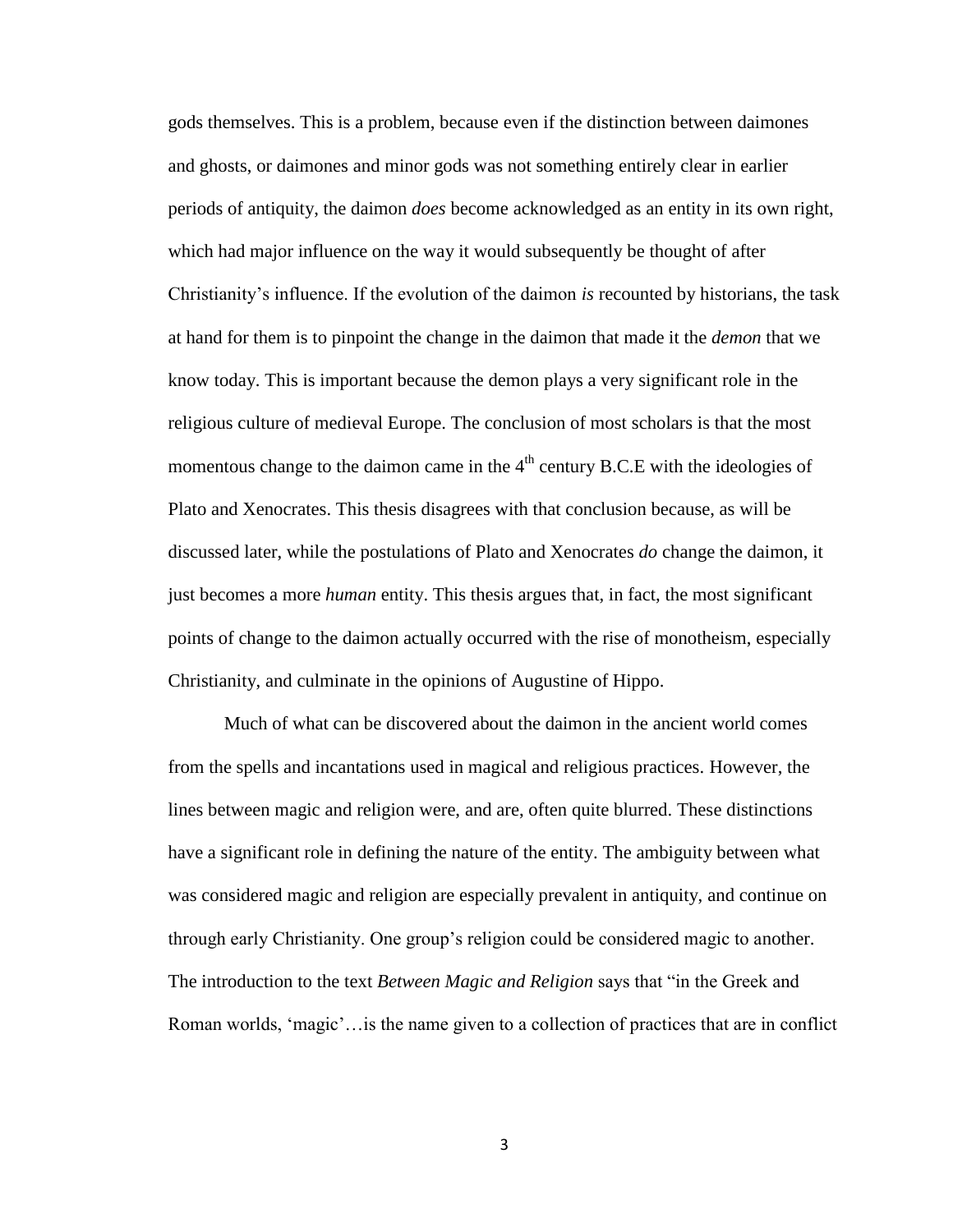with the rules of the larger society."<sup>4</sup> It also says, however, that "it is at times difficult to distinguish 'magical' aspects from what was considered acceptable religious practice."<sup>5</sup> Of course, these concepts of magic and religion differ depending upon the deciding group. Therefore, when considering ancient magic and religion, it must be done so without using the modern connotations of those terms, as difficult as that may be. That which may be considered an issue of semantics today held real implications for those of the ancient world. The idea that magic and religion are not, always, clearly distinct is important when looking at the periods of change not only in the context of the ancient world, but also in the evolution of the demon. The daimon was an entity that had the ability to transcend both of these categories, and as those categories became more distinct this would affect the way that the daimon was seen.

The evolution of the daimon took place over a long period of time, and through the writing of some, as well as the spells, incantations, and curses of others, one can see how this came to be. Through the archaic, classical, and Hellenistic periods of the ancient world, and through the early periods of Christianity, the literature and writing show deep transformations. The first chapter of this thesis discusses the importance of the two terms "magic" and "religion". It shows the various approaches that historians of this period have taken to discern between the two, and looks at how and why the peoples of these periods took to finding distinctions. From there, it moves into looking at examples of the daimon in ancient Greece and Rome, and how the entity shifted over time.

The second chapter illustrates the daimon in action. It uses primary source material to show how the daimon was used in magic, whether from spells, incantations,

<sup>4</sup> Introduction to *Between Magic and Religion*, ed. Sulochana R. Asirvatham, Corinne Ondine Pache, and John Watrous (New York: Rowman & Littlefields Publishers, Inc. 2001), xi

<sup>5</sup> Ibid, xi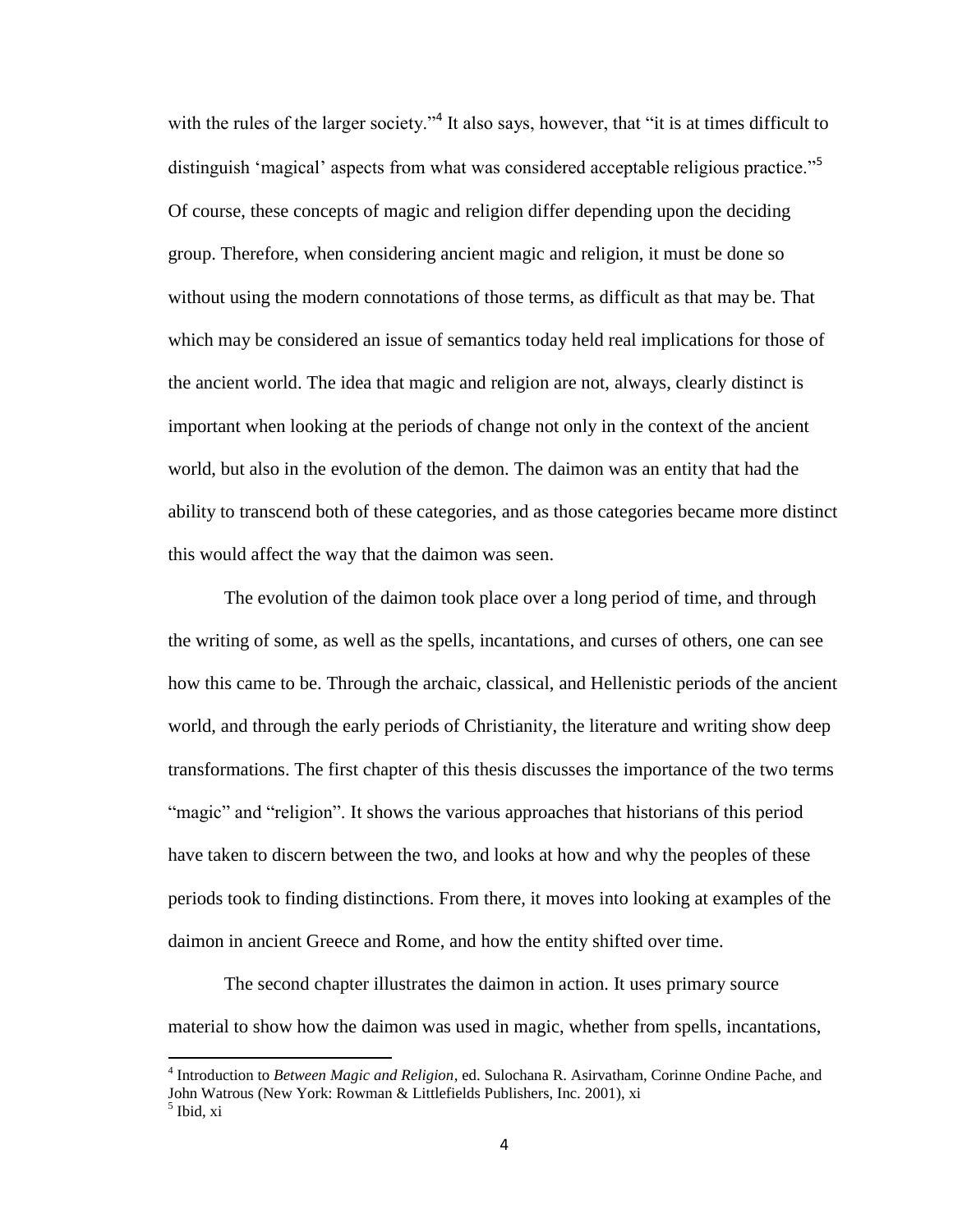or curses. By looking at these sources, one can gain a better understanding of the ancient daimon. The third and final chapter discusses the daimon in other ancient cultures, as well as the importance it had to the Old and New Testaments. It is during the period that this chapter covers in which the daimon undergoes what I argue is its most drastic transformation. This looks at how both Jewish and early Christian religious culture truly "demonized" the ancient entity, so to speak. By giving a more full exploration of the evolution of the daimon, this thesis aims to show that while there were significant changes to the daimon in the  $4<sup>th</sup>$  century B.C.E, it was the rising influence of Christianity culminating in the statements by Augustine of Hippo that had the most lasting impact on "damning" the daimon.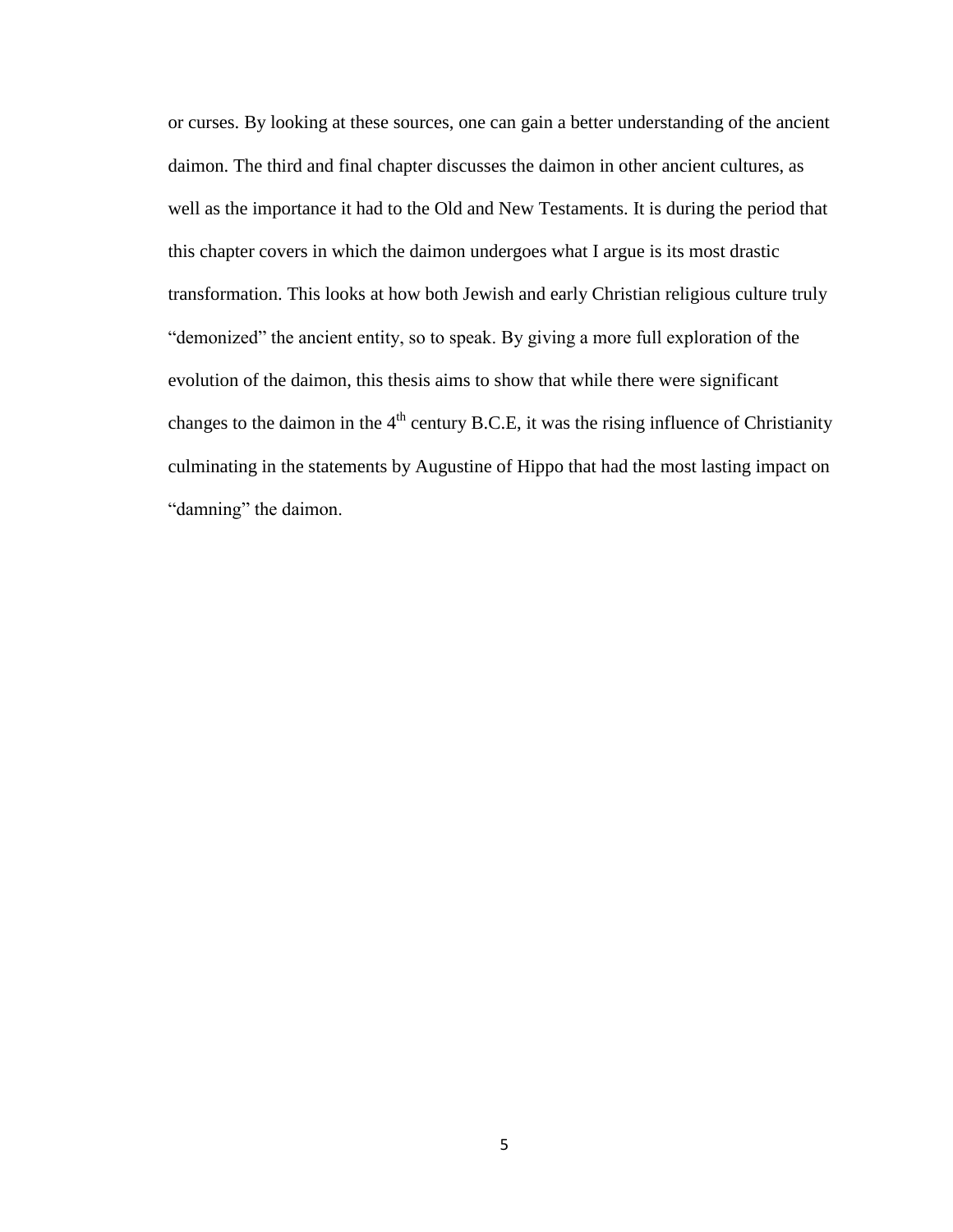### **Chapter 2. Magic, Religion, and a Short History of the Daimon**

#### **Magic and Religion**

The functions of the daimon in antiquity only make sense when put in relation to the pervasive nature of magic. The definitions of these two terms were very often, and sometimes still are, very blurred. To modern scholars, when looking at the past, it might even be only an issue of semantics. In some cases, these two categories were rather fluid, and what one might today (or even during the rise of early Christianity) think of as magic, could have been an integral part of religion and vice versa. Georg Luck, in his *Arcana Mundi*, says that there have been a great number of approaches and attempts to discern these two categories and make them distinct.<sup>6</sup> He shows, however, that more often than not, the two have the same concerns. This chapter discusses some of the varying definitions of "magic" and "religion" and why they are important to the understanding the changes that occurred to the daimon. From there, it shows what implications these terms would have had in the ancient world, and then gives a brief overview of the daimon. In order to gain fuller comprehension of the history of the daimon, one must first understand what the terms "magic" and "religion" connote in discourse today, as well as what the distinctions may or may not have been in antiquity.

Luck utilizes the historian Lynn Thorndike's definition of magic, saying that it "includes 'all occult arts and sciences, superstitions and folklore,'" but subsequently backtracks by adding that this is not at all a "satisfactory definition".<sup>7</sup> He also brings in the definitions of others that have had great influence on the history of magic. Luck

<sup>6</sup> Georg Luck, *Arcana Mundi: Magic and the Occult in the Greek and Roman Worlds,* (Baltimore: The Johns Hopkins University Press, 1985), 5-7

 $<sup>7</sup>$  Ibid, 33</sup>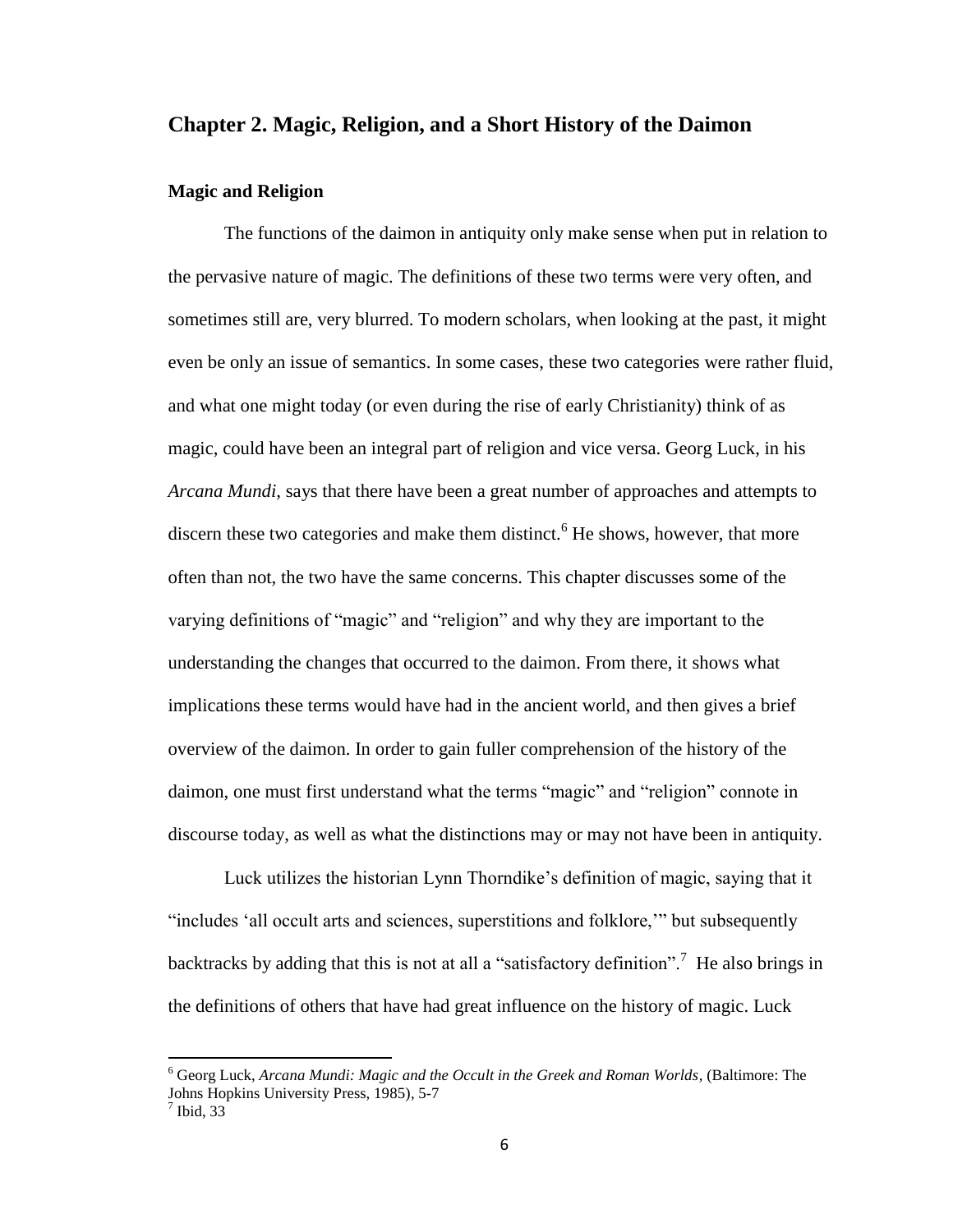summarizes these definitions briefly: "(1) that magic becomes religion (K.T. Preuss); (2) that religion attempts to reconcile personal powers that magic has failed (Sir James Frazer); (3) that religion and magic have common roots (R.R. Marrett); and (4) that magic is a degenerate form of religion (P. Wilhelm Schmidt)."<sup>8</sup> Many, however, have postulated that the most important difference between magic and religion (to individuals in their respective times) pertains to action: passive versus active. In a religion, one might attempt to achieve an end through supplication, submitting to a certain deity. Magic, on the other hand, might attempt to gain something through the magician's own knowledge or power. This is a very simplified explanation, and is still problematic, as again these categories are most definitely not rigid, but it is helpful for understanding the uses of the daimon.

As Fritz Graf says in *Magic in the Ancient World*, "the contemporaries of Plato and Socrates placed voodoo dolls on graves and thresholds…Cicero smiled upon a colleague who said that he had lost his memory under the influence of a spell, and the Elder Pliny declared that everybody was afraid to fall victim to binding spells."<sup>9</sup> Thus this shows that magic was not necessarily some arcane thing inaccessible to most, but was present in everyday life. Graf also gives his own definitions of magic and religion by saying that while "both magic and religion admit the existence of supernatural powers", religion "is distinguished from magic by the absence of rationality and a practical goal" and that it "differs particularly in that the religious person humbly submits to supernatural powers, whereas the magician tries to bend these powers to his own will and interests."<sup>10</sup>

<sup>8</sup> Ibid,34

<sup>&</sup>lt;sup>9</sup> Fritz Graf, *Magic in the Ancient World,* (Cambridge: Harvard University Press, 1997), 1

 $10$  Ibid, 14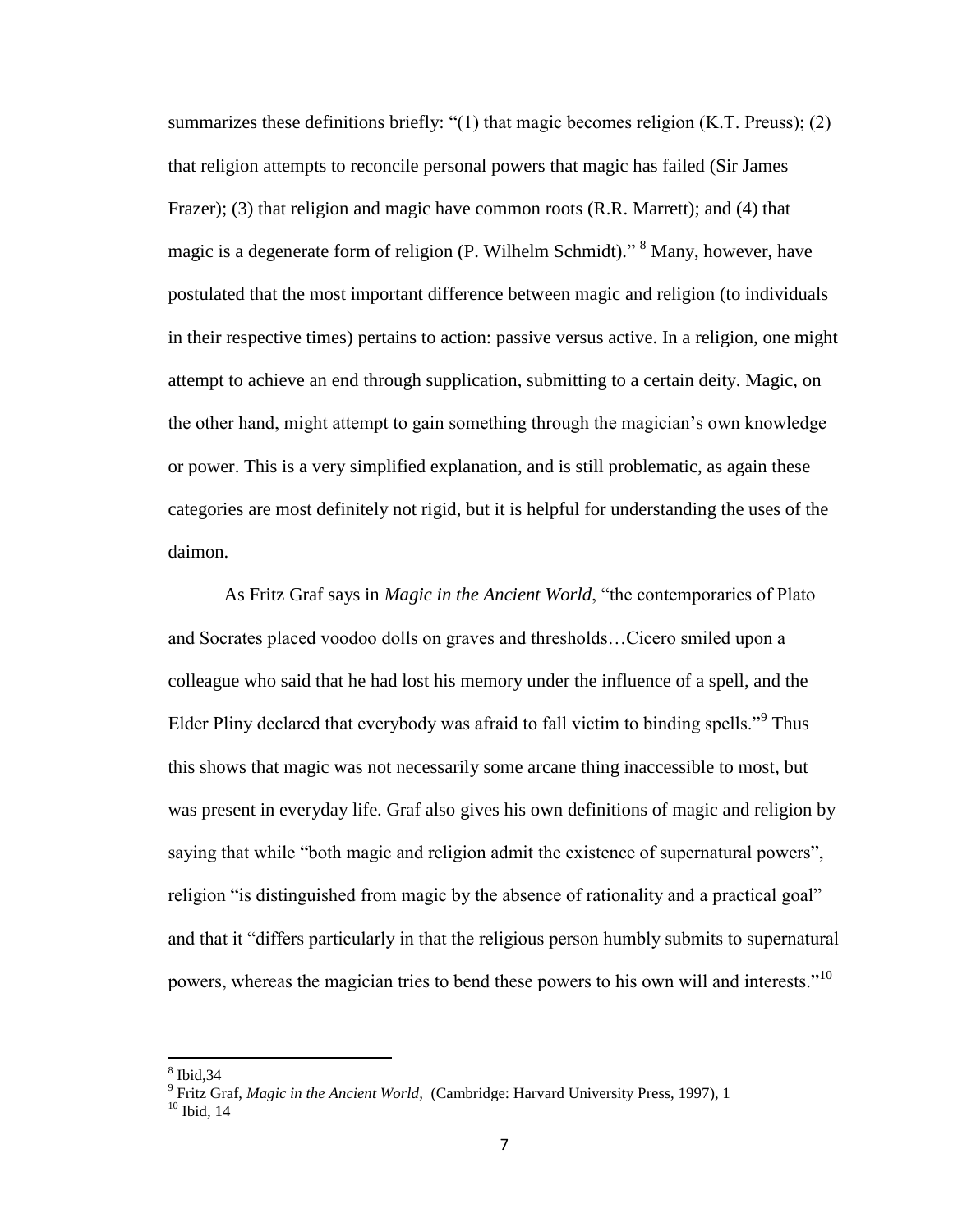There are those, also, who believe that the term "magic" is an outdated analytical category and negative in connotation and therefore ought to be removed from descriptive language in academic discourse. Such is the view of John Middleton, who said that "if magic is a subjective notion…then it can have little or no meaning in cross-cultural analysis or understanding. The concept of magic is in itself empty of meaning and thus susceptible to the recognition of any meaning we care to give it."<sup>11</sup> John G. Gager in his *Curse Tablets and Binding Spells from the Ancient World* says that the fact that there are incantations calling upon both chthonic deities and daimones means that there is "no hope for a satisfactory differentiation between 'religion' and 'magic'."<sup>12</sup>

Graf also acknowledges that even today magic is something that seems to be "taken as a human universal."<sup>13</sup> The meaning of this being that the term "magic" was one that had an ethnocentric background; it was a descriptor that had been passed down through religious teaching in reference to those engaging in non-Western forms of spiritual tradition. That being said, the word from which "magic" derives, *magos*, was prevalent as a descriptive term as early as the  $6<sup>th</sup>$  century BCE, and continuing in use throughout the classical era. *Magos* itself is a word from the "religious language of Persia, where the *magos* is a priest or religious specialist. <sup>14</sup> In this case, however, the use of the word itself, and the act of performing *mageia*, came out of the need for the descriptive language to designate "certain ritual and ideological attachments as foreign,

<sup>11</sup> John Middleton, "Theories of Magic," in *Encyclopedia of Religion,* M Eliade, ed., (New York: Macmillan, 1987)

<sup>&</sup>lt;sup>12</sup> John G. Gager ed. *Curse Tablets and Binding Spells from the Ancient World*, (Oxford: Oxford University Press, 1992), 101

<sup>13</sup> Fritz Graf, "Excluding the Charming: The Development of the Greek Concept of Magic" in *Ancient Magic and Ritual Power,* ed. Marvin Meyer, Paul Mirecki, (Boston: Brill Academic Publishers, 2001) 29  $14$  Ibid, 30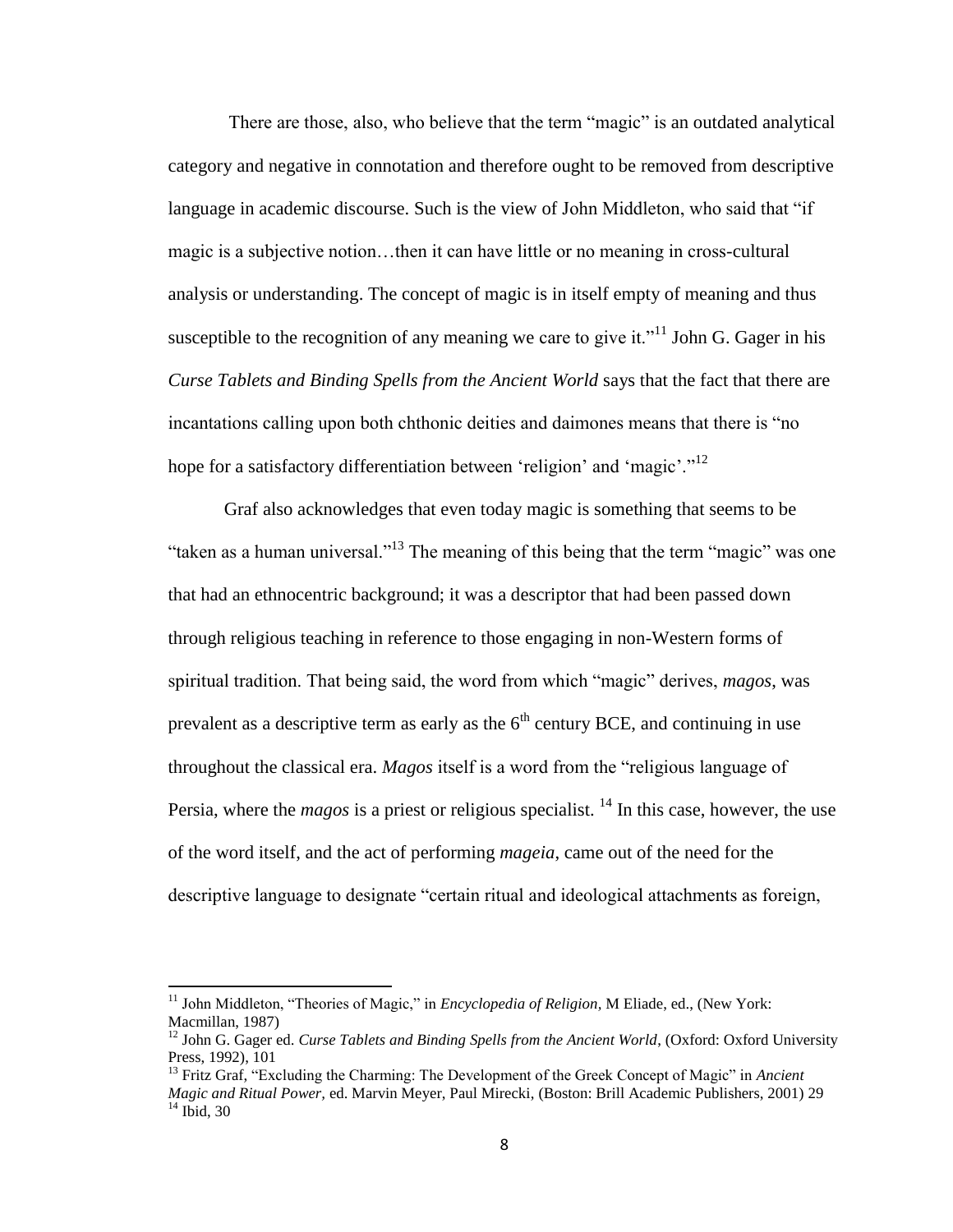unwanted, and dangerous, from inside Greek (or Athenian) religion, not from outside it."<sup>15</sup>

While it may seem like an issue of semantics today, that magic and religion were very similar and that the question may have been more of *who* rather than *what*. One group's religion could be considered magic by another. However, when looking at the history of the daimon, we must remember that these categories would have been distinct to those practicing in the ancient world. The daimon is an entity that at times transcends these categories, and when it finally stays firmly in the realm of magic – although it would still be *very* present in religious discourse- that is when the daimon's nature begins to change the most significantly. When magic and religion become more firmly divided, there becomes a greater sense of the daimon as demon.

According to Graf, the need to differentiate between magic and civic religion came out of the development of philosophical discourse and scientific medicine in Archaic Greece.<sup>16</sup> In Rome, however, this change is not so easily uncovered. The terms evolved from *magos* and *mageia* to *magus* and *magia* in Latin, but this term did not enter the Latin lexicon until relatively late.<sup>17</sup> Republican Rome, just like Archaic Greece, did not originally differentiate between magic and civic religion and medicine, but eventually it became recognized and thus marginalized. This may have happened due to the influence of Greek thinking, which led to the effective use of witchcraft accusations;

 $\overline{a}$ 

9

 $15$  Ibid, 36

<sup>&</sup>lt;sup>16</sup> Graf says that this change begins to occur in the  $5<sup>th</sup>$  century BCE, and that the opposition to magic did not have anything to do with civic religion. It is not the Frazerian dichotomy of magic and religion that is occurring here, but that of magic and science. Graf, 40  $17$  Ibid, 39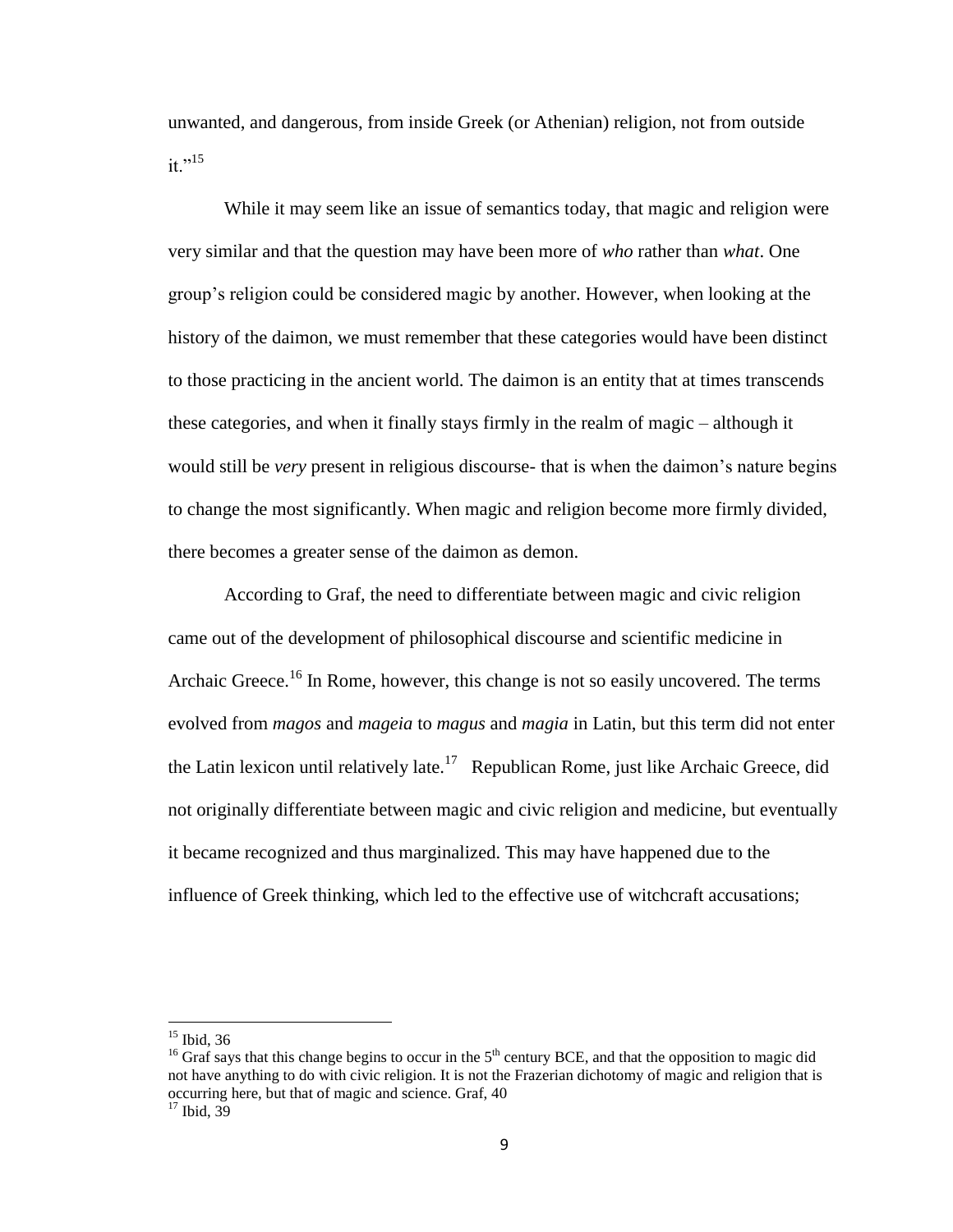thus, the way was perhaps potentially paved for the context in which we tend to use the word "magic" today.<sup>18</sup>

Solomon Nigosian, in his *Magic and Divination in the Old Testament*, says that "The practice of magic is so ancient, widespread, and in various forms that no single definition will ever be uncontested."<sup>19</sup> Nigosian's work in fact shows that the practices of the ancient Israelites were very much akin to what they considered magic in other cultures, for example, the act of cleromancy. In the Old and New Testament, cleromancy, or the practice of casting lots, was a popular mode of decision making. It appears in Isaiah 34:17, in which case even the Jewish God himself was doing so, "He [YHWH] has cast for them a lot; And his hand has divided for them by line;..."<sup>20</sup> Nigosian says that this was an accepted practice from allotting land to finding out which "tribe was divinely decreed to go and avenge the Benjaminites for their mass raping of the Levite's concubine."<sup>21</sup> These two examples show the broad ends of the spectrum for the use of cleromancy, but that is what makes them significant; this type of "magical" practice was approved and used even by the Jewish God himself. Cleromancy, or casting lots was a tool that could be used by the ancient Israelites, but in another culture could be considered "magic" and "other".

What this example shows, then, is the pervasive nature of "magic" in the ancient world. It also illustrates that there was a definite need for those in the ancient world to have definitions of what was accepted, and what was not. The fact that the ancient Israelites participated in what could be considered magical acts, but chose to keep them

 $\overline{a}$ 

 $18$  Ibid, 42

<sup>&</sup>lt;sup>19</sup> Solomon Nigosian, *Magic and Divination in the Old Testament*, (Portland, OR: Sussex Academic Press, 2008), 17

<sup>&</sup>lt;sup>20</sup> Isaiah 34:17, New International Version

 $^{21}$  Nigosian, 51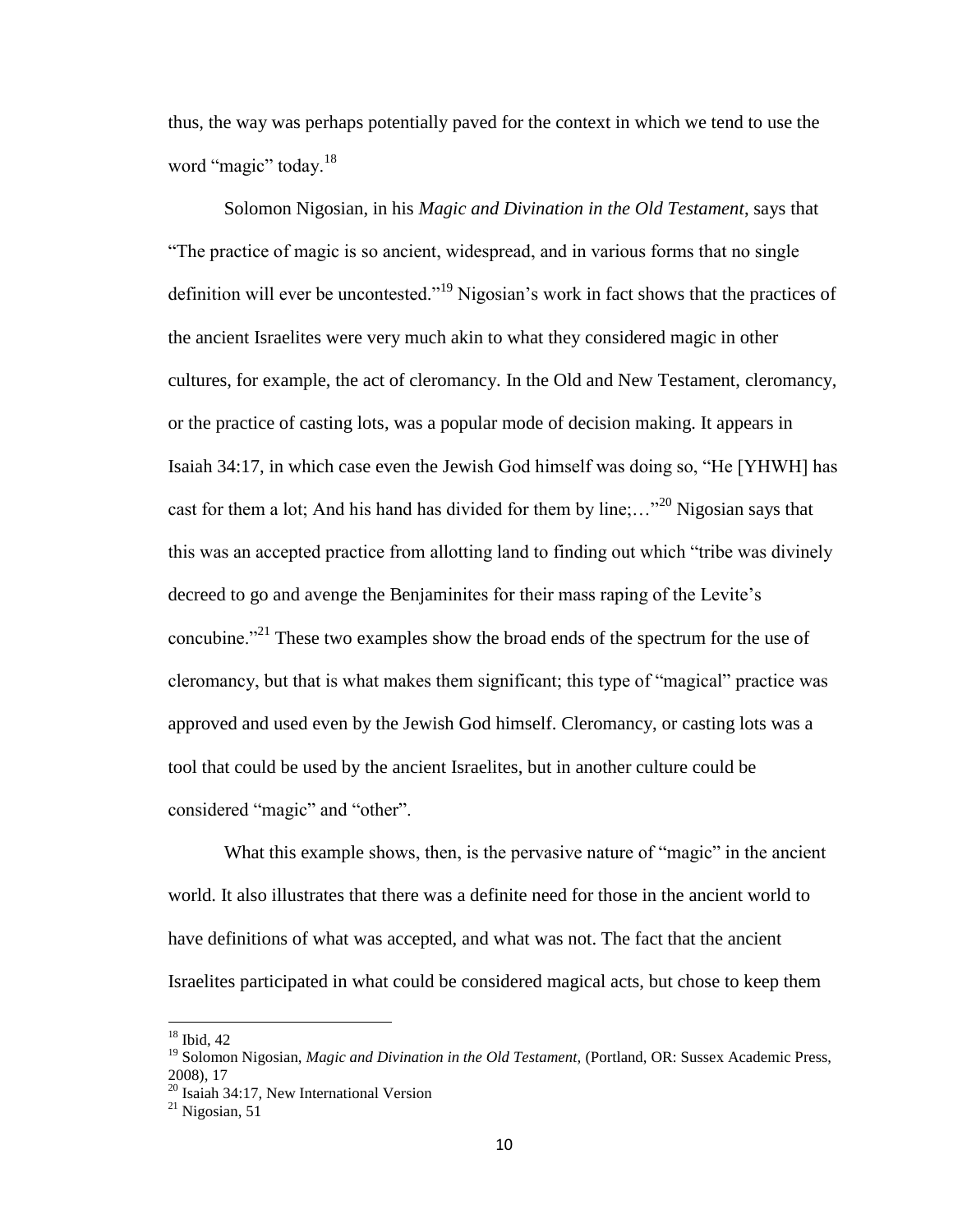under the umbrella of religious practice is of great significance. While again this would support an argument for mere issues of word choice (magical v. religious practices), it illustrates the importance of distinction between practices in the ancient world. These distinctions would play an important role in the evolving history of the daimon.

#### **Magic and Public and Private Religious Practices**

Closely related to the differences between magic and religion to the cultures of ancient Greece and Rome are distinctions between public and private religious practice. Just as religion and magic were distinct, so too was how one participated in a public religious context and what religious rites one performed in private. Public religious practice consisted of various festivals in both ancient Greece and Rome, where there would be games, sacrifices, feasting, and such. Private religion involved the sorts of rites and rituals performed in one's home – whether performed for a household deity, or something performed in secret that would be considered magic - or it could mean participation in a mystery cult. Again, these distinctions come back to the ideas of something performed as a group, or rites performed in a more solitary fashion.

Public religious practice was central to ancient Greek and Roman cultures, and was an accepted form of religious expression. These religious practices were a part of daily life, and the ancient calendars that dictated to various cities and tribes revolved around them. The festivals that made up the calendars were definite, accepted practice, and each one was tied to a certain god or myth, and would consist of things from sacrifices, contests, dancing, and processions. $^{22}$  Interestingly, however, not all Greek townships, or *demes*, would celebrate the same festivals, or in the same way. While

<sup>22</sup> Walter Burkert, *Greek Religion*, (Cambridge: Harvard University Press, 1985), 227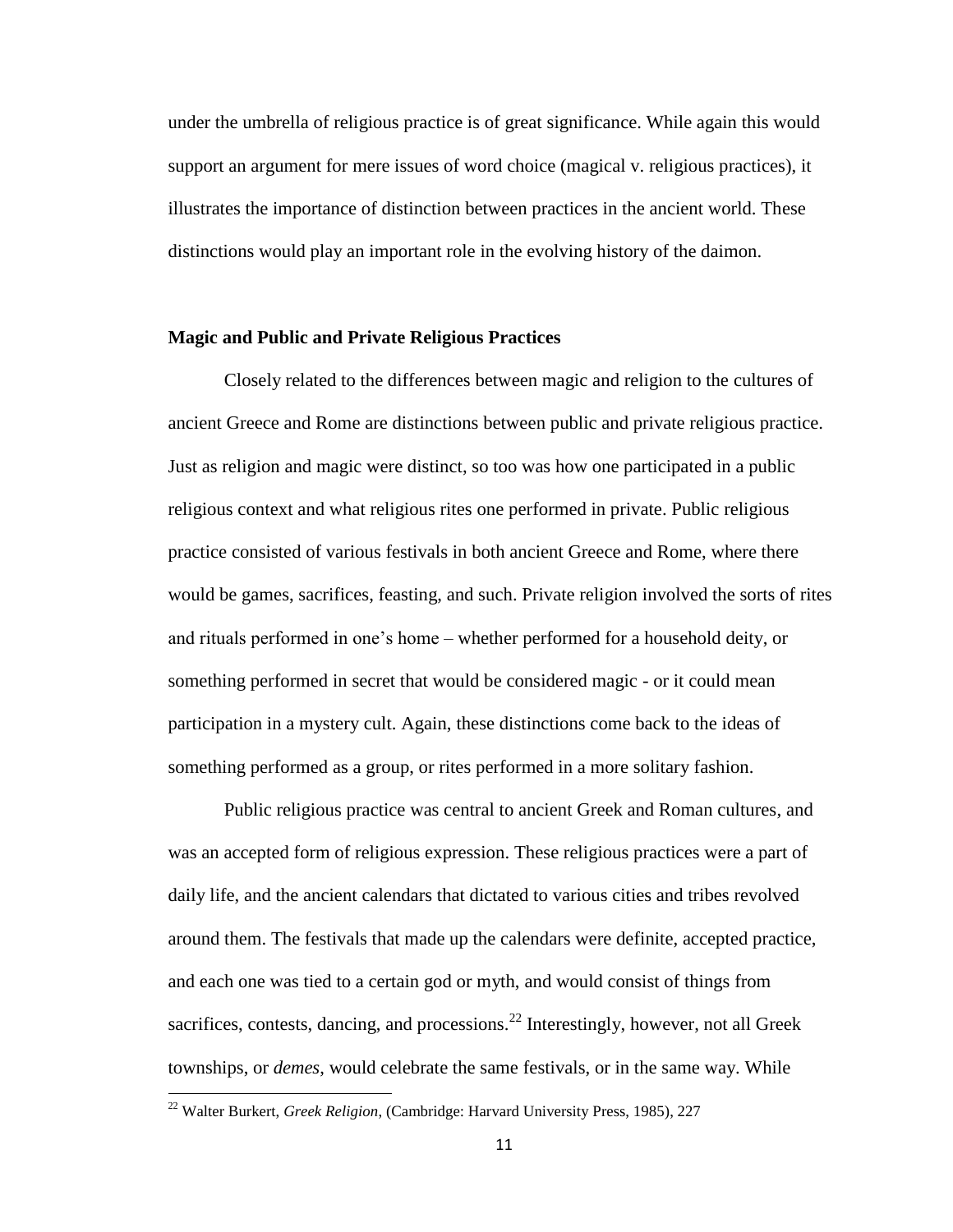locations might celebrate a festival for the same deity, it would reflect something from *that* township. For example, how Artemis Ephesia of Ephesus was represented and/or celebrated would have been different from that of Artemis Brauronia of Brauron; the epithets attached to the Homeric name would thus show the difference of the representation of the god/goddess of that *deme*. 23

Private religious practice, conversely, was something that could both be performed in a solitary manner, or in what is known as a mystery cult. Not *all* private worship was looked down upon; in fact there were certain private religious traditions that were deemed necessary: appeasing household gods, praying to local deities etc. This is a topic that will be discussed again later with the appearance of the *Agathos Daimon*, which was seen as a Good Spirit, or guardian of the home.

There were, of course, private religious practices that were synonymous with secrecy, and were not necessarily associated with the public, civic religion of the polis but they were supplemental. These were the mystery cults, which were named as such due to their secret nature. They required certain things of their adherents, including various rites of initiation. In Greece, the secrecy of these mysteries was something that was imperative to their existence, and to divulge any information could result in severe repercussions. In the Roman Empire, however, this could be different depending upon the mystery cult itself.

According to Sarah Iles Johnston there are four categories that classify a practice or order as a mystery cult. The first would be that "mystery cults demanded secrecy", in that those who had been initiated were forbidden from saying anything about the

<sup>23</sup> Jon Mikalson, "Greece" from *Ancient Religion*, ed. Sarah Iles Johnston, (Cambridge: Harvard University Press, 2004), 215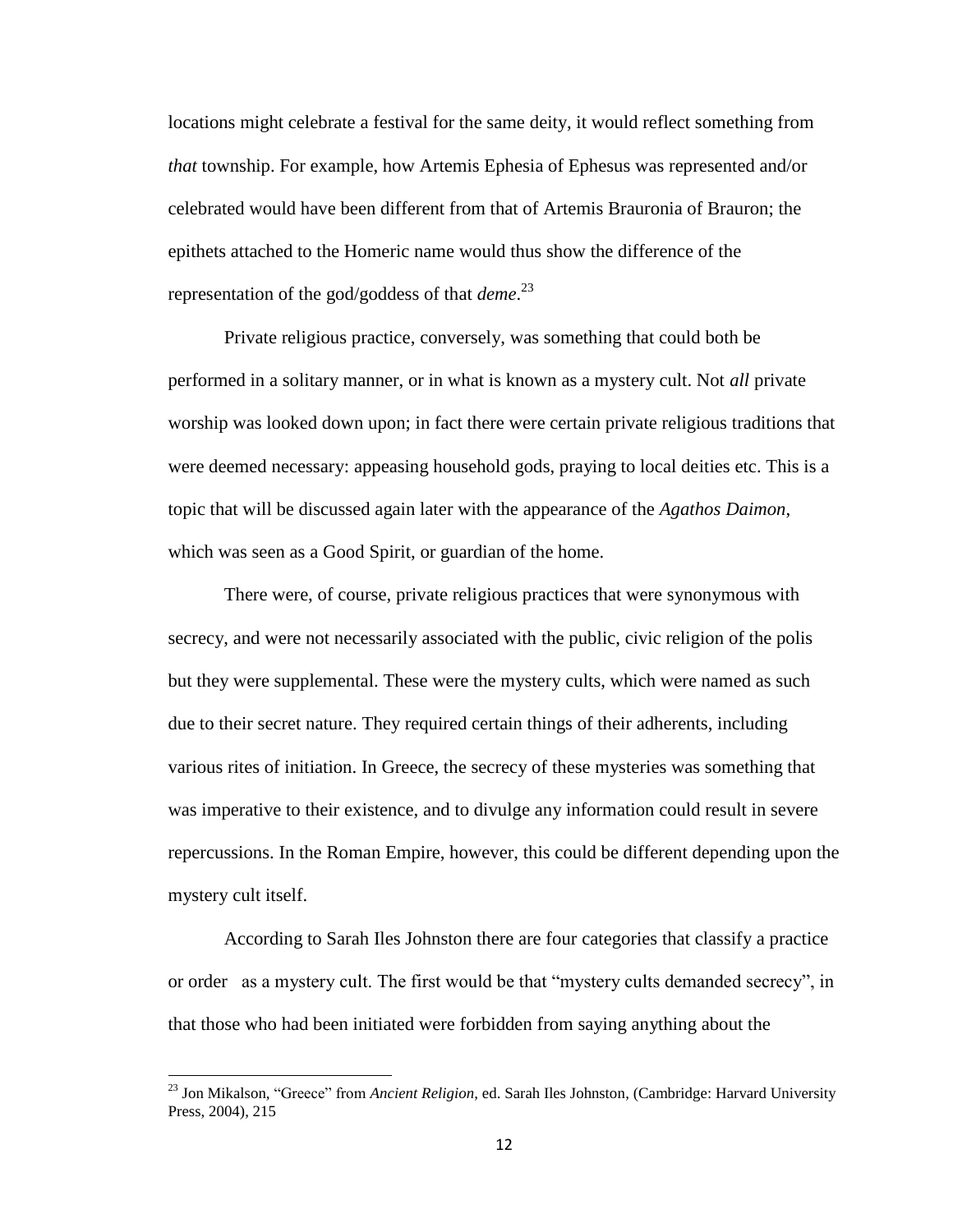practices themselves. The second part is that "Mystery cults promised to improve initiates' situations in the present life and/or after death", something that the civic religion of the polis did not necessarily provide. Thirdly, "initiates garnered these advantages by establishing a special relationship with divinities during initiation." Finally, the last two categories say that the mystery cults "were optional supplements to civic religion, rather than competing alternatives", and that "myths were associated with the cults, which narrated tales of the cults' divinities."<sup>24</sup>

These categories may not be set in stone for all cases, as there were lesser mysteries as well, but Johnston says that these are good categories to have in mind when thinking of those major mystery cults like the Eleusinian Mysteries. The Eleusinian Mysteries are the most famous and esteemed of the mystery cults. These Mysteries were celebrated "every autumn at Eleusis in Attica," which was a territory in Athens, and they were "in honour of the Two Goddesses, Demeter and her daughter Persephone."<sup>25</sup> There were eight official days of festivities, including sacrifices to "various gods and processions from the centre of the city of Athens to the sanctuary of Demeter and Kore [Persephone] at Eleusis," and there were also secret rituals that took place "behind the closed doors of the sanctuary which involved only those initiated, or being initiated, into the secrets of the cult."<sup>26</sup>

An interesting part of the Eleusinian Mysteries occurs on the fourth day of festivities, in which sacrifices were made to honor the god Asclepius.<sup>27</sup> Known as the god of healing and medicine, and "connected with the boundary between life and death," he

 $\overline{a}$ 

<sup>24</sup> Sarah Iles Johnston, "Mysteries" from *Ancient Religion*, ed. Sarah Iles Johnston, (Cambridge: Harvard University Press, 2004), 99

<sup>25</sup> Hugh Bowden, *Mystery Cults of the Ancient World*, (Princeton: Princeton University Press, 2010) 26  $26$  Ibid, 30

 $27$  Ibid, 34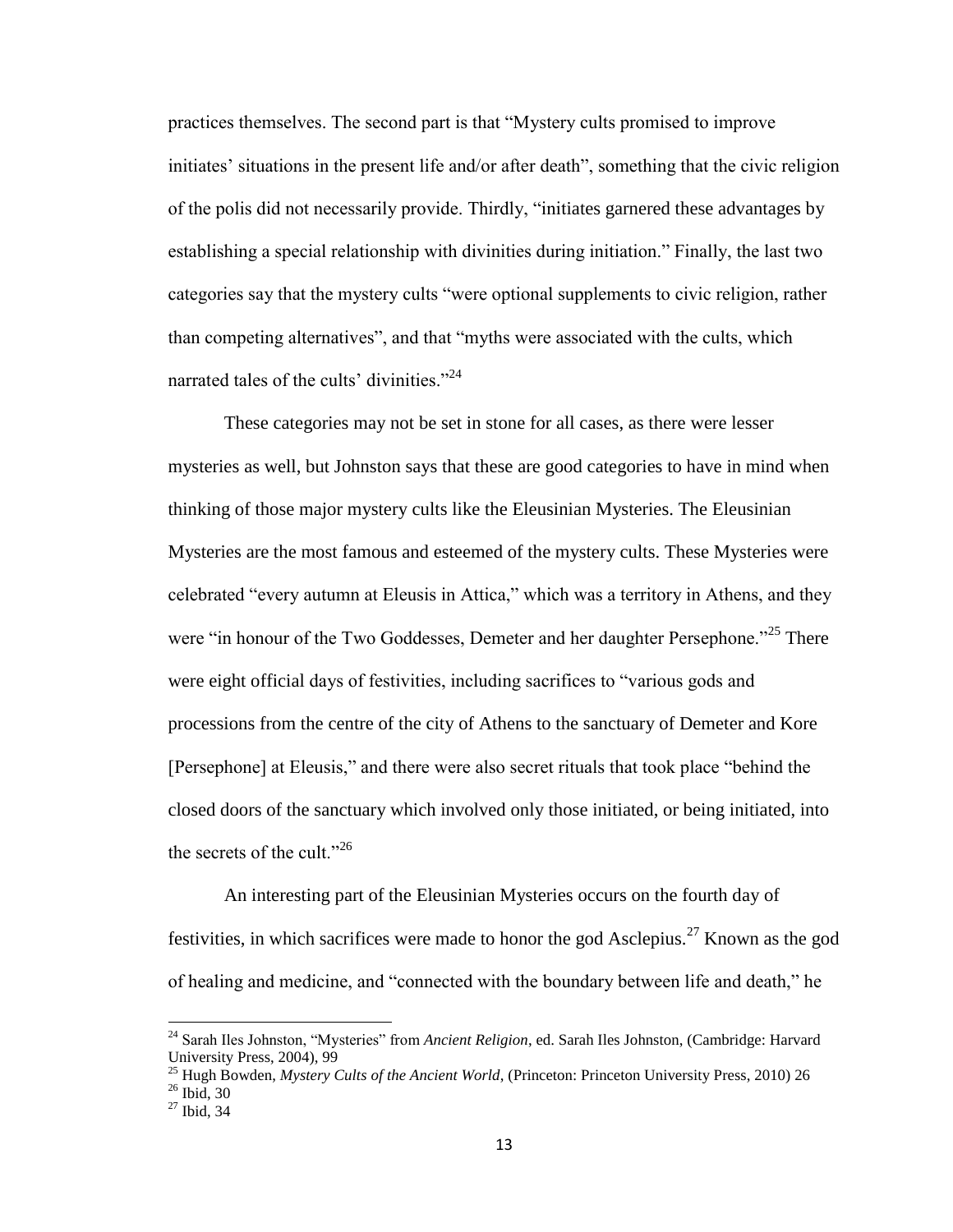had an important role in ancient religious culture.<sup>28</sup> What is most significant about him, however, are his origins. As he is associated with life and death, and healing, Asclepius already has an inferred intermediary role. He was also limited in his power, and was referred "even in the oldest hymns…not as god, but as 'daimon'"<sup>29</sup> Asclepius also could take the form of a snake, a symbol for healing as "it can shimmy out of its old, dead skin and emerge as a shiny new being."<sup>30</sup> As snakes were a symbol for Asclepius, they were used to guard his temples, and one snake was brought to Athens in 421 BCE, and was from then on worshiped alongside the goddesses of the Eleusinian Mysteries.<sup>31</sup> The Romans would use the snake of Asclepius as a symbolic guardian of their baths.<sup>32</sup>

Another famous example of mystery cult was that of Dionysus, which was celebrated by both Greek and Romans (as Bacchus). This was an example of an ecstatic cult, in which participants would engage in all sorts of revelry, including running through the countryside at night, in honor of Dionysus/Bacchus. This was attributed to both men and women, but there were also rites that were just for women and rites just for men. Interestingly, in 186 B.C.E, the senate in Rome "issued a decree that applied to all Romans and their allies, forbidding certain Bacchic practices unless explicitly approved by the Roman authorities," and also the undoing of related structures.<sup>33</sup> Problems of authority may have had an effect on the disestablishing of the cult, but "established religious rites in honour of Dionysus" were not completely renounced.<sup>34</sup>

 $28$  Ibid, 161

<sup>29</sup> Emma J. Edelstein, *Asclepius: Collection and Interpretation of the Testimonies, Volume 1*, (Baltimore: John Hopkins University Press, 1998), 83

<sup>30</sup> Robert Eisner, *The Road to Daulis: Psychoanalysis, Psychology, and Classical Mythology*, (Syracuse: Syracuse University Press, 1987), 242

 $31$ <sup>S1</sup> Bowden, 35

<sup>32</sup> Eisner, 242

<sup>33</sup> Ibid, 124

<sup>34</sup> Ibid, 124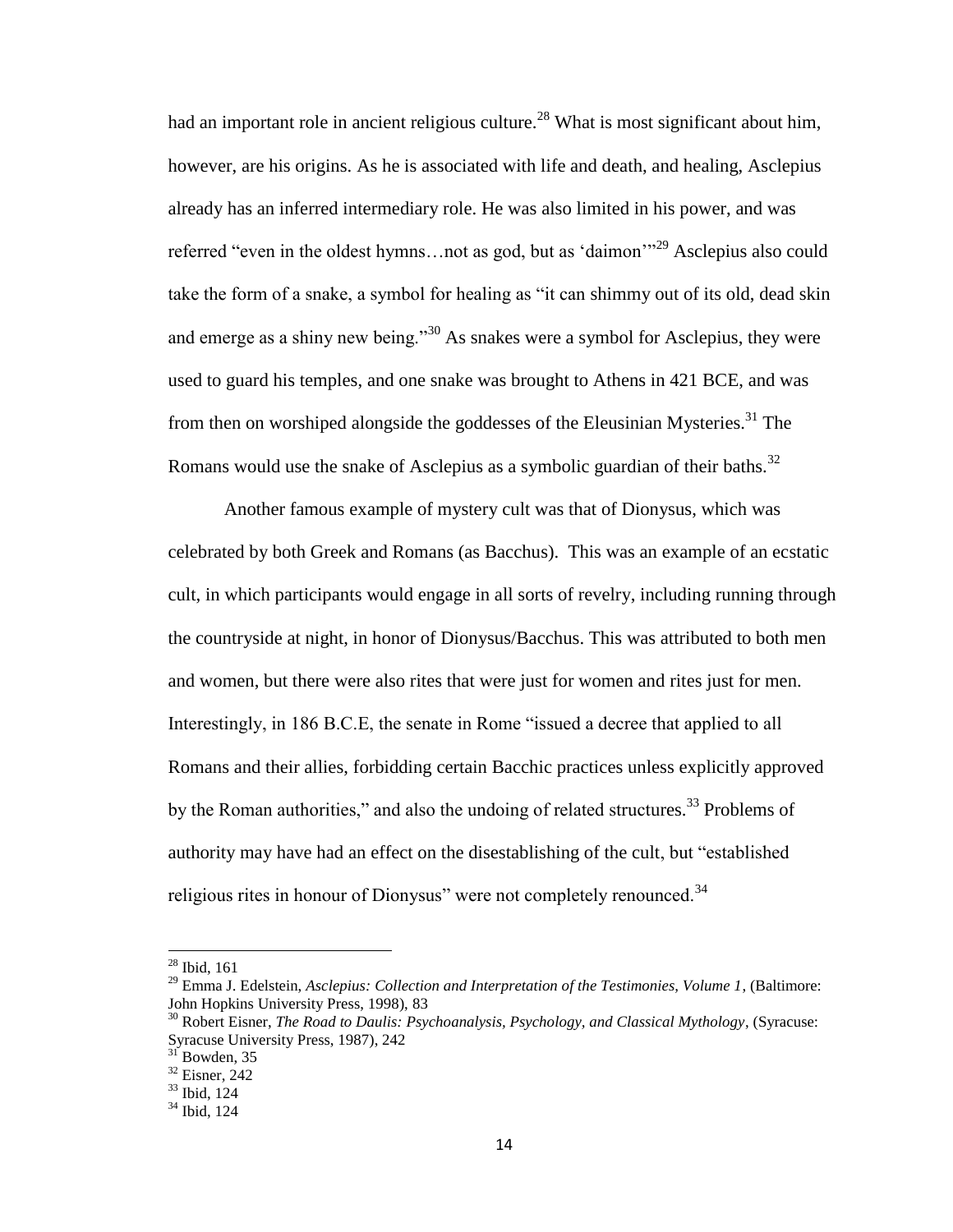In Roman household religion, we also find entities akin to that of the daimon, especially at this point the *Agathos Daimon*, or Good Daimon, guardian of the house. In Rome, these entities are the *Lares* and the *genius*. The Lares are more akin to Greek *heros*, but still held some daimonic qualities. The Lares were the deities that "protected the land on which the [individual] family lived."<sup>35</sup> Each Lar was unique to an individual family, and it was something that received regular worship from the entire family, including slaves. There would be a shrine to the Lar in each home, and they "received offerings at all family feasts and banquets," in addition to other worship.<sup>36</sup> They were represented from the beginning of the Empire forward, as "two young men dancing and pouring wine from a horn into a *patera* [libation bowl]."<sup>37</sup> The *genius* was very similar to the Lares, but instead of being considered an entity outside of the individuals, it was considered to be the embodiment of a person, place, or certain thing. Akin to the Agathos Daimon in Greece, the genius was represented by a snake. This genius cult was the responsibility of the head of the household, and the genius would be honored on their birthday.<sup>38</sup> Significantly, gods and goddesses also had their own genius. Other domestic deities in Rome consisted of the *Penates*, which were "vague deities lodged in the innermost part of a house", they could, however, "be separated out into a number of individual deities particularly revered by the family.<sup>39</sup> It is also important to note the importance of family, and the fact that particular family members may be deified after death, especially in upper class families.

 $\overline{a}$ 

<sup>35</sup> John Scheid, *An Introduction to Roman Religion,* (Indianapolis: Indiana University Press, 2003), 165

<sup>36</sup> Ibid, 156

<sup>37</sup> Ibid, 156

<sup>38</sup> Ibid, 157

 $39$  Ibid, 157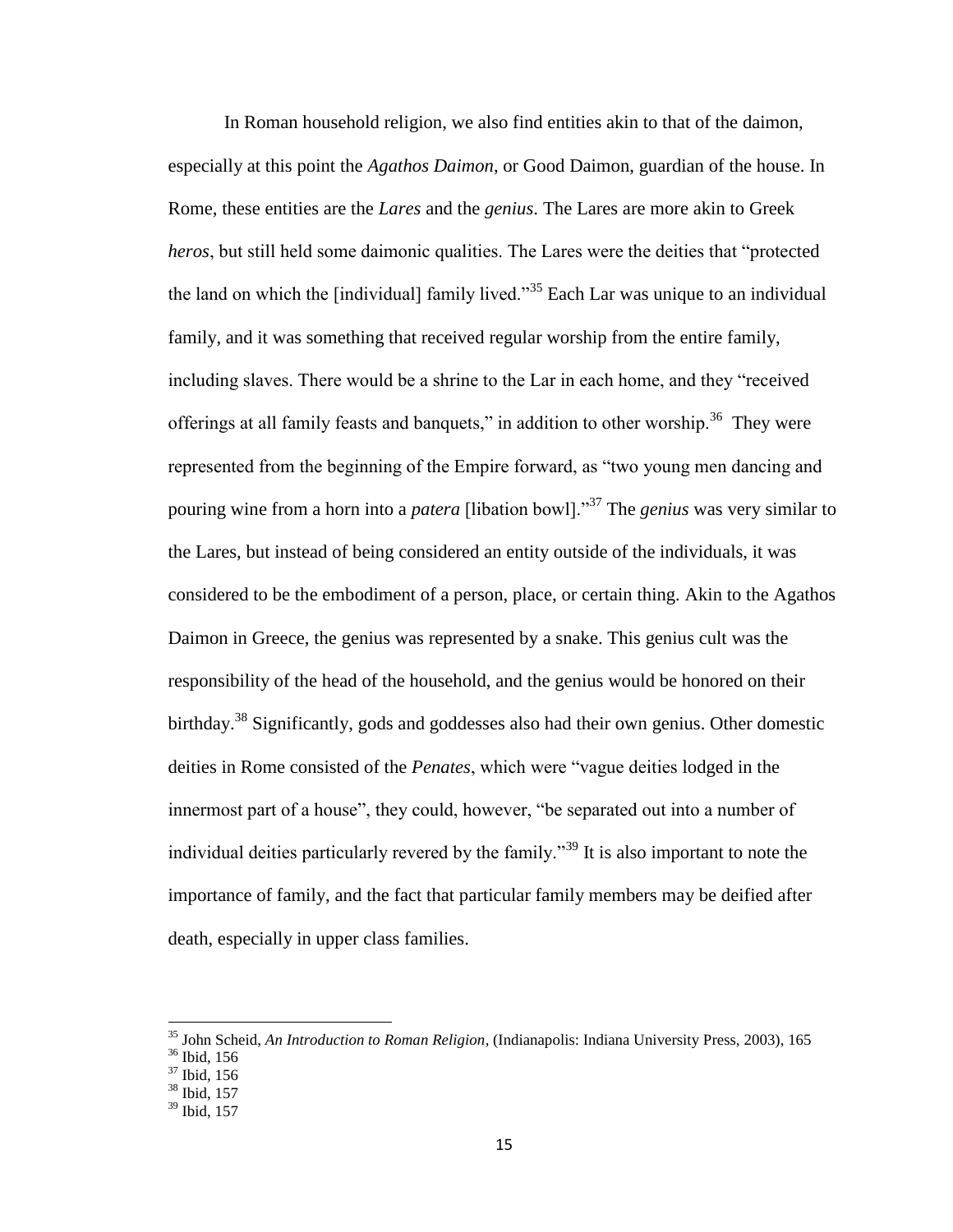Religion in both Greece and Rome had both its public and private realms. While private religion was not governed by the polis, or city, if it was deemed improper, as in the case of the cult of Bacchus, action could be taken. This is relevant to the discussion of public and private religion, as it illustrates what can occur when a form of private religion is considered improper, or perhaps even akin to magic. As we have seen, it can be quite difficult to really find a difference between the two; it all has to do with perception. What one culture may deem as religious practice, another may deem as magic. In both the religious culture of Greece and that of Rome, there was approved public ritual and a certain calendar that dictated the appropriate festivals. These ideas of religious practice are important when looking at the various incarnations of the daimon over time.

#### **Magic, Religion, and the Daimon**

These distinctions of magic and religion, and public and private are relevant to the daimon as their own changes somewhat mirror the evolution of the daimon. It did take time for the daimon to shift so dramatically, however. The idea of the daimon seems to have been a part of Greek culture long before it evolved into something that could be thought of as a danger. Walter Burkert, in his *Greek Religion*, says that while there were many gods, *theoi*, in the Greek religious pantheon, with Homer's *Iliad* and *Odyssey* a new sort of category emerged: the *daimon*. He says that "if in religion an evolution from a lower to a higher level is assumed, belief in demons must be older than belief in gods."<sup>40</sup> While there is nothing in Greek literature that can back up this claim, it is a plausible scenario. When looking at these early ideas of the daimon, they seem to have

 $40$  Burkert, 179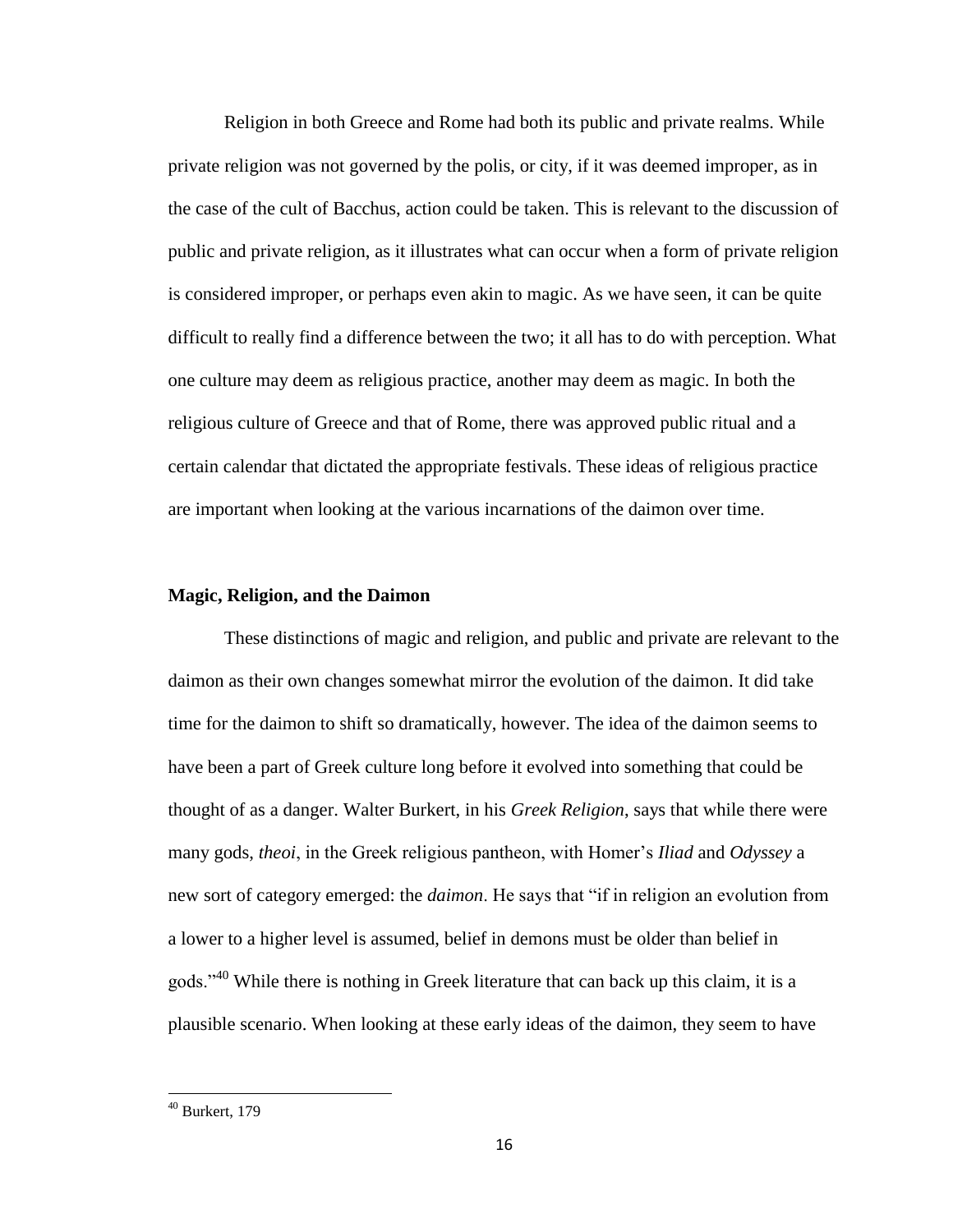begun as more of a force or action before becoming something thought of as an entity in its own right.

A demon is usually thought of as a creature, an actual *being*. This, however, might not have been the case with early concepts. In the *Iliad*, Homer describes Aphrodite as leading the way ahead of Helen as a daimon.<sup>41</sup> This seems to denote that it was more of a movement, an illustrator of an action, not quite an entity in itself. In this case, it seems as though the term daimon insinuates that Aphrodite is acting in an intermediary manner, or that she is performing in between the realms of the mortals and the gods. Burkert explains that in his interpretation of ancient texts, the daimon is an "occult power, a force that drives man forward where no agent can be named."<sup>42</sup> This sort of interpretation can be gleaned from the fact that the use of the word daimon is descriptive, rather than naming an entity at this point. Instead of being a creature to be either used or feared, it could be a descriptor for divine actions. It can be thought of as something to describe all other remnants of the divine realm which "eludes characterization and naming."<sup>43</sup>

Hesiod also touches upon the daimonic, for example in his *Theogony* and *Works and Days*. Hesiod shed light on new ideas for the entity, as to him they were their own distinct category, not merely an action. Hesiod himself, in *Works and Days*, created a history of the Greeks that involved five separate ages: the Golden Age, the Silver Age, the Bronze Age, the Heroic Age, and the Iron Age. Each of these ages saw the creation of new races of men, and important changes to Greek culture. The age that is most relevant to the conversation here is the Golden Age. According to Hesiod, during this period Zeus created the first race of man, "which was golden…Godlike, they lived like

<sup>&</sup>lt;sup>41</sup> Homer, in Burkert, 180

 $42$  Burkert, 180

<sup>43</sup> Ibid, 180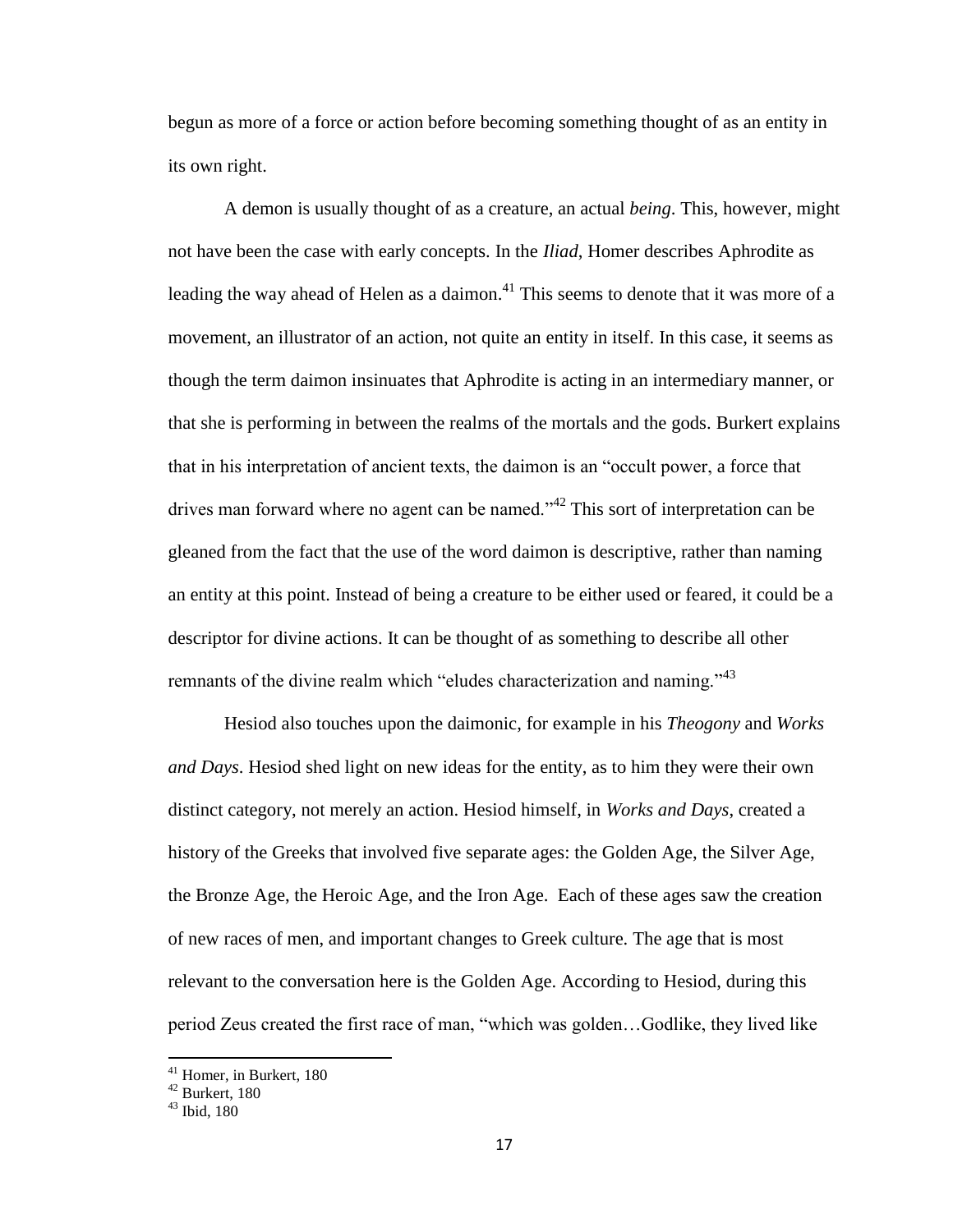gods and their hearts were entirely carefree."<sup>44</sup> It goes on to say that when this race had died out, they became "pure spirits, inhabiting earth and Noble protectors of mankind, warding off evils from mortals."<sup>45</sup>

The fact that these men of the Golden Age were transformed into spirits after death seems to tie into the idea of the daimon as having moved from describing an action to a being guardian spirit of sorts. These men are by no means *theoi*, but inhabit the middle area between the gods and mortals. This is the same middle area where the daimon dwells, something that Burkert postulates as well. He says that once this race had died out, "[they] were transformed by Zeus into *daimones*, guardians over mortals, good beings who dispense riches."<sup>46</sup> Importantly, they cannot be seen, but are only known because of their deeds; either their guardianship or their dispensing of good things.

There is no fearful demon, even in the tale of Pandora's Box. In that case, what has been let loose is named as *nosoi*, or illnesses, not *daimones*. <sup>47</sup> Likewise, possession comes from the gods, or *theoi*, not a daimon. In the religious culture of later periods, and even in our own religious and popular culture today, it is the latter that is intent on the possessing of souls, not gods. It could be, also, that the reason why daimones were seen as descriptive of something stems from the fact that there was no recognized cult for the daimon at that time. They were not worshiped, nor were they recognized for sacrifice, in most cases, at least. Hesiod's mythology not only seems to have brought the idea of daimones to the fore, but it also brought about the ideas of contemporaries also being worshiped as daimones after death: the oft practiced ruler-cults. In the ruler-cults of the

<sup>44</sup> Hesiod, *Works and Days*, 109-110

 $45$  Ibid,  $109$ 

 $46$  Burkert, 180

 $47$  Ibid, 180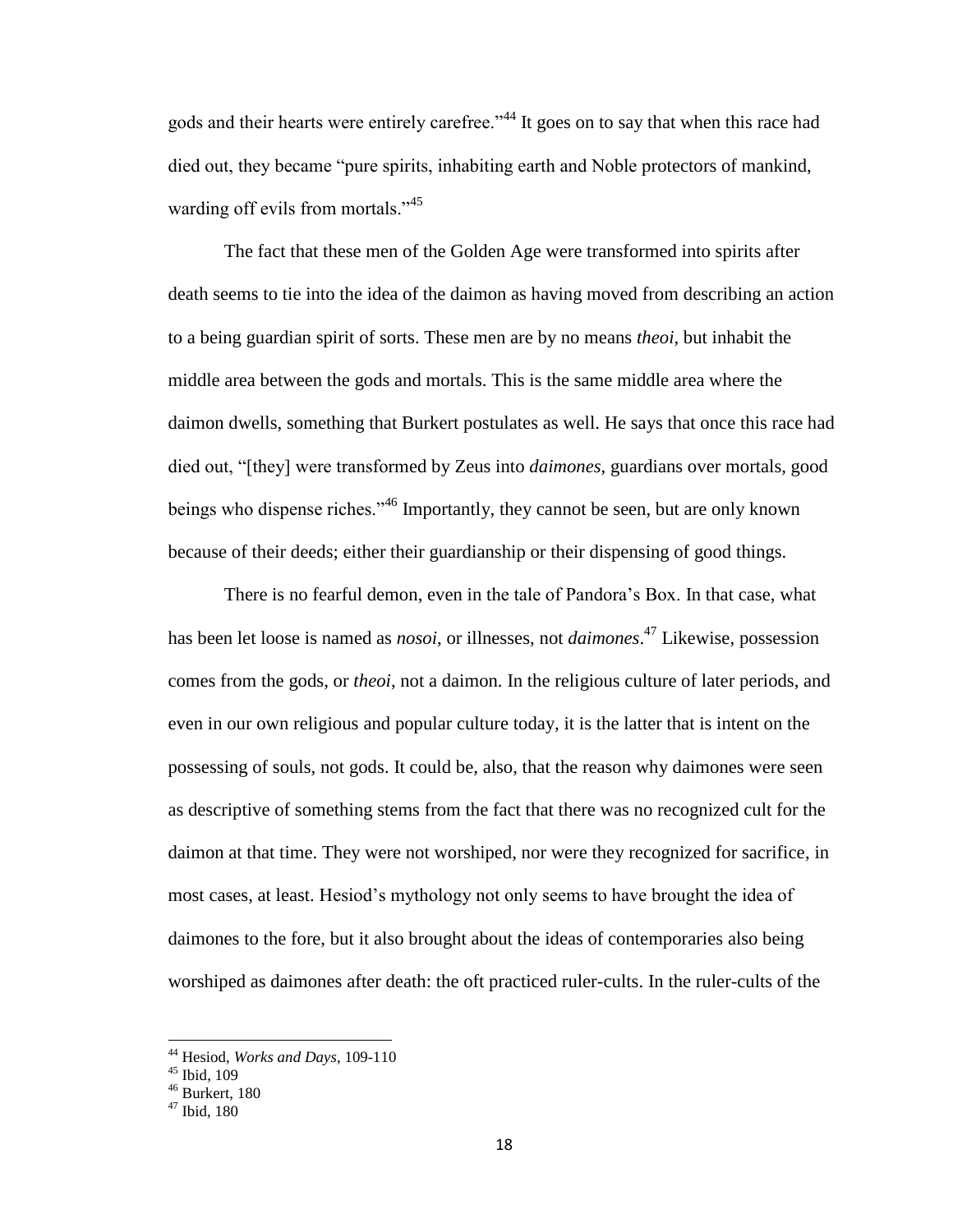Hellenistic era and even beyond, the deceased individual, for example Alexander the Great, would be worshiped in a way similar to other ritual. What is unclear is whether or not it was the individual that was being worshiped, or if it was the daimon of that individual. What is clear, however, is that the ruler-cult ritual was much like the cultic ritual of the *Agathos Daimon*.

The only early depiction of the daimon that had any sort of recognizable cult figure was that of the *Agathos Daimon*, or Good Daimon of the Classical Period of Greece. This figure had the "first libation at wine-drinking in general and in the Dionysos sanctuary in particular…made in his honor," and he was depicted as a snake. $148$  Martin Nilsson, in his *Greek Folk Religion*, says that the *Agathos Daimon* was not only an entity to which one would devote the first libation at a ritual, but it also had cultic significance in the home as well.<sup>49</sup> In his exposition on the house cult, of which he explains that the hearth was the center, and that just as some religious individuals will say a prayer before a meal, "the Greeks before the meal offered a few drops of unmixed wine on the floor. The libation was said to be made to Agathos Daimon, the Good Daimon or the guardian of the house, who appears in snake form."<sup>50</sup> The fact that this particular daimon had some sort of iconographic presence and cultic ritual is definitely important to understanding the evolution of the daimon into an entity as it shows it has become something that was worshiped in the home. Another interesting aspect of this Agathos Daimon is its guardian nature, according to Nilsson. Did this denote some sort of guardian angel-like role for the daimon?

<sup>48</sup> Ibid, 180

<sup>49</sup> Martin P. Nilsson, *Greek Folk Religion,* (Philadelphia: University of Pennsylvania Press, 1940), 73

<sup>50</sup> Ibid, 73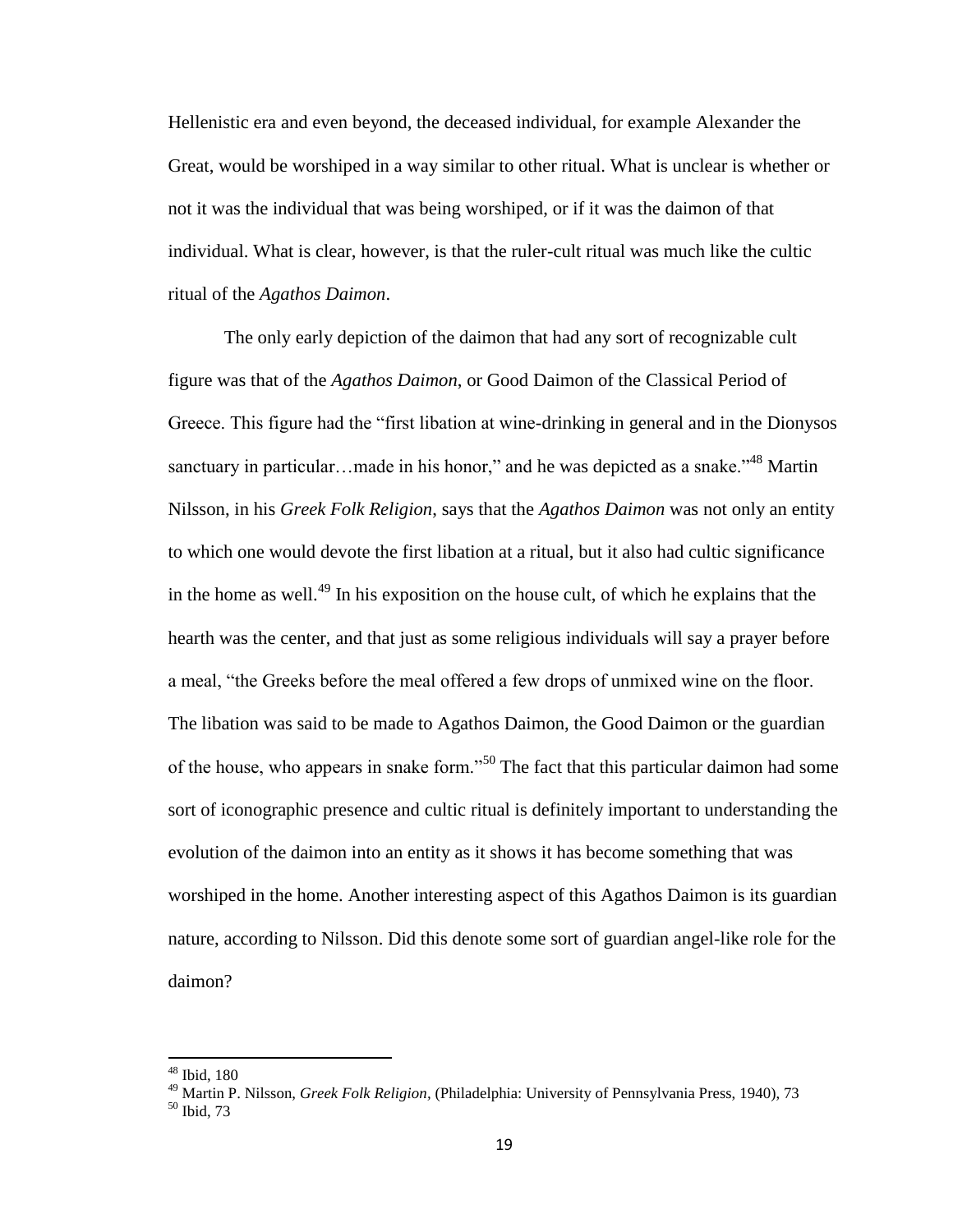Socrates, the Classical Greek philosopher, may have been influenced by this idea of daimon as guardian, or voice of reason. Most of the evidence of this comes from the writings of Plato, Aristotle, and Xenophon. It is in Plato's *Symposium* that we get the idea of Socrates learning about daimones as spiritual beings. In this instance, Socrates is speaking to the priestess Diotima, and the conversation is as follows:

" 'What would Eros then be?' I said. 'A mortal?'

" 'Hardly that.'

" 'Well, what then?'

" 'Just as before,' she said, 'between mortal and immortal.'

" 'What is that, Diotima?'

"<sup>1</sup>A great daemon, Socrates, for everything daemonic is between god and mortal."<sup>51</sup>

The argument here is that the daimon and the daimonic are, again, *between*. Diotima goes on to say that the role of the daimon is " 'interpreting and ferrying to gods things from human beings and to human beings things from gods: the requests and sacrifices of human beings, the orders and exchanges-for-sacrifices of gods; for it is in the middle of both and fills up the interval so that the whole itself has been bound together by it…" the daimon is interpreted here as a go-between amid the gods and humans as "a god does not mingle with a human being; but through this occurs the whole intercourse and conversation of gods with human beings while they are awake and asleep. And he who is wise in things like this is a daemonic man.<sup>352</sup> After explaining what a daimon is, she says "'these daemons are many and of all kinds; and one of them is Eros," thus personifying that type of emotion, and labeling it daimonic.<sup>53</sup>

Another of Plato's works chronicles the apology of Socrates, during his trial for his views on politics and religion. In this text, Socrates admits to believing in a spirit (*daimonion*), or a daimon that has followed him since his birth. While Plato's Socrates

<sup>51</sup> Plato, *Symposium*, trans. Seth Bernardete, (Chicago: University of Chicago Press, 2001), 17

 $52$  Ibid,  $17$ 

<sup>53</sup> Ibid, 17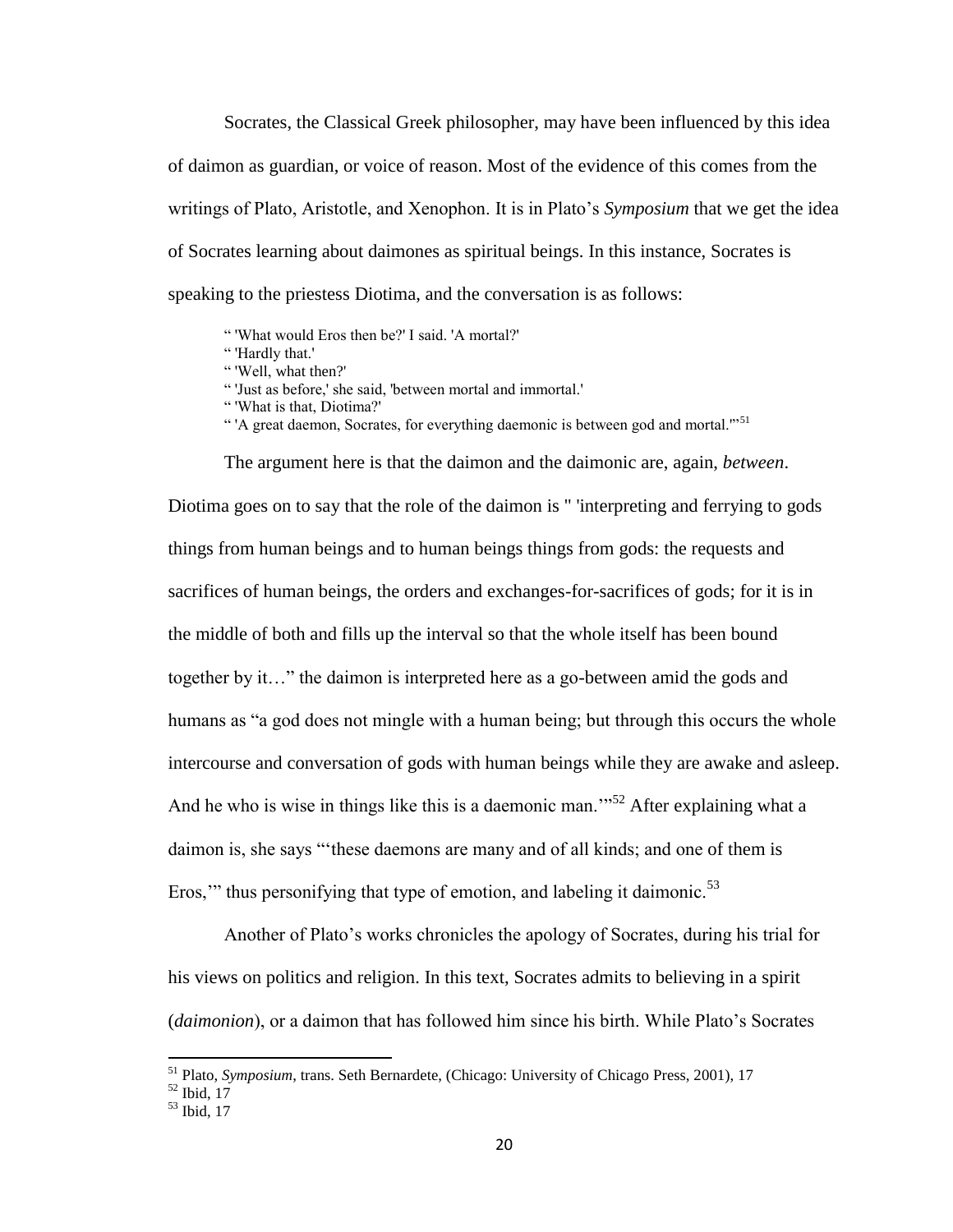never explicitly says this, it can be presumed that it was thought of as a daimon, as it is very much akin to the category of guardian or familiar. According to Plato, Socrates felt that this daimon was a guardian of sorts for him, as he says that "whenever it speaks it turns me away from something I am about to do, but it never encourages me to do anything."<sup>54</sup> Here the daimon seems to act as a sort of conscience, steering Socrates away from acts that may not have been in his best interest. Significantly, however, it does not attempt to guide him into actually *doing* anything. Therefore this daimon is more of a guardian than a possessor. It is also interesting that Plato writes that Socrates uses this daimon to justify his going into court that day, saying that:

"At all previous times my familiar prophetic power, my spiritual manifestation, frequently opposed me, even in small matters, when I was about to do something wrong, but now that, as you can see for yourselves, I was faced with what one might think, and what is generally thought to be, the worst of evils, my divine sign has not opposed me, either when I left home at dawn, or when I came into court."<sup>55</sup>

While Socrates' *daimonion* seems to be one of the most famous instances of a daimon as a guardian spirit, another important point in the evolution of the daimon came with the students of Plato, Aristotle and Xenocrates. This is when the daimon undergoes its first major change. Burkert says that to Aristotle, the daimonic existed, but it was more an issue of being a descriptor, much like prior ideas. He says that "dreams are daemonic, but do not come from the gods; the nature of living being is daemonic, that is, worthy of wonder," but it is not something that is akin to a god.<sup>56</sup> Xenocrates, on the other hand, is credited with creating the modern idea of the demon.

According to Xenocrates' ideas of the universe, there were three tiers of

sorts, "divided into 1. supercelestial, 2. celestial, and 3. sublunary regions, in which gods,

**<sup>54</sup>** Plato, *Five Dialogues: Euthyphro, Apology, Crito, Meno, Phaedo*, trans. G.M.A Grube, (Indianapolis: Hackett Publishing, 1981), 29

<sup>55</sup> Ibid, 35

<sup>56</sup> Burkert, 332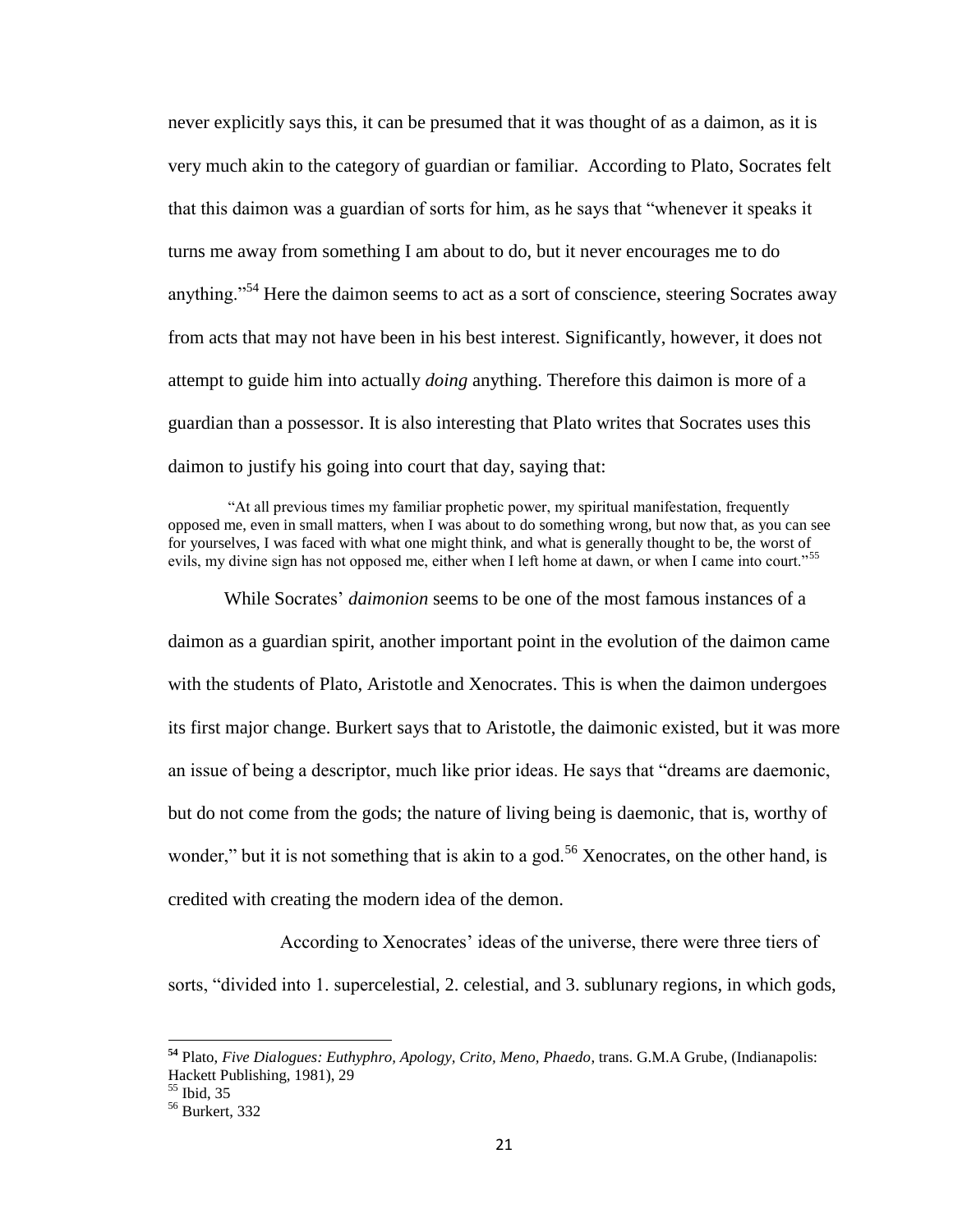daemons, and men are assigned their appropriate places<sup> $57$ </sup> In this stratified version, the daimones were a part of the sublunary region, which meant that they had the ability to go back and forth between gods and men. While Xenocrates contends that the daimon is in a place above humans, it has the ability of perception of the body, meaning that it can feel both pleasure and pain, much like mortal human beings. The fact that daimones have the ability to be affected by these things, some have argued, have thus given it a dualistic quality; some daimones would be led toward "good" as a result, while others "evil". Burkert postulates that "they are soul-like, they are affected by delight and suffering," but also adds that "it is they who bring about diseases, barrenness of the earth, discord among citizens, and similar calamites to make men succumb to their will."<sup>58</sup> By adding this new dualism within the daimonic, there *is* a major change to the thought of the daimon. However, it should be noted that this goes along with ideas of the human soul. The more a daimon is a part of human suffering, the more it becomes *like* it.

While it is significant that there is dualism present in the daimonic by the  $4<sup>th</sup>$ century B.C.E, it is hard to concede that *this* is the point where the daimon becomes truly what we know it as today, though there are those who argue just that. It seems simplistic to say this, as the daimon is now more associated with the human soul. To argue that the daimon has become the demon now is a gross generalization of the intricacies of the entity, and not something that was believed by all. There are still *good* daimones at this point in time, and they are still under the umbrella of the daimonic, not separate entities as they will become at a later period. In this way, they are much like the human soul they

**<sup>57</sup>** Hermann S. Schibli, **"**Xenocrates' Daemons and the Irrational Soul", *The Classical Quarterly*, New Series, Vol. 43, No. 1, (1993), 144

<sup>58</sup> Burkert, 332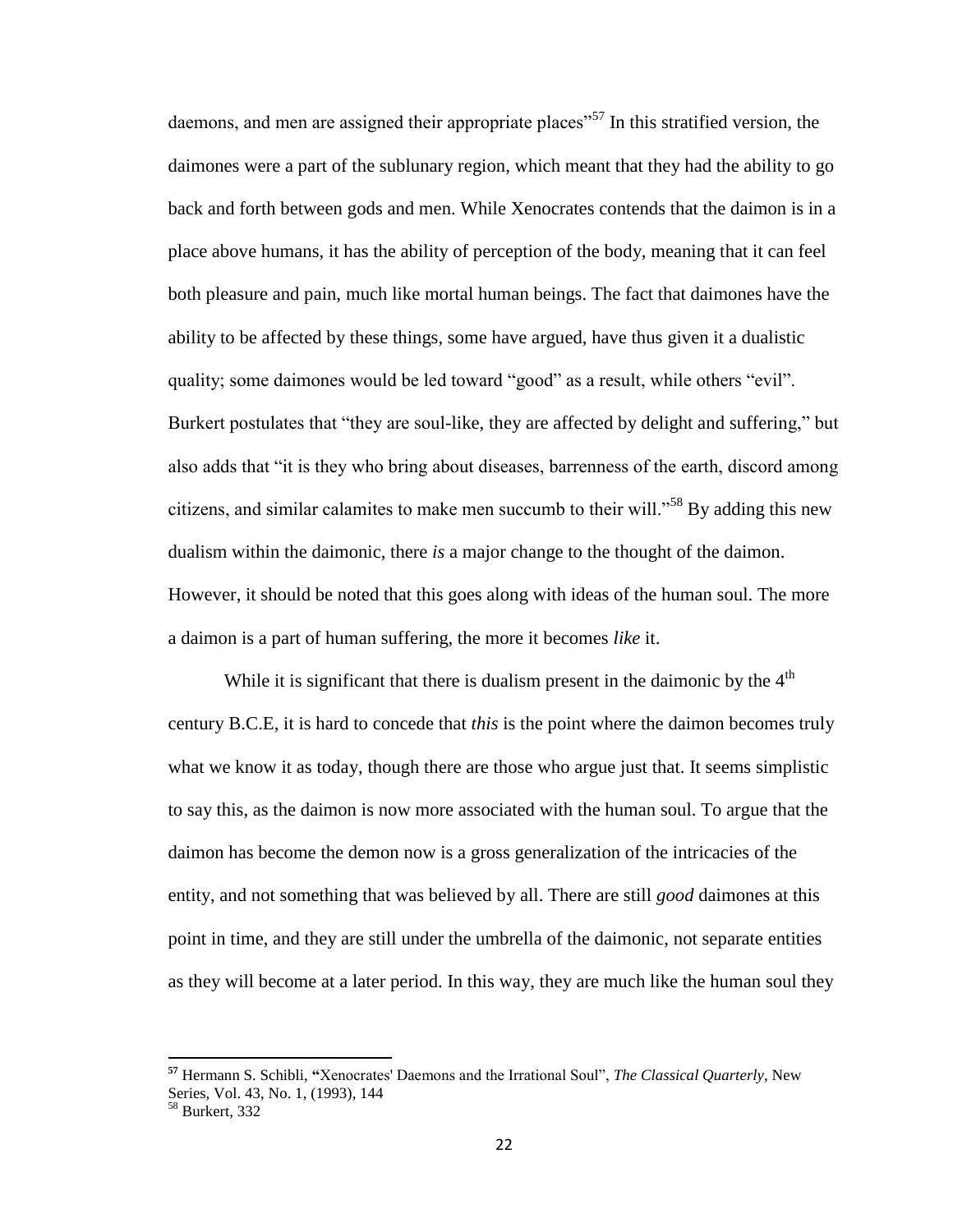are compared to: some lean towards the "good", while others do not. The Greek dramatist Menander definitely took issue with this and said in one of his plays that :

"At birth a daimon stands by each man, the good mystagogue of life; for one should not believe that there is such a thing as an evil daimon which harms one's life, or that God is evil-rather He is entirely good. Those who have an evil character create many conflicts in their life and show their stupidity in all things, and lay the blame on their daimon and speak ill of it, although they are themselves to blame."<sup>59</sup> Therefore, it seems that Menander is saying that he or she ought to not blame their own shortcomings on the "evil" nature of their daimon, but realize that they themselves are

culpable.

In thinking about these good daimones, it seems as though a majority saw them as being guardians of sorts. Reaching back to Dodds' three categories of daimon, he says that this idea may have been present even as early as the end of the Archaic Age. That third category, as previously mentioned, of a daimon that "is attached to a particular individual", would definitely seem to be some sort of protector, as it supposedly "determines, wholly or in part, his individual destiny."<sup>60</sup> Here, also, the daimon is attributed to being a man's fortune, or *tyche*. The historian Plutarch was very much influenced by Xenocrates' ideas of dualism present in the daimonic, but he also added his own ideas to the category. Much of the textual evidence of daimones comes from the works of Plutarch.<sup>61</sup>

Plutarch gave to the daimones some of the duties of the gods, but unlike the gods, he says that they had the ability to age; they would grow old and would eventually die after many centuries. It was this explanation that he used to describe the decline in oracles, by saying that the daimones were in charge of them, and were growing old and

<sup>&</sup>lt;sup>59</sup> Menander *, Fr.* 714 trans. Korte-Thierfelder, as found in: Frederick E. Brenke, "<sup>A</sup> Most Strange Doctrine': Daimon in Plutarch", *The Classical Journal*, Vol. 69, No. 1, (Oct. - Nov., 1973), 9  $60$  Dodds, 42

 $<sup>61</sup>$  Menander, as found in Brenke, 11</sup>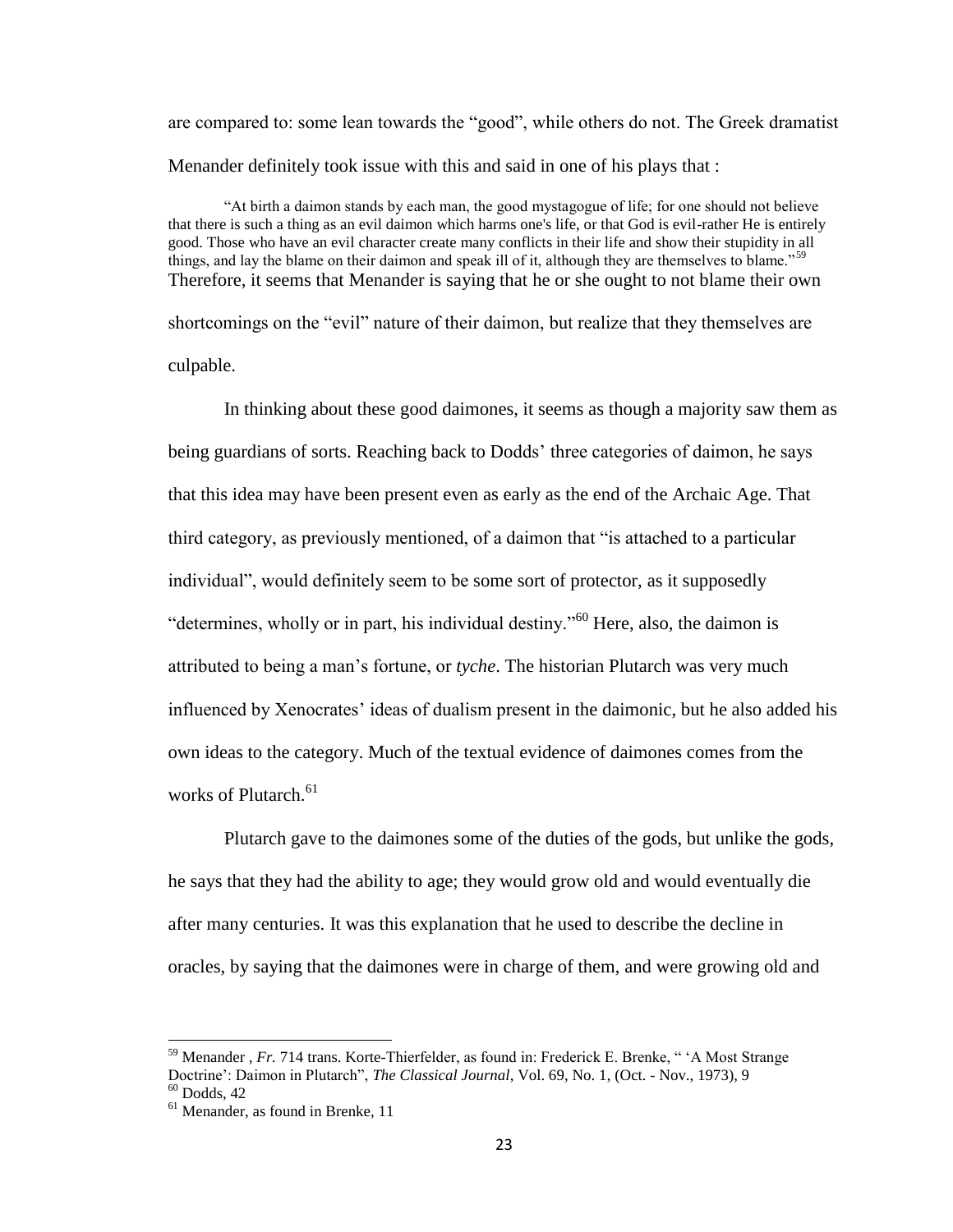dying.<sup>62</sup> In his *On The Ceasing of Oracles,* there is a detailed conversation between two men, Heracleon and Cleombrotus, that details this. Heracleon agrees that the daimones could have the duty to oversee the oracles, but that to say that they grew old and died was a bit "rash". Cleombrotus, however, does not agree. In speaking to Heracleon, he says: "you agree that daemons exist, but by denying that they can be bad and mortal you no longer admit that they are daemons."<sup>63</sup> Thus, Cleombrotus sees that the daimon is inherently like human beings, and to deny this fact is to say that they are not daimonic.

A third man in the conversation, Philip, explains that this idea of the daimon as having the same urges and desires as human beings has been inherited by both Plato and Xenocrates, among others.<sup>64</sup> In the same work, Plutarch also goes about describing the daimon in more detail. The man Cleombrotus again describes the daimon by saying that "there are those who have discovered that the race of daemons, halfway between gods and men, communicates between the gods and mankind and establishes a relationship between them and us."<sup>65</sup> He says that it should not matter where the traditions came from, and also attributes the idea of a lifespan for these daimones to Hesiod. Plutarch also emphasizes that the gods do not communicate with human beings on their own, and this is why the daimon's duty is to watch over the oracles, as they are the go-between. He says that "when daemons in charge of divination vanish, the oracles vanish along with them and are gone. When daemons go into exile, or emigrate, the oracles lose their power, but when daemons come back, even after a long time, the oracles speak again."<sup>66</sup> He emphasizes the fact that communication between the divine and humanity is done

 $\overline{a}$ 

 $62$  Luck, 238

<sup>63</sup> Plutarch, *On The Ceasing of Oracles*, in *Arcana Mundi,* 278-279

<sup>64</sup> Ibid, 279

<sup>65</sup> Ibid, 280

 $66$  Ibid, 282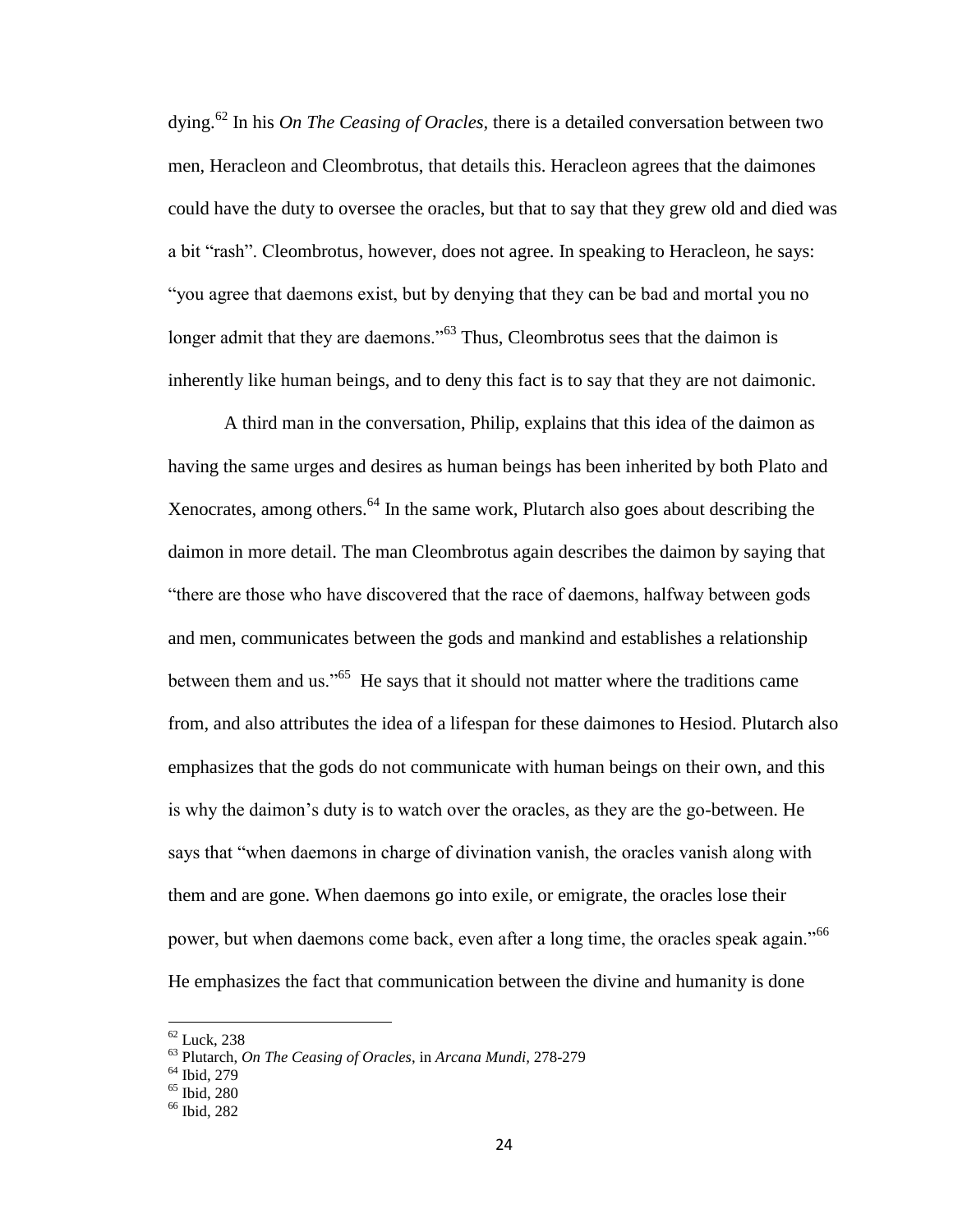through the daimonic. There are those who also see that while Plutarch may have been influenced by Xenocrates' dualism, in his own writing he may have downplayed the idea of an "evil" daimon. According to Frederick Brenke, Plutarch "prefers to minimize the influence of evil spirits even if they should exist. Particularly in *Lives* there is little indication he was convinced of the power of evil daimones. Where the word daimon appears in *Lives* it can generally be associated with *tyche*."<sup>67</sup> Thus, Plutarch's own restraint when discussing an "evil" daimon also may denote his use of associating it with fortune, rather than an entity.

In going from action to entity, there is another aspect to the daimon that arises. Due to his great success at empire building, Alexander the Great grew to see himself as divine. Out of this emerged the idea of the ruler cult. There is contention, however, as to whether or not what was worshiped was Alexander, or his daimon, as it was believed that the soul became a daimon after death. Some have said that this may have been influenced by a practice among the Achaemenid kings, who worshiped a daimon-like figure in the *fravashi.<sup>68</sup>* It is difficult to say, due to the fact that Menander and Plutarch still believe the daimon to be an external figure. It is not something that is a part of the ruler, but something that is outside, a guardian or protector, a spirit. This is where the *Agathos Daimon* plays a larger role. According to legend, When Alexander founded Alexandria, he encountered the great serpent of the Agathos Daimon and slayed it. After building a shrine to memorialize this, "out of the shrine doors, however, there emerged myriads of other serpents," and as they began to move inside Alexandrian homes, local mystics said that "these should be worshiped as good spirits", or

 $67$  Brenke, 11

<sup>68</sup> W.W. Tarn, "The Hellenistic Ruler-Cult and the Daemon", *The Journal of Hellenic Studies*, Vol. 48, Part 2, (1928), 207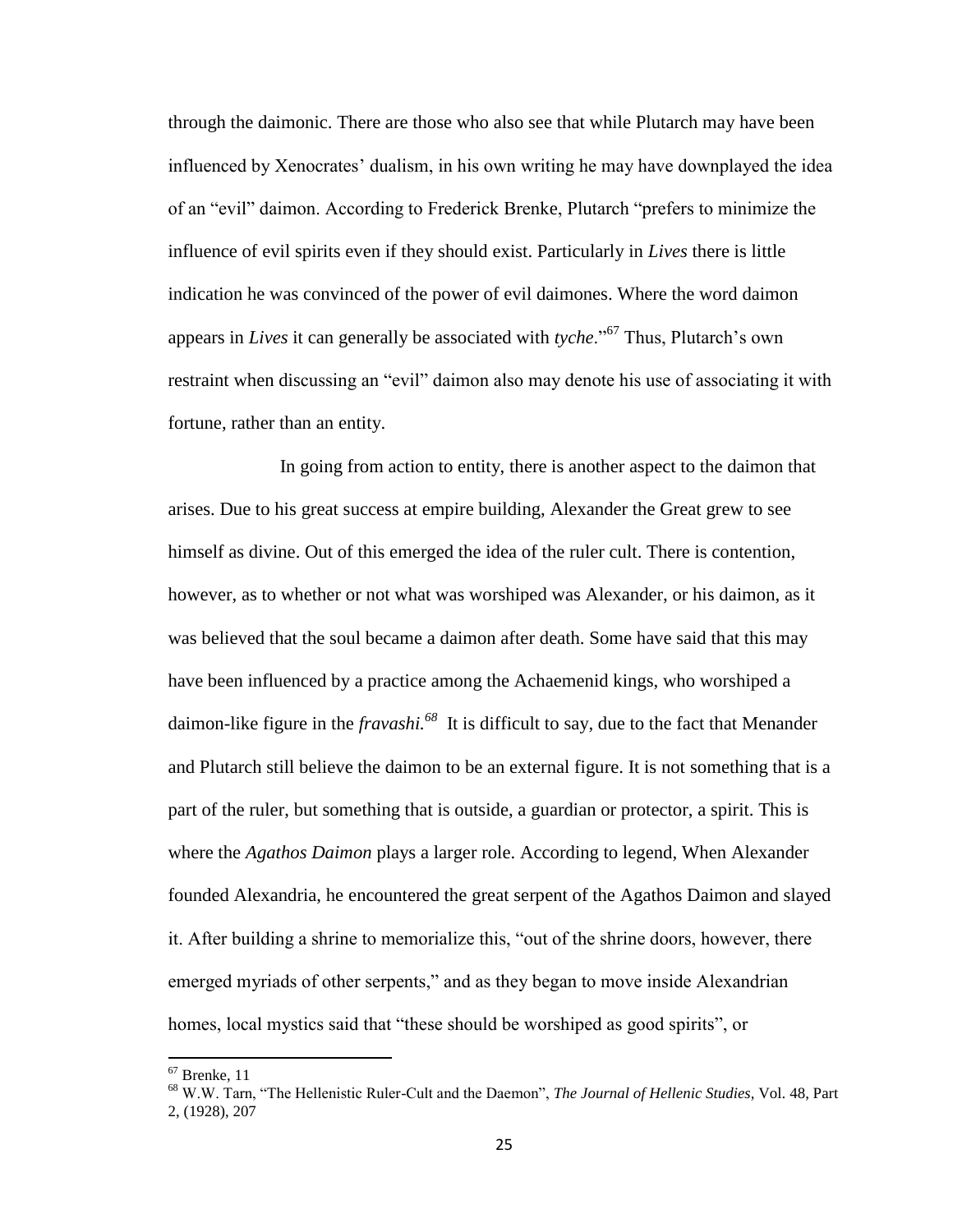daimones.<sup>69</sup> This shrine would remain there until into the  $4<sup>th</sup>$  century A.D., something that was protected by those around it.

The ruler-cult daimon, when considered in Roman religious culture, was another aspect of the *genius*. Each ruler and their families had their own certain genius, which was duly revered. As mentioned previously, the genius itself could represent a person, place, or a thing. The genius-cult of the emperor represented an individual, and began with the emperor Augustus. It was also customary, however, to worship the genius, or Juno or the empress, and both were represented by the individual wearing a toga and carrying a horn of plenty.<sup>70</sup>

After contact with Judaism and Christianity, there are examples of what could be seen as exorcism of daimones. In the case of Apollonius of Tyana, the Neopythagorean philosopher, the exorcism he performed was slightly different than that of Jesus. In Philostratus' *Life of Apollonius of Tyana*, he describes this event in great detail. According to Philostratus, Apollonius encountered a young man who did not know that he had been possessed; in fact, most people just thought that his enthusiasm came from his age, but according to Apollonius, "he was the mouthpiece of the daemon."<sup>71</sup> Apollonius spoke angrily to the daimon, and then asked for a sign that it had left the individual, something unique to this exorcism. The daimon said that he would knock

**<sup>69</sup>** Margarita Lianou, "The Role of the Argeadai in the Legitimation of the Ptolemaic Dynasty: Rhetoric and Practice," in *Philip II and Alexander the Great : Father and Son, Lives and Afterlives* ed. Elizabeth Carney, Daniel Ogden, (Oxford: Oxford University Press, 2010), 126  $70$  Scheid,  $162$ 

<sup>71</sup> Philostratus, *Life of Apollonius of Tyana*, in *Arcana Mundi*, 293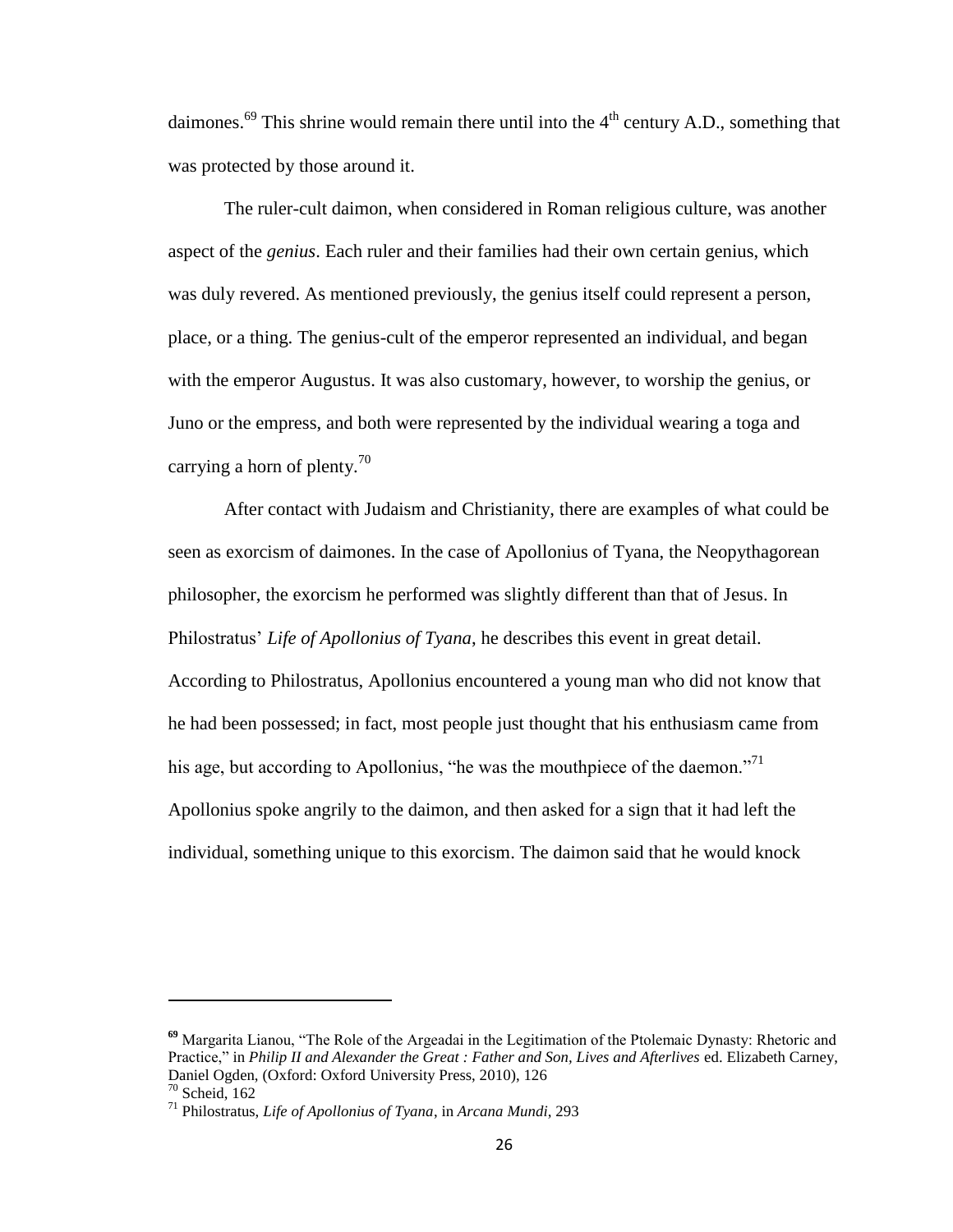down a statue, and he did just that, proving that he had left the young man.<sup>72</sup> The young man then awoke, completely unaware of what had happened.

By the third century C.E., daimonology had become something of a science and it was important to be able to differentiate between the different classes of gods. It is significant that at this point in time the idea of the daimon as being both an entity, and *between* are still in existence, even as it is evolving within religious culture to become something with more negative influences. The Neoplatonist philosopher Iamblichus had much to say on this topic as well. It is clear that there is a definite hierarchy between the gods and the daimones, and Iamblichus attempts to differentiate between the invisibility of gods and the invisibility of daimones. It is also important to Iamblichus to differentiate between heroes and gods. In his *On the Mysteries of Egypt*, he says that "daemons are produced according to the generative and creative powers of the gods in the most remote…termination of the progression," while heroes are "produced according to the vital principles in divine beings."<sup>73</sup> He says that "we must assume that those [activities] of the daemon are cosmic in a higher sense and have a wider extension as far as their effects are concerned," whereas in the case of heroes, their actions are "not as farreaching and are oriented toward the disposition of the souls."<sup>74</sup> It is very important to note here that he emphasizes the influence that the daimones have over *creation*, and that they are aiding each organism to perfection, while the heroes, in this case, have influence over the soul. The daimon's influence is in the connection of body and soul.

The evolution of the daimon over time until the rise of Christianity shows significant changes; however, those changes seem to come in what form the daimon may

 $72$  Ibid, 293

<sup>73</sup> Iamblichus, *On The Mysteries of Egypt*, in *Arcana Mundi*, 296

<sup>74</sup> Ibid, 296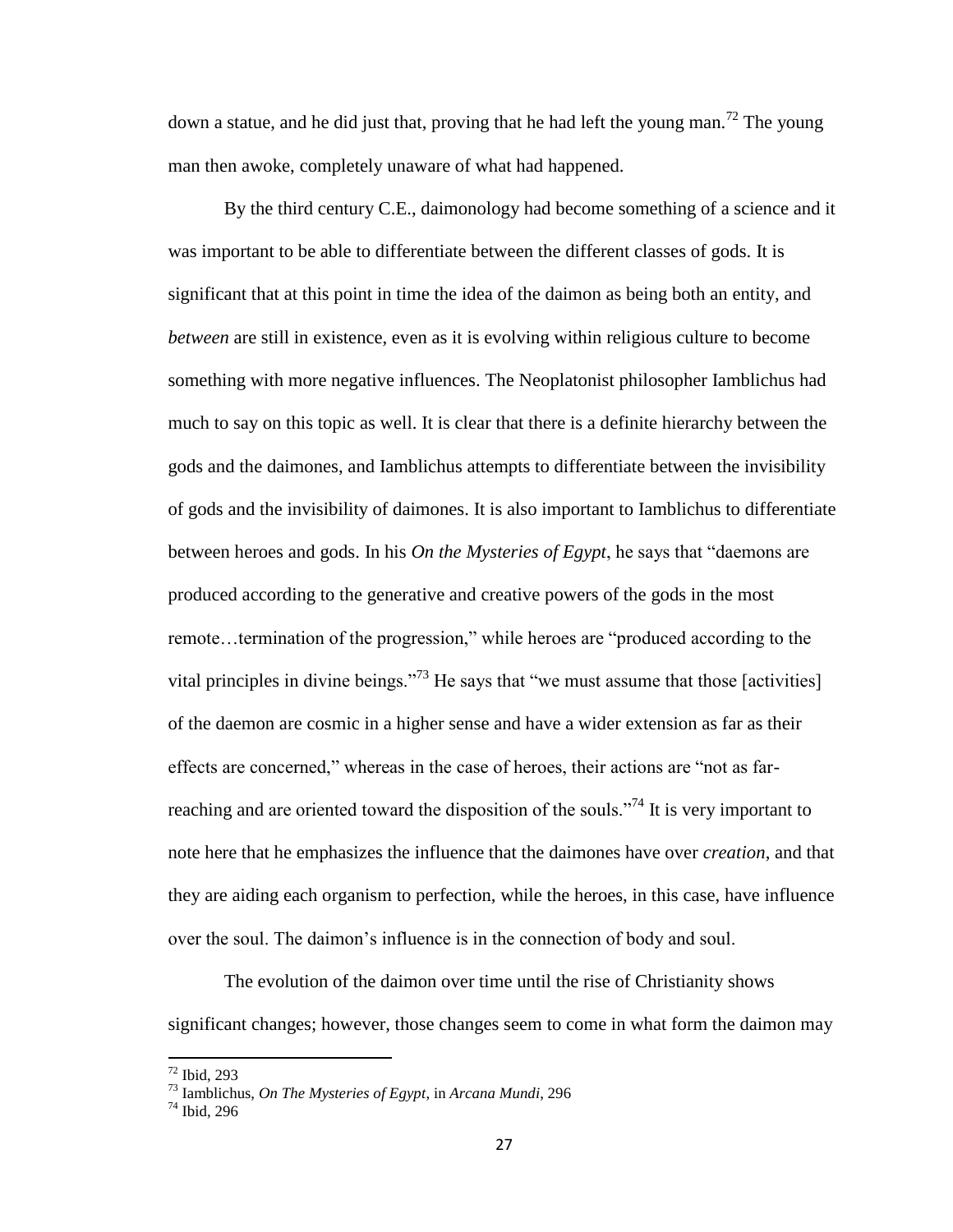take. In the archaic age of Greece, we can see that the daimonic was seen to be the descriptor of an action, or a force, something that was seen to be somewhat divine, but not really an entity. Hesiod is really the first to actually give the daimon a sense of *being,*  when he wrote about the different classes of men. From there, however, it is interesting to see how it has a sense of being either an emotion, or perhaps the *personification* of an emotion, and that it is not until really into the third and fourth centuries B.C.E. that it takes on a more guardian-like form. What is most significant throughout all of the changes that are made prior to it becoming a *demon* is that even when it is given a more dualistic quality from Xenocrates and his contemporaries, this makes it more human. It is difficult to see that this is the point of drastic change. Again, the daimon is given qualities that make it more human in nature. It gains the ability to *feel* both the pleasurable and the painful. It seems problematic to equate this with the daimon becoming "evil". It is quite a generalization to say that *this* point gives the daimon the qualities that it ultimately needed to become a *demon* by monotheistic religion. The next chapter will look at the daimon in action, so to speak. In looking at various forms of incantations, ritual, and worship, there is a sense of this evolution, but it also places great importance on the idea of intent.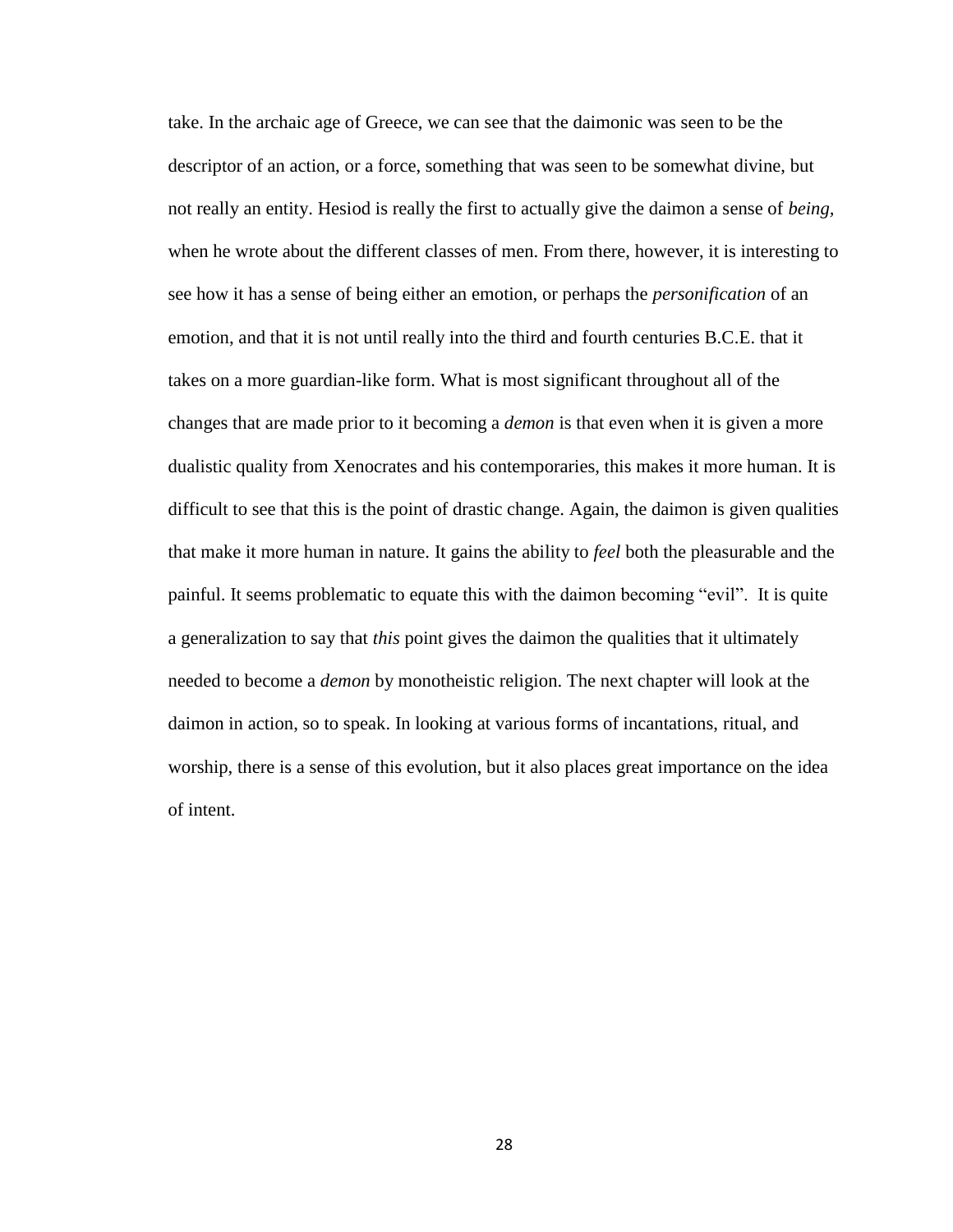## **Chapter 3: Daimones, Magic, and Ritual**

#### **The Daimon in Curse Tablets**

After seeing the evolution from invisible force to entity, it is equally as important to note the daimon's role in actual magical practice, as differentiated from public religious rite as it illustrates how the daimon was *used*. While most textual evidence for the "existence" of the daimon comes from works by Homer or Hesiod, or from being debated in a philosophical setting, daimons were equally important in the realms of magical versus religious practice. As previously discussed, some forms of the daimon may have been important to religious rites – for example, the importance of the dedication of the first libation to the *Agathos Daimon* within the worship of Dionysos. Other examples of daimon worship come in the form of the house cult, wherein the first drops of unmixed wine would be dedicated to their own form of the Good Demon, or in Rome what was known as the genius.<sup>75</sup> The use of the daimon was not, however, confined to worship in the house cult; in fact, it was not merely worshiped.

The daimon, in some cases, was also invoked via an incantation or what we might call today a spell, for a certain purpose. In many instances the danger of using this helpmate of sorts is made known, as there is a certain fear attributed to it. This semblance of fear, however, may have been out of respect, as this respect came with the belief that this entity could aid in magical exercise. One of these examples of the invocation of a daimon comes from the use of curse tablets and binding spells, which were especially prevalent in the Greco-Roman era. Through the use of these *defixiones,* one could gain control over certain things in the "magical" realms. John G. Gager, in his *Curse Tablets* 

<sup>75</sup> Nilsson, 70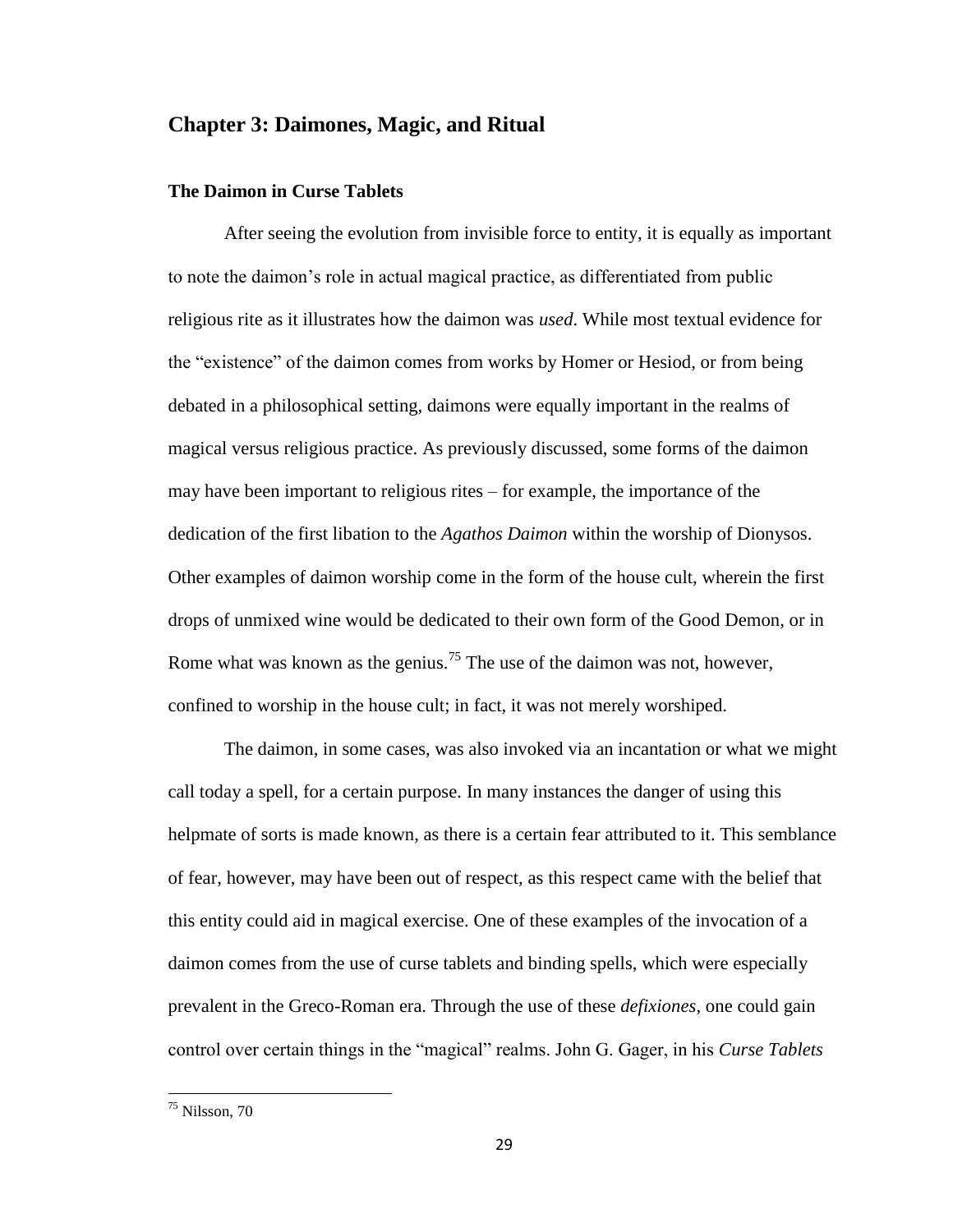*and Binding Spells from the Ancient World* gives examples of these *defixiones* and shows how they were used in order to purportedly affect the physical world.

One of the first examples of these *defixiones* postulates that the daimon itself was in fact both a go-between for the mortal and immortal realms, as well as something to be invoked to accomplish the caster's goal. This lead tablet from Athens dates to the fourth century B.C.E, and concerns the recovery of lost persons, as well as love affairs, perhaps with *hetairai,* or courtesans. It begins by saying, "I am sending a letter to the *daimones*  and to Persephone, and deliver (to them) Tribitis, (daughter of) Choirine, who did me wrong... $^{76}$  it then goes on to invoke the restraining of the athletes "Aristomachos and Aristonumos" as well as other women, "Galene, daughter of Polukleia." Thus, it appears that the daimon is being invoked, as well as Persephone, to go about restraining both the boxers and the *hetairai*, as it seems that the former had won the latters' affections. In this case, the daimon is not only in conversation with other deities, but is also working *for* the magic practitioner.

Many of these curse tablets included the invocation of daimones in order to accomplish a goal. Gager says that this is especially so in the tablets from the  $3<sup>rd</sup>$  to  $6<sup>th</sup>$ centuries CE, as they were highly syncretized, Greek and Roman religious practices were in constant contact not only with each other, but also with religious practices from the Near East and Egypt. Not only that, but these *defixiones* show a shift to private religious practices, in which many different daimones, as well as other pagan deities were being invoked. He gives the example of an incantation from either the third or fourth century

<sup>76</sup> Gager, 201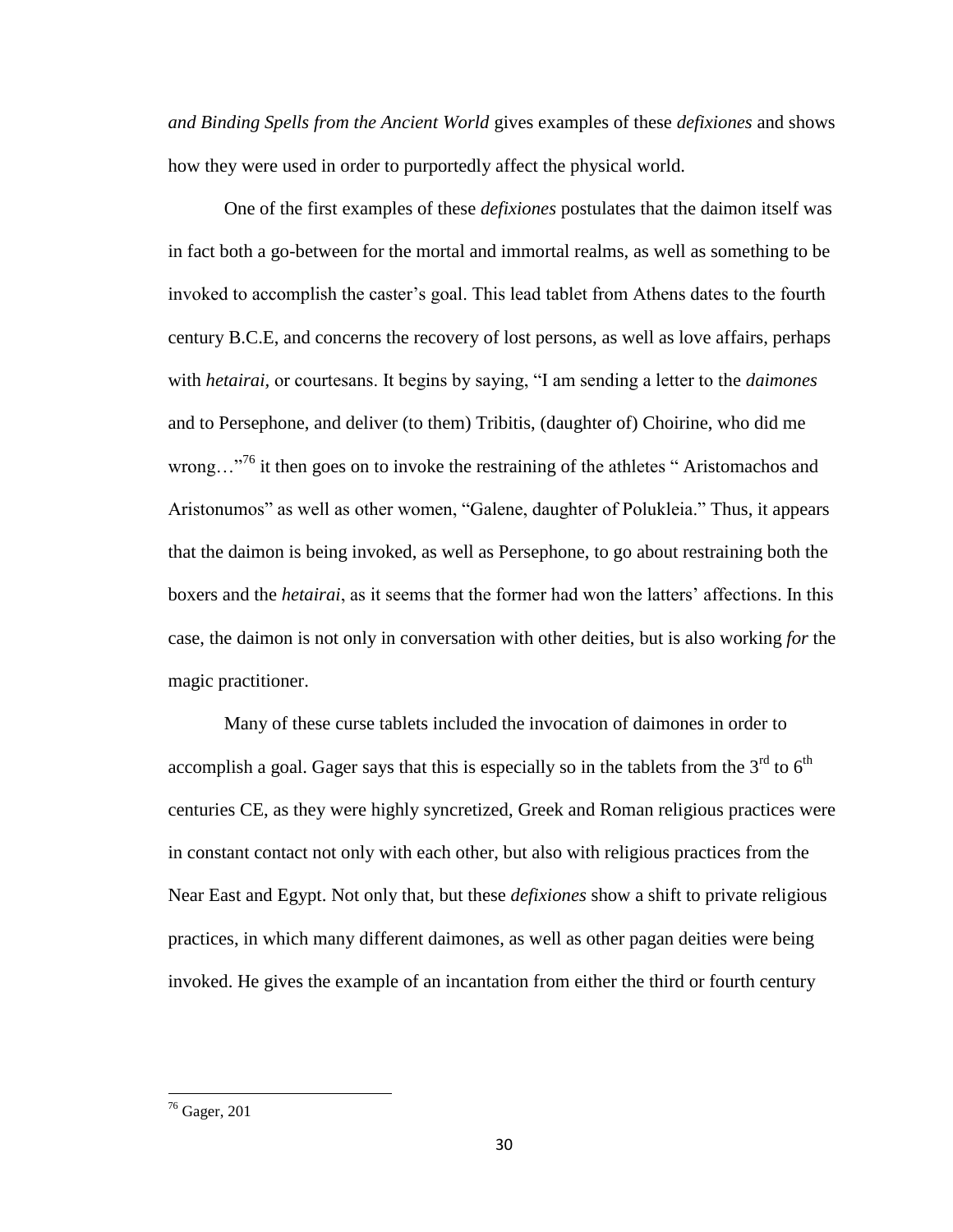$C.E.,<sup>77</sup>$  which took place in a graveyard. It begins by saying; "I invoke you, spirit of the dead...<sup>78</sup> This seems to conflate the spirits of the dead with daimones, as Gager says that "here again in the primary and immediate agents are the *daimones* and spirits of the dead people in and around the cemetery."<sup>79</sup> This curse was apparently done in order to bewitch a woman by the name of Matrona.

In another example, which dates from the later fifth century C.E., Gager provides another binding curse that states, "for I invoke you *daimones* who lie here, who are continually nourished here and who reside here and also you young ones who died prematurely."<sup>80</sup> This is a particularly long incantation that deals a lot with the subject of the daimon. It later says, "I invoke you *daimones* who lie here: IEO IIIAIA EIA IAO IAE IAO ALILAMPS. I hand over (this spell) to you in the land of the dogs."<sup>81</sup> Gager says that "the land of the dogs" might refer to Egypt, as that is where this tablet was finally deposited. It continues to say "*Daimones,* I place an oath on you in/by the stele of the gods."<sup>82</sup> This is fitting, as it was found in a cemetery. It shows the practitioner's faith in the entity, however, that it would be bound to follow his will from that oath. Gager brings up later that the earlier conflation of the daimon and the spirits of the dead is perhaps not as confusing an idea as it seems. Instead of associating the daimon with the dead, "at least with the later tablets, the role of the deities and *daimones* was not to carry out the curse

 $<sup>77</sup>$  The practices themselves involving curse tablets do not really seem to change that much over time, at</sup> least in these early centuries.

 $78$  Gager, 101

<sup>79</sup> Ibid, 103

<sup>80</sup> Ibid, 103

 $81$  Ibid, 104

<sup>82</sup> Ibid, 104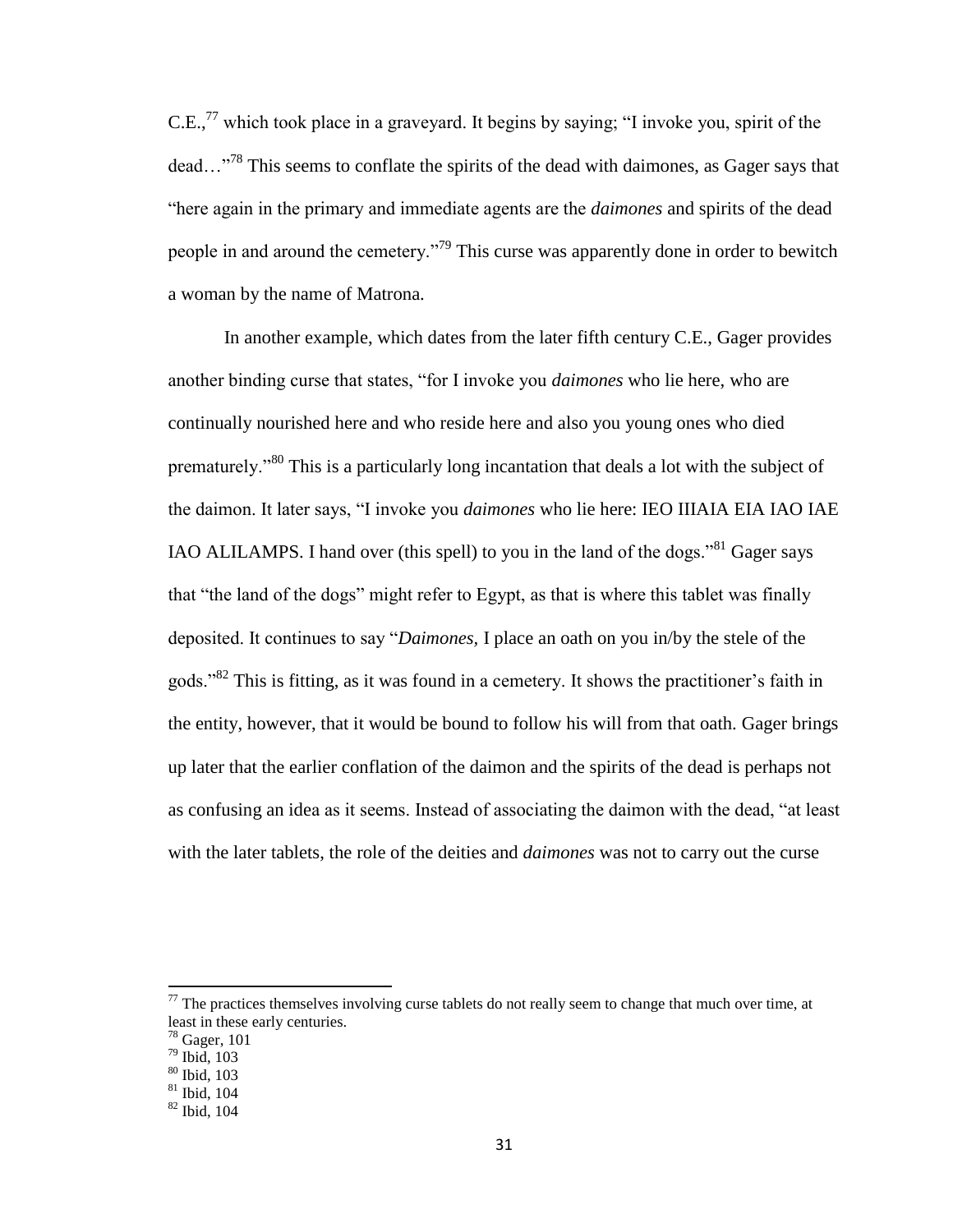itself, but rather to see to it that the spirit of the dead person executed the spell as commanded."<sup>83</sup> Thus, the daimon was not really the doer but the overseer.

Although changes occurred in the  $4<sup>th</sup>$  century BCE that would create a division between the daimon, bringing about a good and a bad side, it is clear by these incantations that the daimon was still being invoked as a helpmate. While there may have been feelings of fear toward the entity, it makes more sense that this would have been out of respect, as there was still an air of trust on the side of the practitioner that the daimon would ultimately follow through with the request. The shift to more private religious practice seems to show how this belief of daimones, as helpmate, survived early Christianity, as many of the later spells discussed show. This is markedly different than the fear felt towards the demon of later periods.

#### **The Daimon and "Voodoo Dolls"**

Another dimension of binding spells comes in the form of "voodoo" dolls or *kolossoi*. Christopher Faraone says it is clear that many Greeks did use the practice of burying or binding effigies done in the image of, or to represent, deities or daimones etc.<sup>84</sup> He says that while there were different kinds of effigies that were used to represent gods and/or human enemies, it is the smaller dolls that were not meant for public consumption that provide more examples of representations of daimones.<sup>85</sup> The most significant factor here, however, is the fact that the practitioners were more than likely

<sup>83</sup> Ibid, 118

<sup>&</sup>lt;sup>84</sup> Christopher A. Faraone, "Binding and Burying the Forces of Evil: The Defensive Use of "Voodoo Dolls" in Ancient Greece" *Classical Antiquity*, Vol. 10, No. 2 (Oct., 1991), 166  $85$  Ibid, 174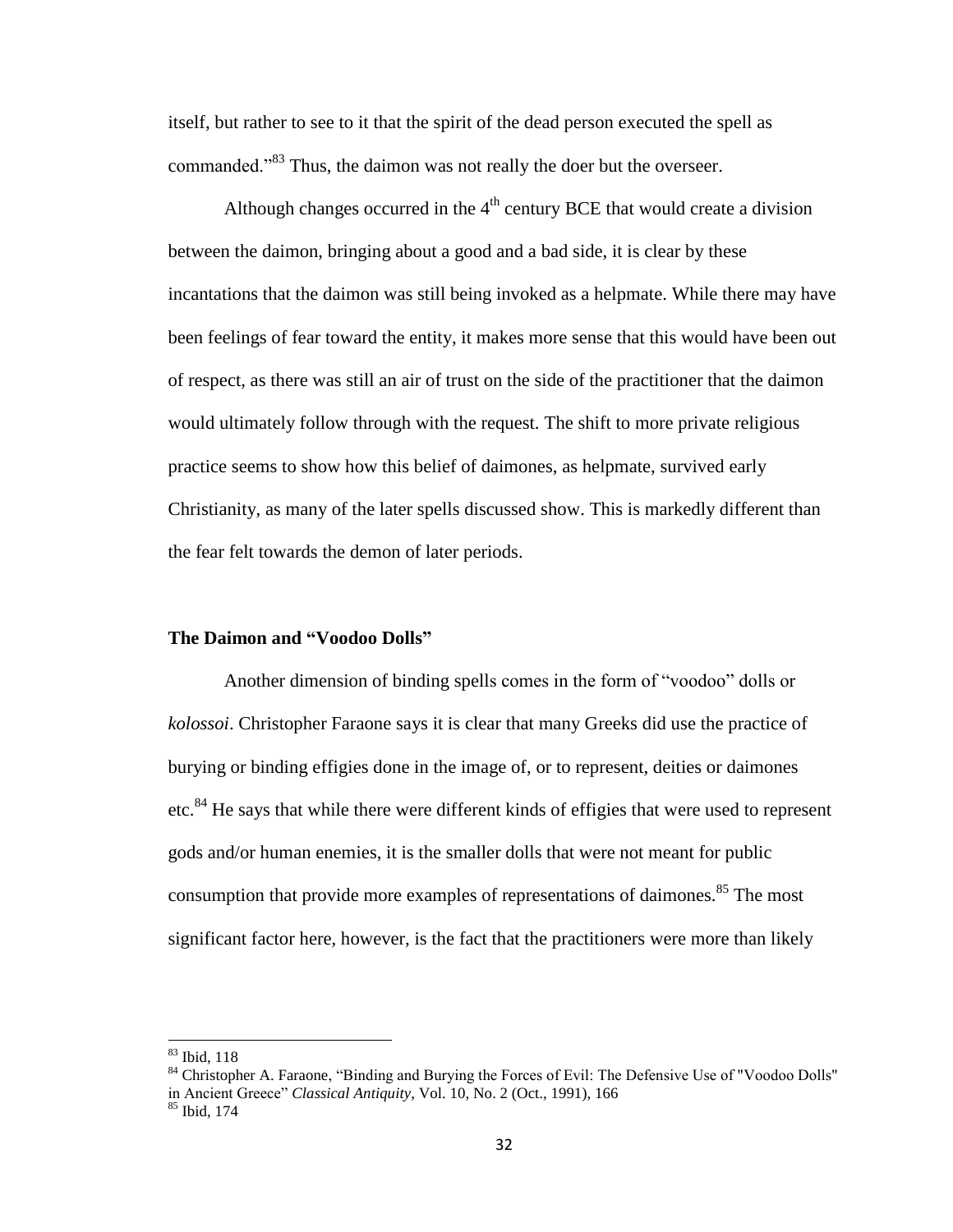not attempting to *destroy* the entity, but merely have control over it, a form of defensive magic.<sup>86</sup>

These *kolossoi* were more prevalent in both curse tablets and other spells, especially love spells. An example of this comes in the form of a figure which was found with a lead curse tablet from the first century C.E. This spell was supposedly performed by Sarapammon, and was done with the intent of having the woman Ptolemais brought to him. Within this spell, the caster calls upon daimones, but especially the ghost-daimon Antinous. It is interesting that he is referred to as a ghost-daimon, or *nekudaimon*, as this could in fact be a reference to a real individual, Antinous, who was beloved by the emperor Hadrian.<sup>87</sup> Perhaps, due to the nature of his death, his place in the underworld made him a powerful source to call upon. The fact that he is referred to as being a daimon, seems to underline the fact that it was believed that great individuals had their own daimon, which was worshiped in ruler-cult.

The spell itself says, "I adjure you all demons in this place to assist this demon Antinous. Rouse yourself for me and take yourself off to every district, every block, every house, and bind Ptolemais..."<sup>88</sup> This is again repeated directly at the daimon Antinous, saying that he should "restrain her food, her drink" until she went to Sarapammon, and directed the daimon to also "drag her by the hair, the guts, until she no longer disdains [him]."<sup>89</sup> The curse itself was found on a lead tablet, but it was accompanied by a figure made of clay now known as the Louvre doll. It is clearly the form of a woman, who has been bound at the feet and the hands, kneeling, and pierced by

<sup>86</sup> Ibid, 166

<sup>87</sup> Daniel Ogden, *Magic, Witchcraft, and Ghosts in the Greek and Roman Worlds,* (Oxford: Oxford University Press, 2002), 251

 $88$  Ibid,  $250$ 

 $89$  Ibid, 250- 251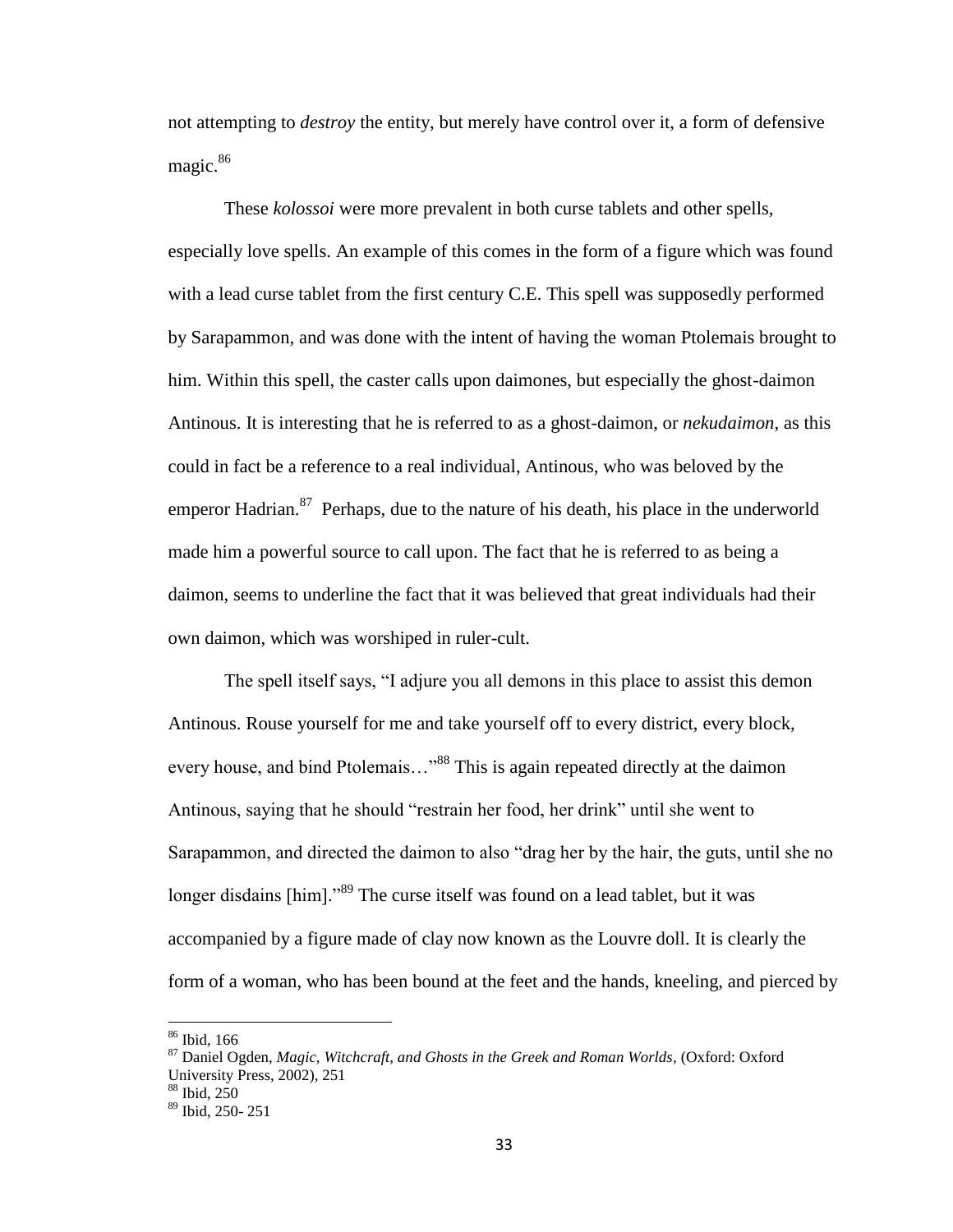thirteen needles; the hopeful outcome of the use of this figure would have been to keep the woman Ptolemais completely restrained until she overcame her "disdain" of Sarapammon and/or came to realize her love for him.<sup>90</sup> The daimon Antinous could only be released after she had done so, and was willing to submit to Sarapammon for the "full extent of [his] life".  $91$ 

An example to show how these effigies were not looked upon in a positive light, in this case in Rome, comes from Apuleius after the accusation made against him for using magic. In his *Apology*, he says that he is being accused of asking a skilled craftsman to "make some mechanical devices" for him, "together with an effigy of a god of his choosing."<sup>92</sup> It seems that the story went on to say that the figure made was "an emaciated or altogether disemboweled one of a dreadful corpse, a terrible form resembling an evil ghost."<sup>93</sup> At this point, Apuleius has his figures brought out and he asks those present, "is this a skeleton? Is this an evil ghost? Is this what you kept calling a…little demon?" The doll itself was supposed to represent Hermes or Mercury, but Apuleius denied that it was for the use of manipulating ghosts and daimones to do his will. $^{94}$ 

These so-called "voodoo" dolls did have a large role in the magical cultures of ancient Greece and Rome. It is clear that they were used to not only attempt to wield control over various ghosts and daimones in the underworld, but were especially of use when it came to love spells and erotic incantations. While in many occasions they were tied to curse tablets, or *defixiones*, they could also stand alone, especially in the case of

<sup>90</sup> Ibid, 251

 $91$  Ibid, 251

<sup>92</sup> Apuleius, *Apology*, 62

 $93$  Ibid, 62

<sup>&</sup>lt;sup>94</sup> Ibid, 63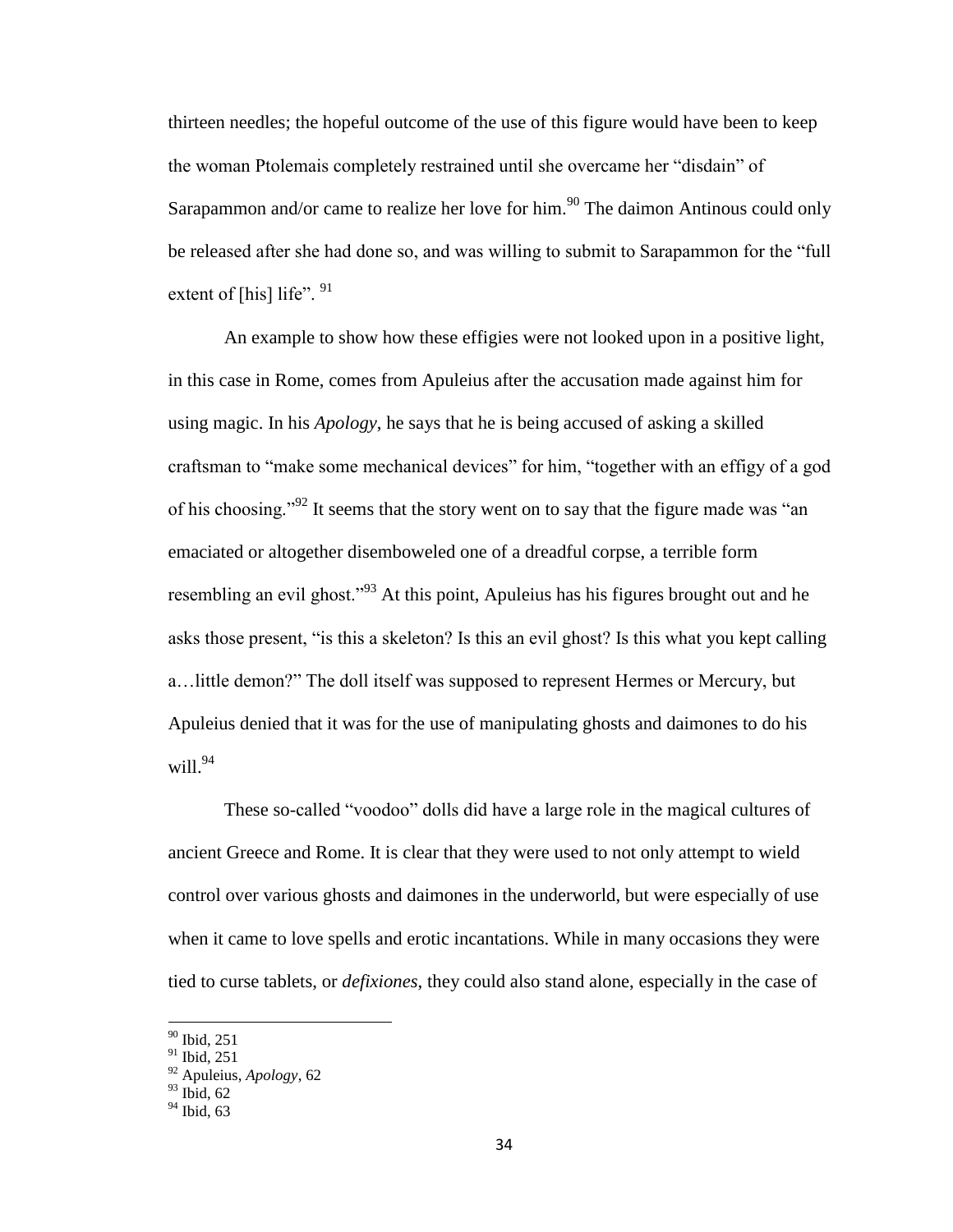erotic spells. The eros-assistant and other daimones used in love magic are good examples of this because these spells called for representations of the daimones that were being called upon.

## **The Daimon, Erotic Spells, and Gender**

One gets a fuller view of the use of the daimon as an assistant of sorts in erotic and love spells. John Winkler's *The Constraints of Desire* illustrates just this. While he does not explicitly use the word daimon, what he presents as the "Eros Assistant" is strikingly similar in character to the ideas presented by Gager and others. Winkler says that in order to use this assistant, one must create out of wax a depiction (*kolossoi*) of Eros. That is not the end of the task, however, as it is only after "it has absorbed the lifebreath of seven strangled birds" that it will "serve its master in bearing powerful messages of compulsion to all men and women whom the owner wishes to influence."<sup>95</sup> The influence that this assistant provides is psychological; the power of this entity is to "enter people's houses…to appear in their dreams or as a divine visitation in the midst of sleep."96

This is mostly, of course, to provide anxiety to the dreamer, in order to help the spell-caster gain his or her influence. This is made clear even in literature. In Lucian's *Philopseudes*, there is an encounter describing a Hyperborean man who performs this kind of magic. In this instance, Cleodemus says that he heard of this man "' sending erosdolls to get people, bringing demons up from the underworld, reanimating moldy corpses, summoning Hecate herself before him to assist him, large as life, and calling down the

<sup>95</sup> John J. Winkler, *The Constraints of Desire: The Anthropology of Sex and Gender in Ancient Greece,* (New York: Routledge, 1990), 79

<sup>&</sup>lt;sup>96</sup> Ibid, 79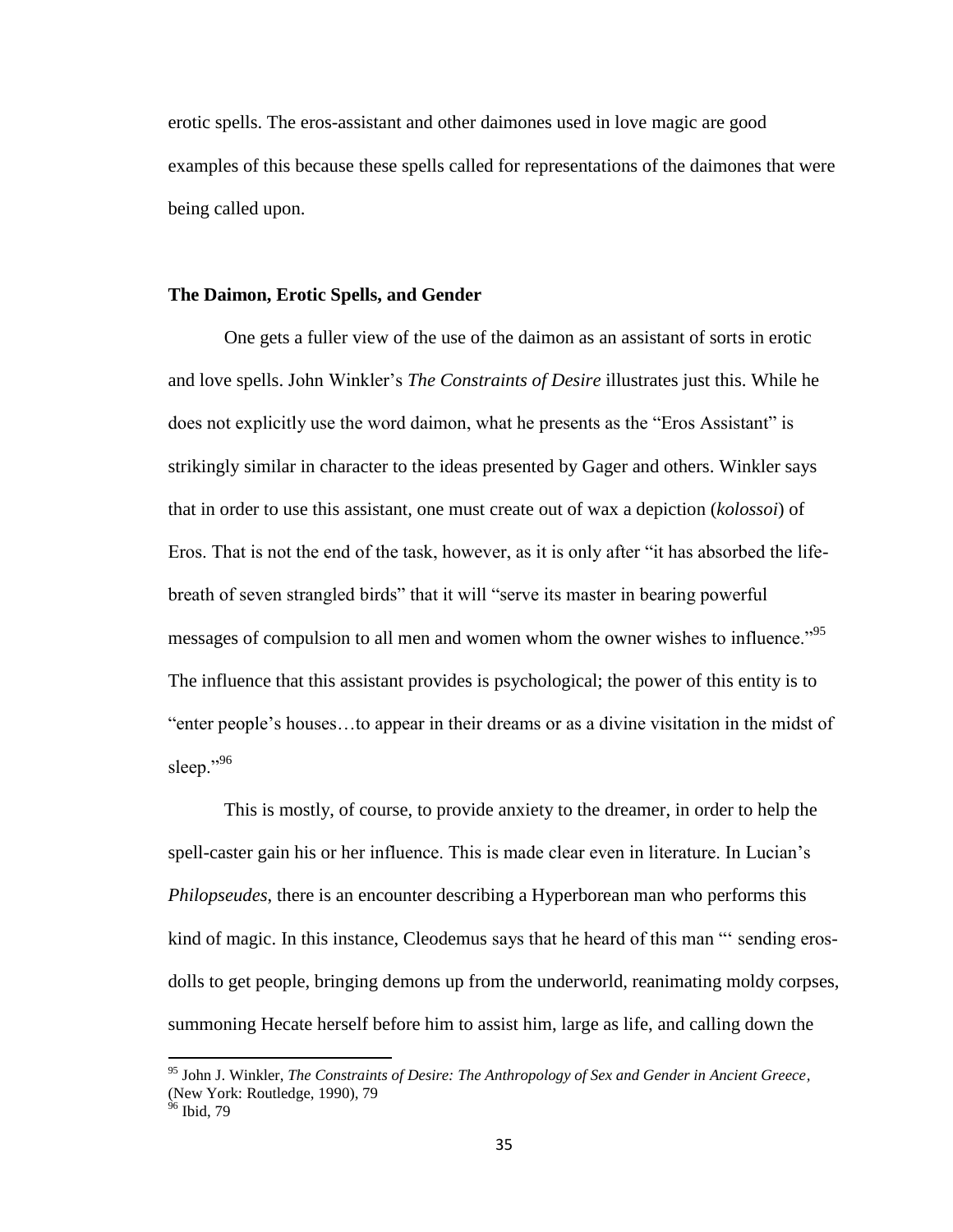moon"<sup>.97</sup> Of course, the man is seen to be a Hyperborean, a member of a mythical race of men from the north, so this man's magic would have seemed fantastical and "other", much of his magic comes from "shaman tradition".<sup>98</sup> It is clear, however, that these same kinds of ritual and incantation were practiced in ancient Greece and Rome.

According to some sources, Winkler says, prior to any spell-casting one must take that clay assistant to the home of whoever the "victim" might be. Once there, they must tell the statue, "Look, here is where Miss So-and-so dwells; stand above her and say the words I have chosen, assuming the appearance of the god or demon she worships."<sup>99</sup> Winkler gives the hypothetical night scene, in which and "agent" performs a love spell upon a certain "victim". He shows that what is *supposedly* to happen is that the agent's assistant, upon hearing his words, would make the victim anxious and tormented. What Winkler gives as the more likely scenario is that the "intended victim is in all likelihood sleeping peacefully; blissfully ignorant of what some love-struck lunatic is doing on his roof."100

What is significant here is also the gender dynamics at play. These types of spells, or *agogai,* are intended to result in the desired individual being led – by an Eros assistant – to the home of the caster. Winkler says that the individuals performing these types of spells are predominantly male, and that in fact the spell has an outcome opposite of what was intended; instead, "the lover himself is…powerfully preoccupied with thoughts of the victim."<sup>101</sup> The word choice of "agent" and "victim" are significant in themselves, as they insinuate a power structure. Winkler elaborates on this structure by saying that in

<sup>97</sup> Lucian, *Philoseudes*, 13

<sup>98</sup> Ogden, 255

 $99$  Ibid,  $91$ 

 $100$  Ibid, 87

<sup>&</sup>lt;sup>101</sup> Ibid, 87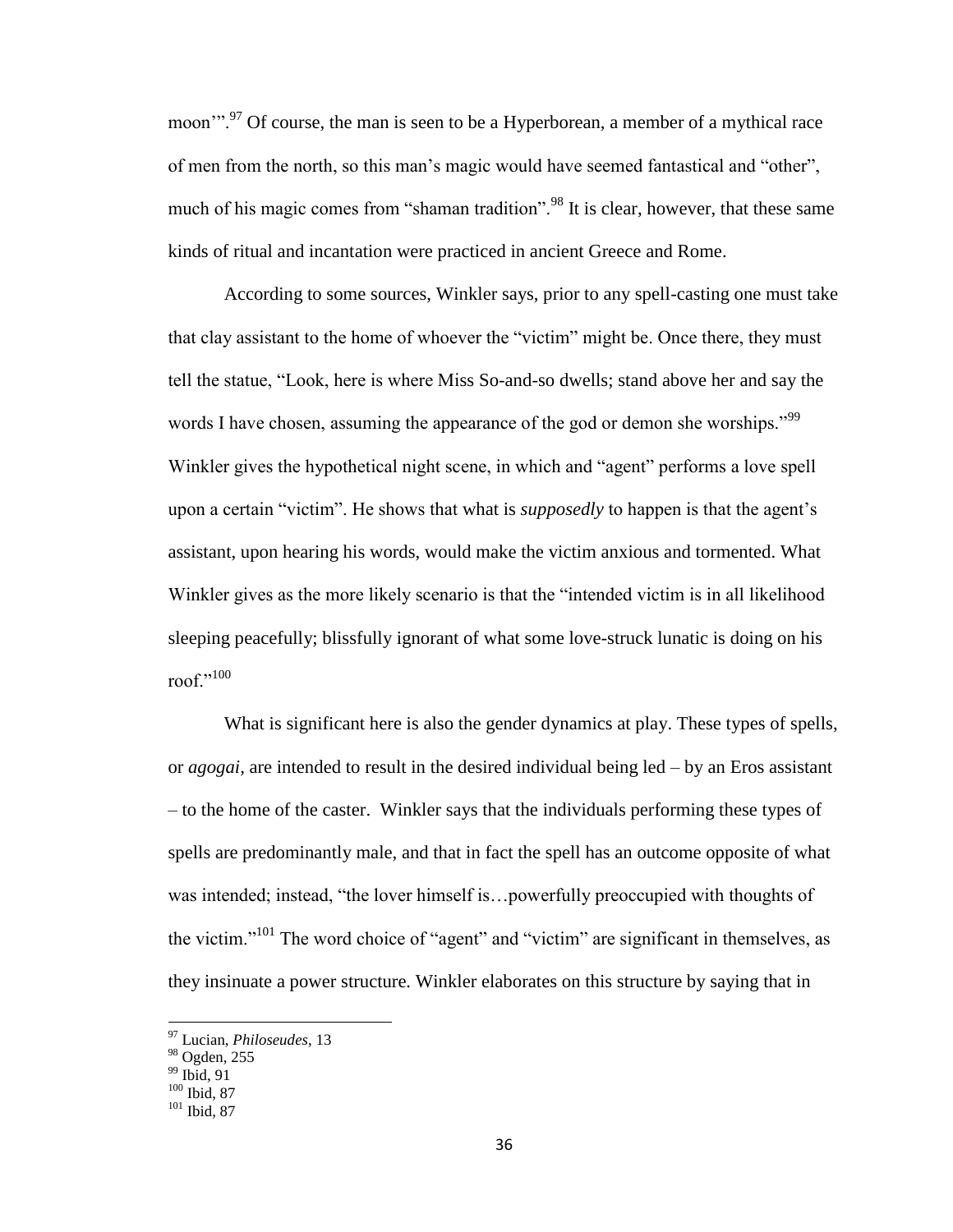these spells the purpose is psychological as "the lover aims to create in his victim a state of mental fixation on himself – but the imagery is physically violent, even sadistic."<sup>102</sup> In another interesting turn, it even seems as though many of these erotic spells are made with the same terminology and methods as those to be used against enemies. Of course, Winkler reminds us to remember that the ultimate submission expected by the female "victim" is a matter of social protocol, not necessarily sexual practice.<sup>103</sup> The daimon, we must remember, is here acting upon the *intent* of the agent, but may also be sought out due to its association with the underworld. This is still not necessarily *evil,* but it is definitely unlike the guardian of earlier periods.

While being a topic widely contested, the gender of the participants is significant to magic-working in the ancient world. Matthew W. Dickie has said that the thesis which much scholarship rests upon is that while many assumed that those taking part in erotic were mostly female, the evidence suggests that "men were the main participants in this form of magic-working."<sup>104</sup> Both Winkler and Graf argue that men were the most active participants in love-magic, albeit in different ways. Winkler's thesis is that, as mentioned above, "male authors who portray female erotic magic-working are all in their own way….frustrated sexual fantasists," much like those men who "perform magical rituals directed at girls asleep in their beds onto whom they project their own tortured feelings."<sup>105</sup> Graf's argument is slightly different, in that he explains that men are the majority of participants in love magic, and the reason that literature portrays it as a female domain is that "such tales take magic out of the sphere of men, where it ought to

 $102$  Ibid, 94

<sup>103</sup> Ibid, 96

<sup>&</sup>lt;sup>104</sup> Matthew W. Dickie, "Who Practised Love-Magic in Classic Antiquity and in the Late Roman World?", *The Classical Quarterly,* New Series, Vol. 50, No. 2, (2000), 563  $\frac{105}{105}$  Ibid, 564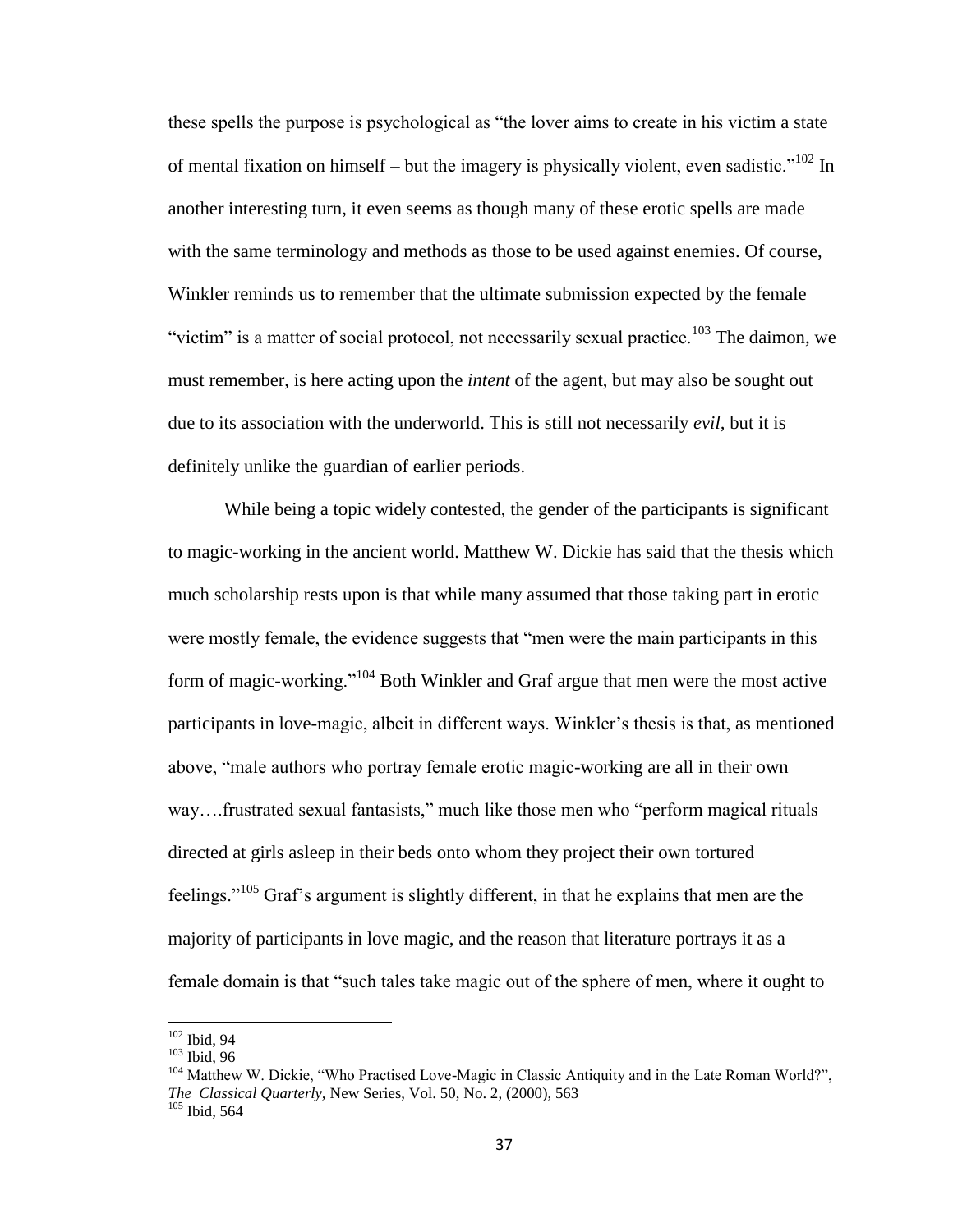have no place, since a real man does not use magic to attain his ends.," and by feminizing the use of magic, would deter men from participating in magical practices.<sup>106</sup> Thus, the portrayals of women as magic practitioners in literature play out as a warning of sorts: real men do not actively take part in love magic; it should be avoided as it "belongs to the realm of women."<sup>107</sup>

Dickie's own argument is that there is plenty of evidence to show that women were *also* actively taking part in love magic, and that perhaps the male practitioner/female victim dichotomy was merely a product of language. He says that in reality, this pattern of man as the agent and woman as the object is something that, instead of telling us about the suppositions of those writing the spells, it comes out of the preference given to the masculine grammatical gender of the Greek language.<sup>108</sup> It may have been merely a convention for creating and recording spells that could easily be performed by either sex. There are, however, instances in which explicitly a woman was performing the spell. Therefore, it should not be taken as gospel that men were the only ones to use daimones, or an eros-assistant to gain something from an erotic spell.

One of Winkler's students, Christopher Faraone, provides other interesting insight into the role that the daimon has with love spells and the erotic. His research, in *Ancient Greek Love Magic*, infers that "both literary and iconographic evidence corroborate the impression that Eros began his career as a frighteningly demonic figure.<sup>"109</sup> This is not so far from believable, as his weapons of choice are the familiar bow and arrow, as well as whips. This combined with Winkler's idea of the Eros Assistant providing torment and

 $106$  Ibid, 564

<sup>107</sup> Ibid, 564

<sup>108</sup> Ibid, 566

<sup>109</sup> Christopher A. Faraone, *Ancient Greek Love Magic,* (Cambridge, Mass.: Harvard University Press, 1999), 45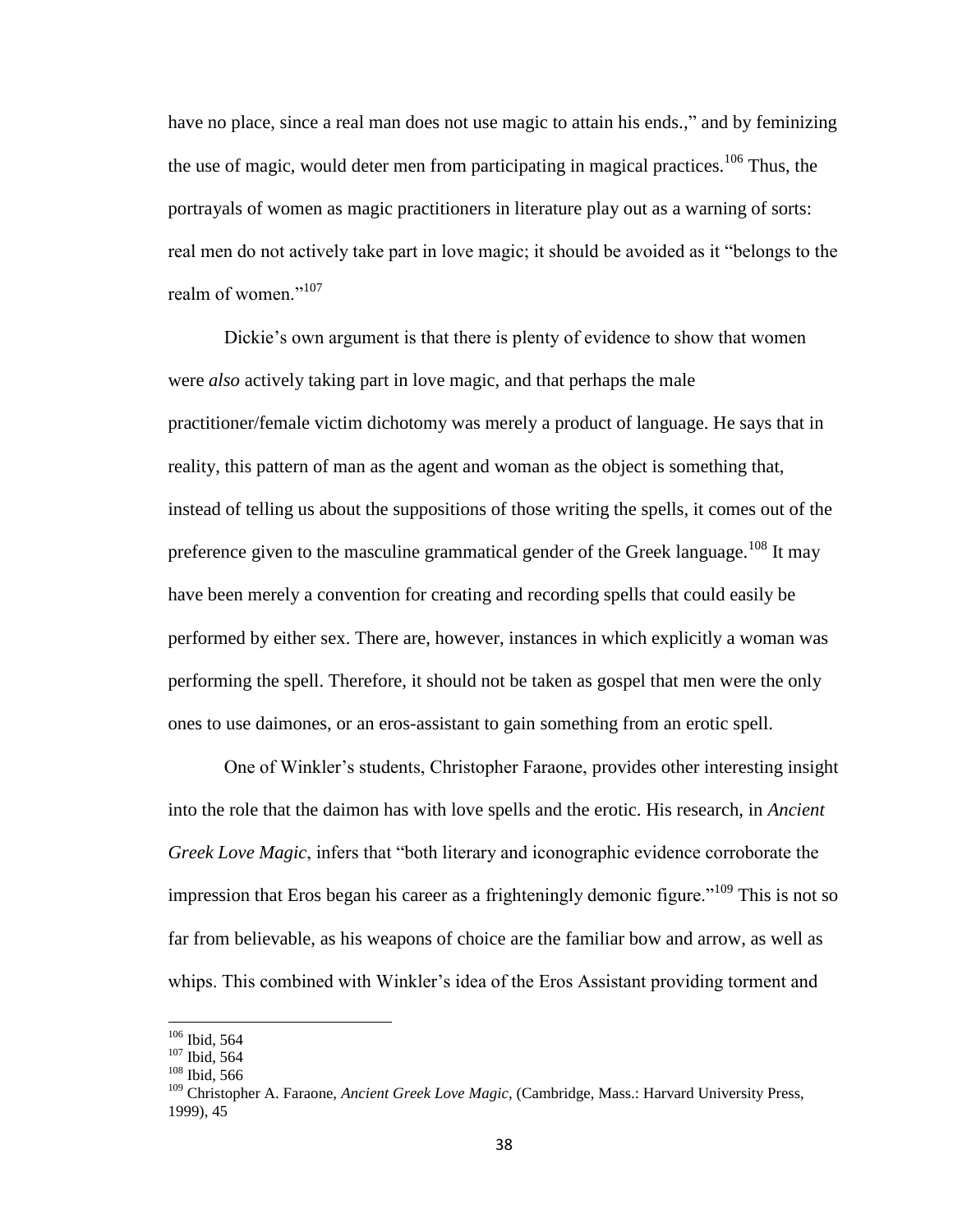anxiety through sleep, seems to denote an idea of Eros as being a daimon in his own right. Interestingly, he says that "Greeks never personify or demonize *philia* or *agape*, nor do they ever picture a deity hurling *philia* or *agape* at mortals in a hostile way."<sup>110</sup> This suggests important implications toward how the idea of *eros* was seen in the ancient world, gives merit to the idea that the daimon or assistant of sorts was not inherently evil or bad; it was dependent upon the actions of those summoning it.

In another of Faraone's works, he discusses the gendered aspects of daimonology. The idea of the "wandering womb" was one that developed in the later periods of Greek antiquity, and was even found to have occurred in Rome. According to his research, in the ancient world there was a belief that ailments and illnesses that occurred in women happened because the uterus was moving itself around the body (e.g. if resting itself upon the diaphragm, the uterus was the cause of shortness of breath), and that perhaps these ailments were caused by some sort of daimonic entity.<sup>111</sup> Faraone states that "in the Hippocratic tradition, then, women alone are struck by a disease that is like an epileptic seizure that is caused by the displacement of the womb..."<sup>112</sup> In the instances in which it was thought to have moved about, the cure would be to "fumigate her under her nose, burning some wool and adding to the fire some asphalt…Rub her groin and the interior of her thighs with a very sweet-smelling unguent…" that by doing so, the physician would be able to lure the "wandering womb" back where it belonged.<sup>113</sup>

l

 $110$  Ibid, 29

<sup>111</sup> Christopher A. Faraone, "The Rise of the Demon Womb in Greco-Roman Antiquity" in *Finding Persephone: Women's Rituals in the Ancient Mediterranean*, ed. Maryline Parca and Angeliki Tzanetou, (Indianapolis: Indiana University Press, 2007), 155  $\hat{1}$ <sup>12</sup> Ibid, 156

<sup>113</sup> Ibid, 156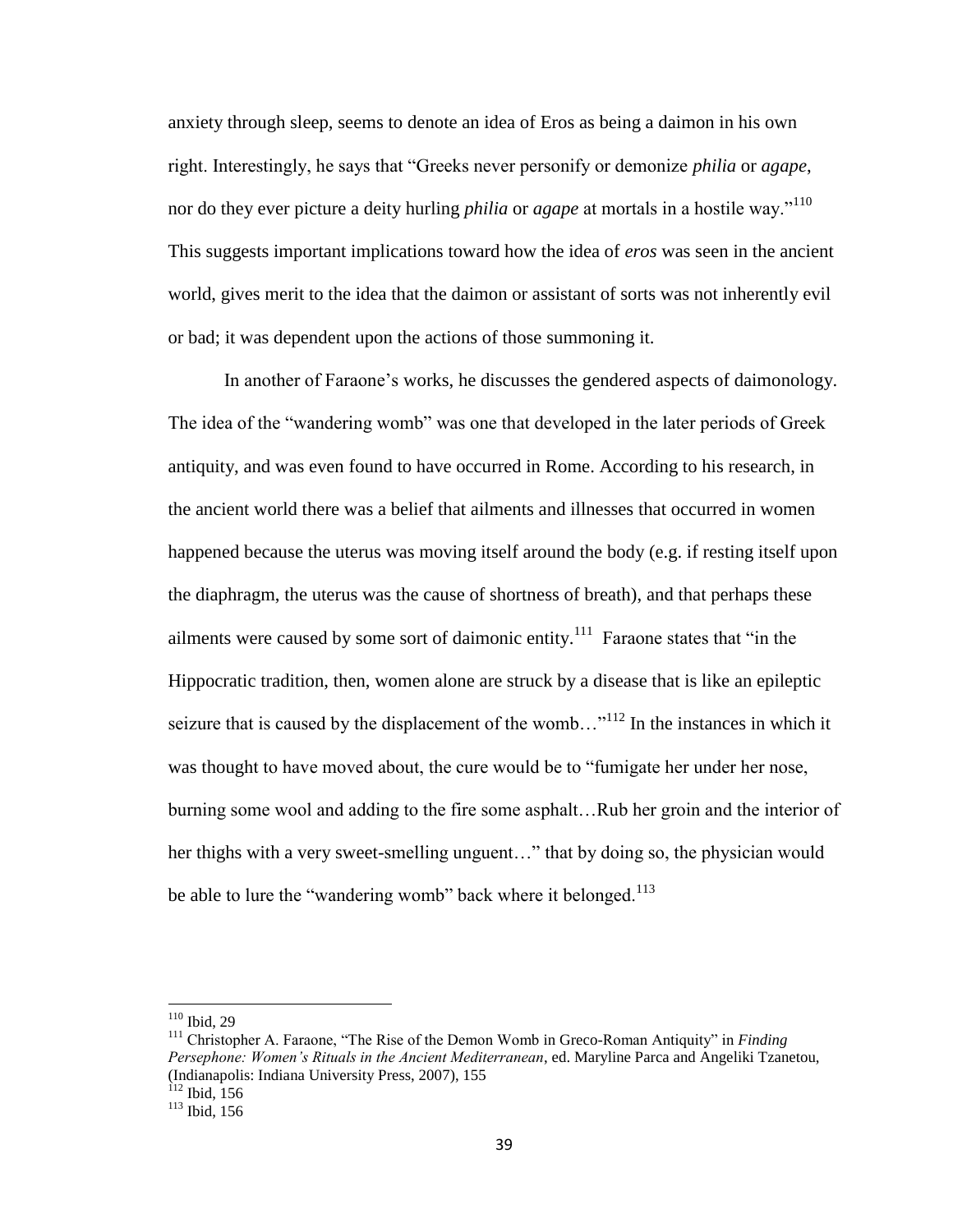That a daimon could do something *physical* to an individual, especially female, was not relegated to only the "wandering womb". In fact, in Classical Greece, there are instances in which daimons were thought to have "deflowered" young girls. Lesley Dean-Jones, in her *Women's' Bodies and Classical Greek Science*, says that in some cases, menarche was "taken to be loss of virginity by an unseen demon," and that pre-menstrual girls were often taken to priests in order to be "deflowered in safety, sometimes artificially."<sup>114</sup> It does not seem as though there are necessarily *evil* connotations here. Perhaps this is due mainly to a need to explain what was happening to women's bodies, as well as the fact that there were examples of sexual relations between deities and humans in their own mythology; sex with daimones, then, may not have seemed totally implausible, and would become something to fear in later periods of European history.

While not all Greco-Roman physicians held the belief of the "wandering womb", or perhaps "deflowering" by a daimon, it was still accepted that a daimon could cause certain ailments if it had possessed the uterus. Thus, in order to cure the woman an exorcist of sorts would have to be brought in. It is interesting that this possession occurs in the womb, as the implication is that possession of this kind and the ailments that it brought would only have been able to affect women. Thus, this possession at this period in time would have been a completely gendered experience. This is an interesting point, especially when thought of in conjunction with later evolutions of gender and possession.

Faraone says that even though there are no theoretical writings concerning these practices, there is evidence in the form of various amulets and spells. The earliest evidence of this comes from a magic spell that was used in an attempt to prevent a womb from moving. It says: "I adjure [*exhorkizo*] you, womb of Ipsa, whom Ipsa bore, in order

<sup>114</sup> Lesley Dean-Jones, *Women's Bodies and Classical Greek Science*, (Oxford: Clarendon Press, 1994), 52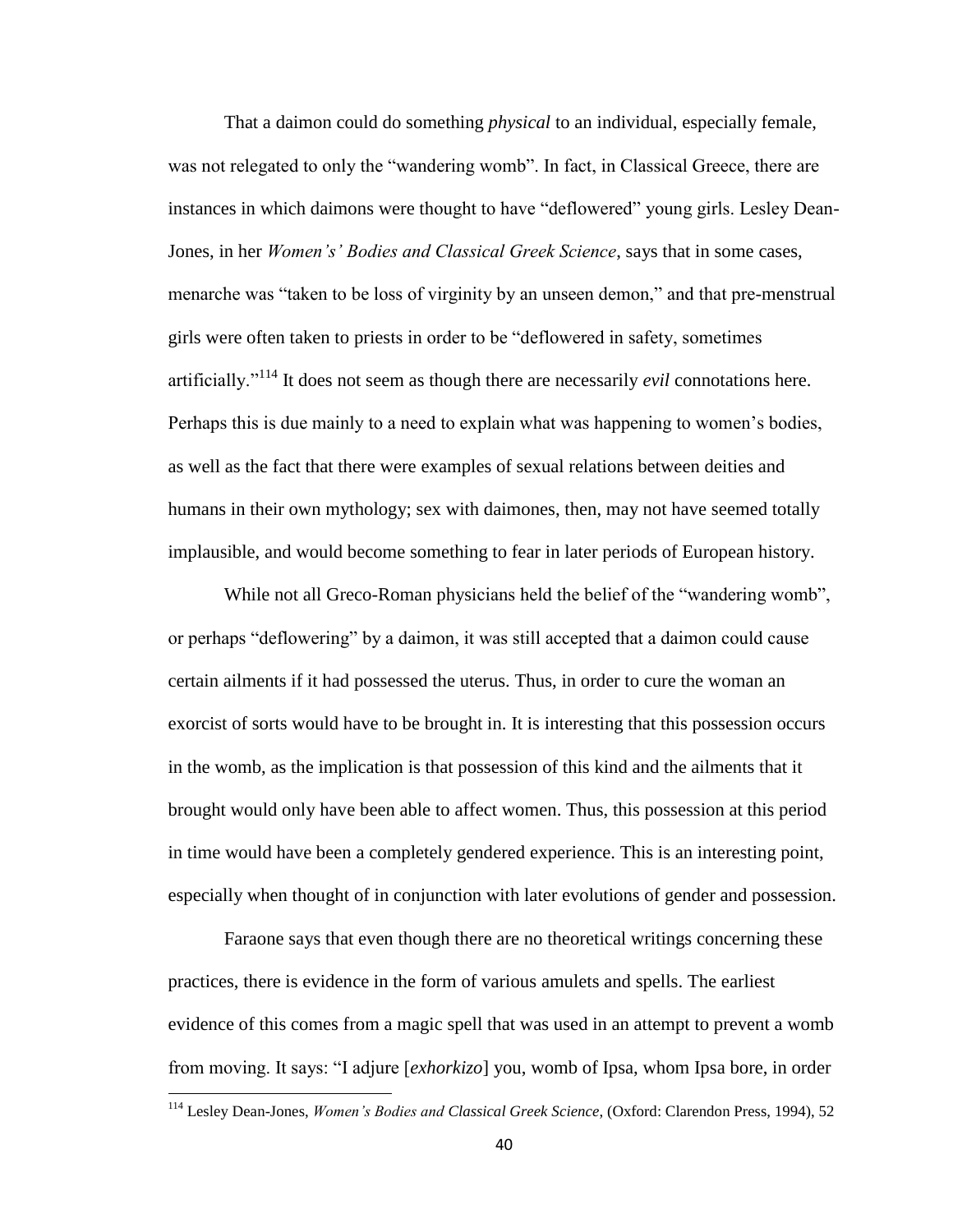that you never abandon your place, in the name of the lord god, the living, the unconquerable: remain in your spot."<sup>115</sup> According to Faraone, the more "threatening" nature of this spell deems it to be an exorcism, and these spells were always "sworn before a deity"; In this case, that deity was the "god of the Jews, who is frequently invoked in Roman period magical texts."<sup>116</sup> This is significant, as it shows that contact with the Abrahamic religion had had an effect upon magical thinking, and the role of the daimon.

This possession seems to go hand in hand with an acknowledgement of a singular "god", and it is this same "god" who is invoked to remove the harmful spirit. Another important point that Faraone makes is that women are rarely found to be doing any of the exorcizing. This is true even in the cases of possessions where the "victims" are all female. This is striking, as there is "so much evidence that women regularly performed magical rituals and spells designed to protect or heal."<sup>117</sup>This would be theme that would seem to continue on through early Christianity, as exorcisms were done predominantly by men.

The daimon had a large role in erotic and love magic. This shows the daimon's role as a helpmate which could be summoned by a practitioner of magic in order to help achieve his or her ends. It is also relevant to note that, perhaps in order to deter individuals from participating in magical practices, magic was given a gendered attitude in that it was not only mostly women who were examples of the "victims" of magic in practice, but also that in literature magic was overtly feminized: by saying that it was part of the realm of women, perhaps the authors hope that this would be a deterrent to any

<sup>&</sup>lt;sup>115</sup> Faraone, "Demon Womb", 157

<sup>&</sup>lt;sup>116</sup> Ibid, 158

<sup>&</sup>lt;sup>117</sup> Ibid, 162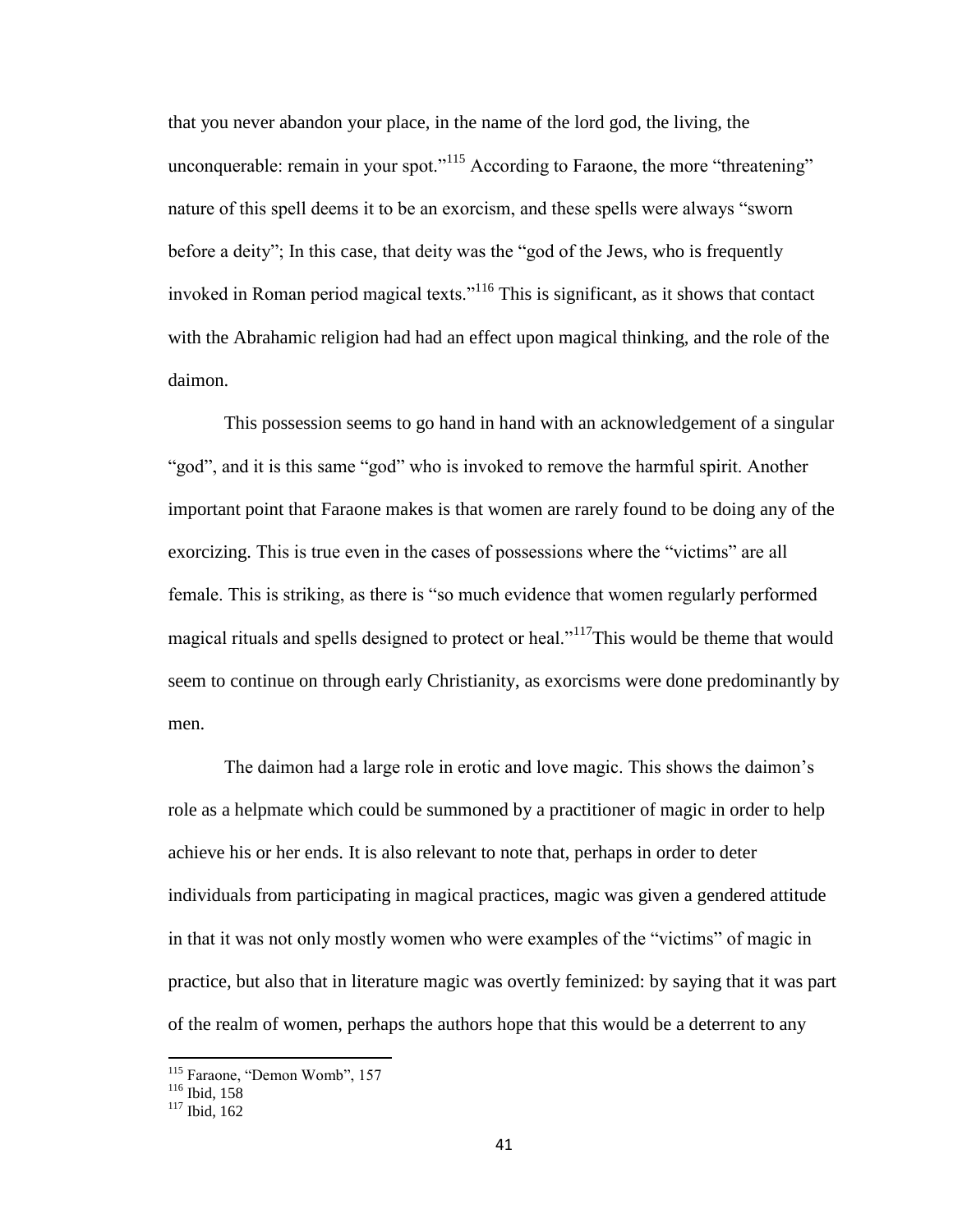men who might be thinking of dabbling in magic. In the examples of magic, and the examples that are shown next, one of the most significant things to remember is that these spells and incantations were used for a practitioner of magic to achieve his or her ends, it is the *intent* of the magician that counts, as opposed to the action of the daimon.

## **The Daimon in Incantation and Amulet**

 $\overline{\phantom{a}}$ 

There are other examples of spells and incantations that were used in the ancient world in addition to the other love spells and erotic magic. These can be found in texts like *The Greek Magical Papyri*, which contain various spells, as well as the *Cyranides*, which were recipes for amulets against various maladies. Through these examples, one can see evidence of the daimon pervading everyday life. While they may not have been authored by well-known individuals, such as Homer or Hesiod, it shows how these ideas of deities and daimones reached down to the individual level. The daimon was not something that was relegated to the poems and prose of those popular authors of the fantastic or the philosophical that are still well known today.

*The Greek Magical Papyri* is a collection of spells and curses that have been subsequently translated.<sup>118</sup> These fascinating sources show not only what items are necessary and the way they are to be used in order to perform a spell, but also the incantation that is to be spoken during that spell-work. In this text alone there are ten explicit instances of spells used to either ward off daimones, or to invoke them to be used as an assistant of sorts. It should be noted that the spells in this translation range "mainly

<sup>118</sup> To make things more clear, in instances when the spell is labeled as PGM, it stands for *Papyri Grecae Magicae*, and the roman numerals which occur after represent the different papyrus manuscript on which is was found; according to Hans Dieter Betz's "Explanation of References and Textual Signs" in the *Greek Magical Papyri*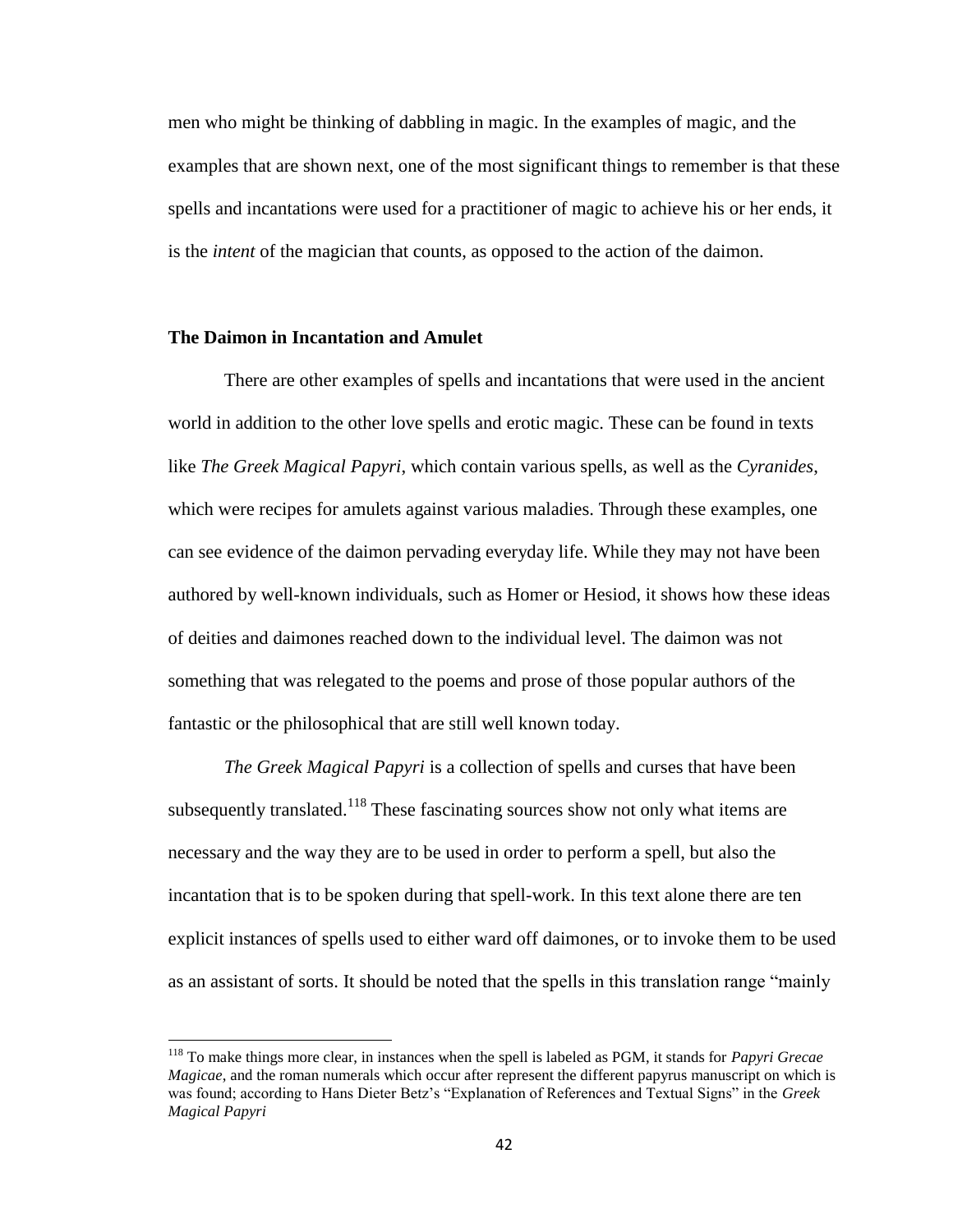from the second century B.C. to the fifth century A.D." and "represents only a small number of all the magical spells that once existed."<sup>119</sup> One cannot be sure that these spells and incantations existed earlier, and that there are no more concerning the daimon. That being said, it is interesting to note that the surviving incantations in which one can summon a daimon, or ward one off, occur during the second century B.C., after the shift in the fourth century B.C.

The first example, PGM I. 1-42, concerns gaining a daimon as a helpmate. The outcome of the rite is that "a [daimon comes] as an assistant who will reveal everything to you clearly and will be your [companion and] will eat and sleep with you."<sup>120</sup> This spell seems to be akin to what Winkler had discussed, in the sense that the daimon could be invoked as a helper, to do the bidding of the *magus* who had performed the spell. The list of items needed to perform the spell, which makes it seem to be quite an undertaking, is as follows: "…two of your own fingernails and all the hairs [from] your head, and take a Circaean falcon / and deify it in the [milk] of a black [cow] after you have mixed attic honey with the milk."<sup>121</sup> One then must go on to placing the items and then recite this spell:

"…come to me Good Husbandman…come to me, o Holy Orion, [you who lie] in the north, / who cause [the] currents of [the] Nile to roll down and mingle with the sea…who are young in the morning and [old in the evening], who journey through the Subterranean sphere and [rise]. Breathing fire...[this] is your authoritative name: ARBATH ABAOTH BAKCHABRE."<sup>122</sup>

This spell in particular is important as it invokes a daimon by giving it a name. To know the name of an entity could mean power over it. It is also interesting to note the location of this spell. That it is on the first manuscript of the *Papyri Grecae Magicae* 

<sup>119</sup> Hans Dieter Betz, ed. *The Greek Magical Papyri in Translation*, (Chicago: University of Chicago Press, 1986), xi

 $120$  Ibid, 3

 $121$  Ibid, 3

 $122$  Ibid, 4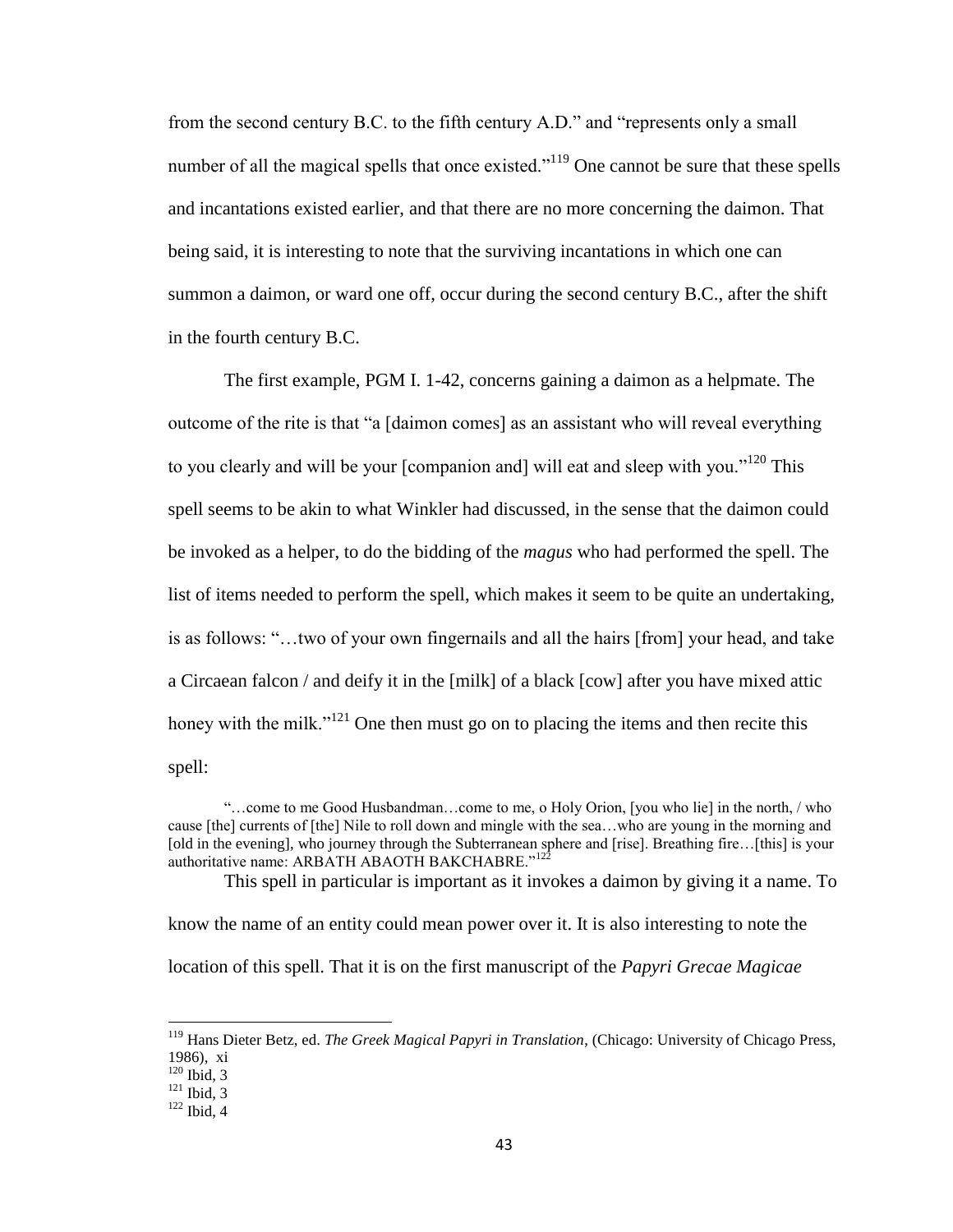seems to denote popularity or perhaps the importance of having an invocation that could call upon an otherworldly spirit as an assistant. In this case, the daimon in question would "reveal everything clearly", which is a theme in many of the other spells and amulets as well. That there is an implication that the daimon held knowledge unbeknownst to the *magus* is a noteworthy idea.

PGM I. 42-195 is another example of a spell for acquiring one's own daimon. What is interesting about this incantation is that it not only gives the entirety of the spell, but also tells the spell-caster exactly what this daimonic assistant is capable of doing. This is something that is not necessarily found in others. The spoken spell itself is not translatable, but the actions taken to acquire the daimon are. It says that: "after the preliminary purification / [abstain from animal food] and from al uncleanliness and, on whatever [night] you want to, go [up] onto a lofty roof after you have clothe yourself in a pure garment…[and say] the first spell of the encounter as the sun's orb is disappearing."<sup>123</sup>

Once this has been done, it says that there will be two signs for the spell-caster: "a falcon will [fly down and] stand in front of [you], and after flapping its wings in mid-air and [dropping] an oblong stone, it will immediately take flight and [ascend] to heaven."<sup>124</sup> The second sign is that, "[a blazing star] will descend and come to a stop in the middle / of the housetop, and when the star [has dissolved] before your eyes, you will behold the [messenger] whom you have summoned..."<sup>125</sup> This seems to take effect almost immediately, and once encountering this messenger, one is to say, "I shall have

 $123$  Ibid, 4

 $124$  Ibid, 5

 $125$  Ibid, 5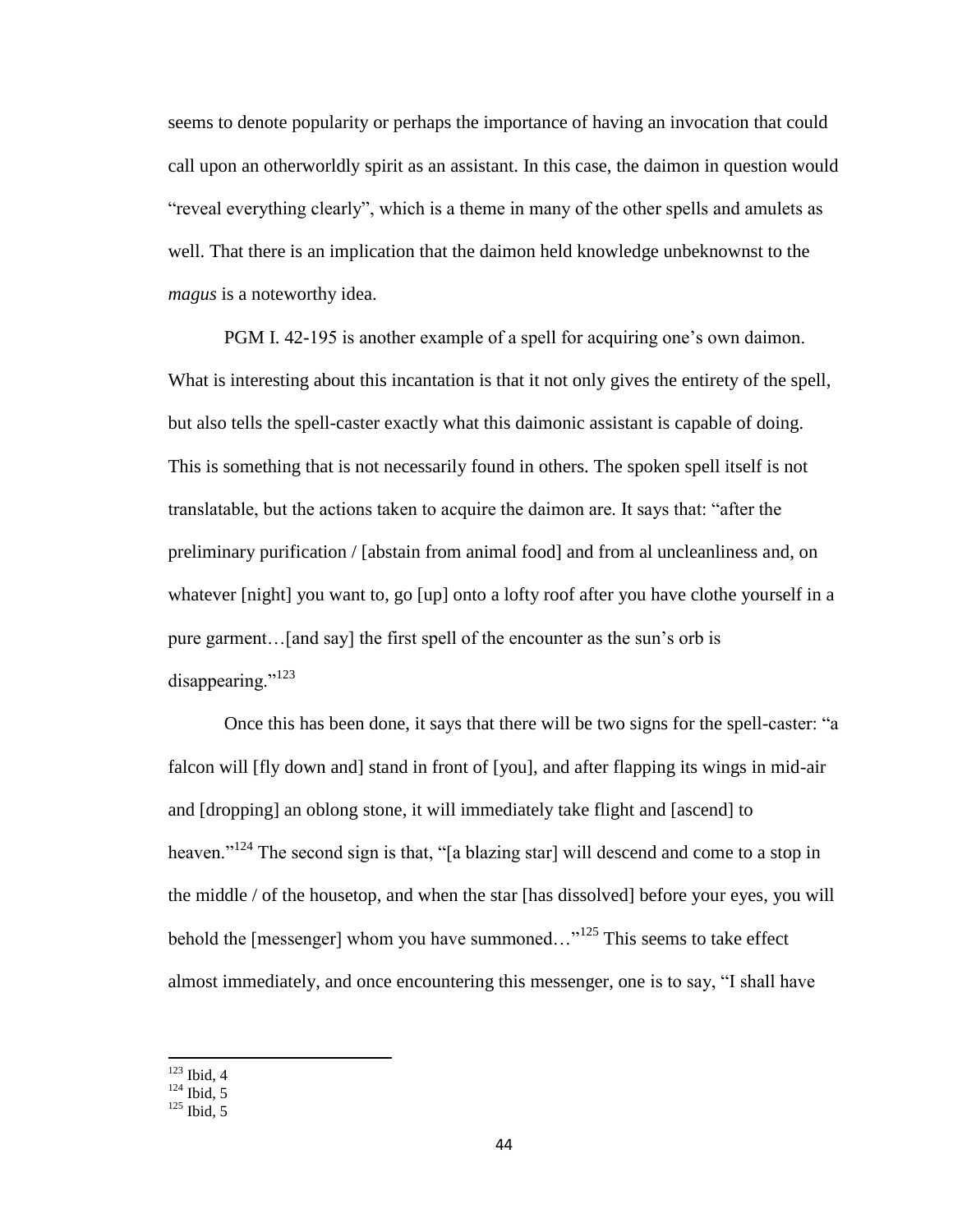you as a friendly assistant, a beneficent god who serves me whenever I say, 'Quickly, by your / power now appear on earth to me, yay verily, god!" $1^{126}$ 

That this daimon is supposedly a pleasant assistant to the spell-caster does not seem to denote any idea of it being a truly evil entity. Nor does it imply that the daimon might have some sort of negative hold over them, or sway the spell-caster in any way. It says that "he sends dreams…he kills, he destroys, he stirs up winds from the earth…" and while this might seem to imply that the daimon can surely do "evil" deeds, this would be left up to the intentions of its "master".<sup>127</sup> Upon further reflection on this point, if the daimon itself was just a lower form of the gods themselves, then were they not really acting much like the gods and goddesses of the ancient Greek world did? That being said, the Greek pantheon itself could hold very human characteristics, and do both "good" and "bad", they were inherently neither.

In PGM VII. 505-28, is another example of meeting with one's own daimon. The spell begins by saying

"Hail, Tyche, and you, the daimon of this place, and you, the present hour, and you, the present day – and every day as well. Hail, Universe, that is, earth and heaven. Hail, Helios , for you are the one who has established yourself in invisible light over the holy firmament / ORKORETHARA"<sup>128</sup> After all of this hailing, it goes on to bring in many other secret names, and finally gives the directions as to what one must do after saying this spell. One must "Write the name in myrrh ink on two male eggs," and then cleanse themselves with one of these eggs before breaking it and throwing it away; with the other one must "speak the formula 7 times, crack the egg open, and swallow its contents."<sup>129</sup> Again, however, there is nothing

 $126$  Ibid, 5

 $127$  Ibid, 5

<sup>128</sup> Ibid, 132

<sup>129</sup> Ibid, 132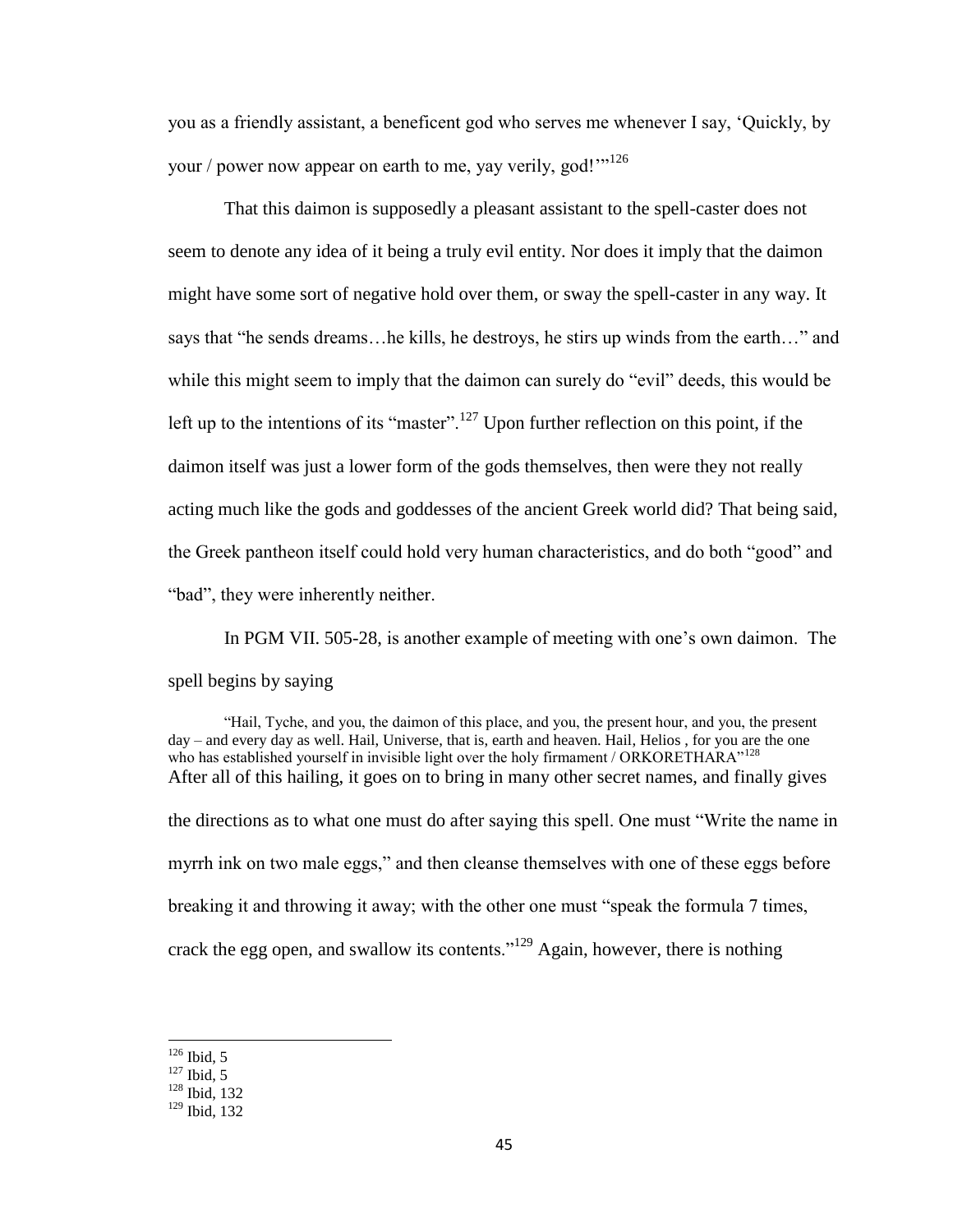negative mentioned about the entity that one is calling upon. This is merely a way to make contact with, and gain the daimon as a helper.

In the final example, from *The Greek Magical Papyri*, PGM LXXXIX. 1-27, is the case of a spell to rid one of supposed possession by a daimon. It is important to note here that the spell more than likely came from a later period, as it is one that explicitly deals with the exorcism of a daimon. The exorcism of a daimon found in Greco-Roman texts more than likely derived from Jewish culture, and is heavily influenced by early Christian ideologies, because there are no real examples of exorcism prior to influence with these cultures. In referring to exorcism, there are five important parameters to keep in mind: (1). "the demon is ordered out but does not initially obey"; (2). "the demon is ordered out once more, again, with terrible threats, and does obey"; (3). "often the demon is adjured in the name of a particularly powerful sorcerer", usually Jesus, Solomon, or Moses; (4). "the demon is made to confess its name and identity, and this act is often in itself tantamount to expulsion: confirming the presence of a demon is more than half the battle"; (5). "the demon gives a physical token of its departure: either it is visible as it departs, usually in the form of a dark figure, or it is made to knock over an external object on its outward flight."<sup>130</sup>

It seems that this example of an exorcism incantation is to be done in emphatic manner, as the spell itself says, "ABRASA $X<sup>131</sup>$  ABRASICHOOU, help little / Sophia-Priskilla. Get hold of and do away with what comes to little Sophia- / Priskilla, whether it is a shivering fit – get hold of it! Whether a phantom, get hold of it! Whether a daimon –

 $130$  Ogden, 167

<sup>&</sup>lt;sup>131</sup> According to the Jewish Encyclopedia, this was a name given by the Gnostic Basilides to the most high being, which would make sense in a spell used for exorcism.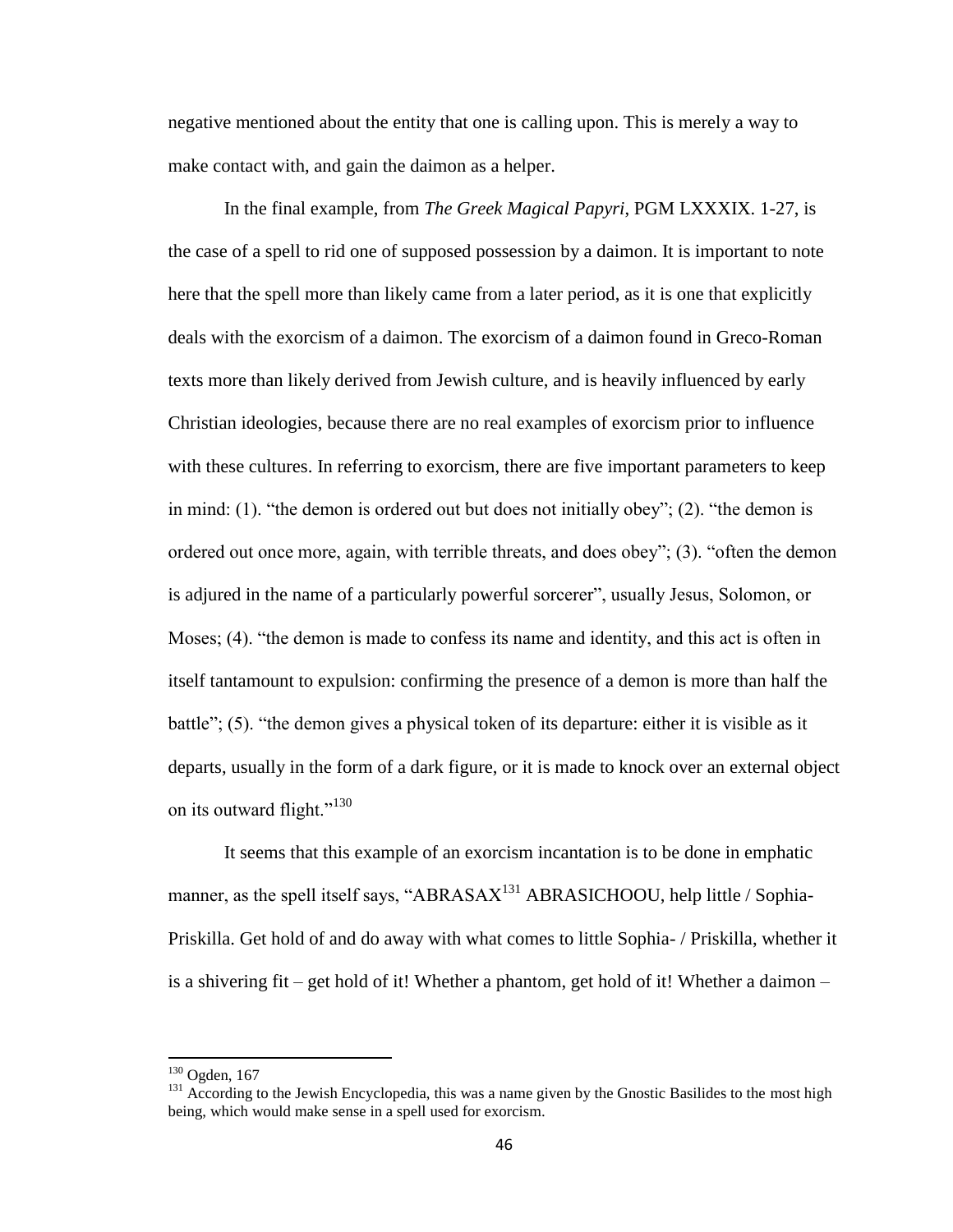get hold of it!"<sup>132</sup> Instead of being seen as some sort of magical assistant in the case of Sophia-Priskilla, it seems there was the assumption that she might be possessed by a daimon. Though the spell is rather ambiguous about the cause of her ailment, the daimon was suggested. However, this could mean that one was to assume that someone had *invoked* the daimon personally, in order to possess Sophia-Priskilla, as in the cases that Winkler discusses with erotic and love spells. There is no general feeling of total "evil" in this example of a spell when referring to the daimon; in the cases of those summoning the daimon as an assistant, the importance would be in the *intent* of that spell-caster, as ultimately it is their belief that the daimon is doing *their* bidding. However, with the Judeo-Christian influence, it is likely that this vision of the daimon is evolving.

Another example of an incantation for exorcism with Judeo-Christian influence comes from PGM IV. 3007-86. This spell is one that had been tested by Pibechis, a "legendary magician from Egypt", and was for those "possessed by daimons."<sup>133</sup> The phylactery itself says: "On a tin lamella write / "IAEO ABRAOTH IOCH PHTHA MESENPSIN IAO PHEOCH IAEI CHARSOK," and hang it on the patient. It is terrifying to every daimon, a thing he fears."<sup>134</sup> The conjuration refers to Jesus, and continues by saying:

"'I conjure you by the god of the Hebrews,/ Jesus, IABA IAE ABRAOTH AIA THOTH ELE ELO AEO EOY IIIBAECH ABARMAS IABAROU ABELBEL LONE ABRA MAROIA BRAKION, who appears in fire, who is in the midst of land, snow, and fog, TANNETIS; let your / angel, the implacable, descend and let him assign the daimon flying around this form, which god formed in his holy paradise, because I pray to the holy god..."<sup>135</sup> The conjuration keeps going, and ends by saying "I conjure you, every daimonic spirit,

by the one who oversees the earth and makes its foundations tremble, [the one] who made

<sup>&</sup>lt;sup>132</sup> Betz, 302

 $133$  Betz, 96

 $134$  Ibid, 96

<sup>135</sup> Ibid, 96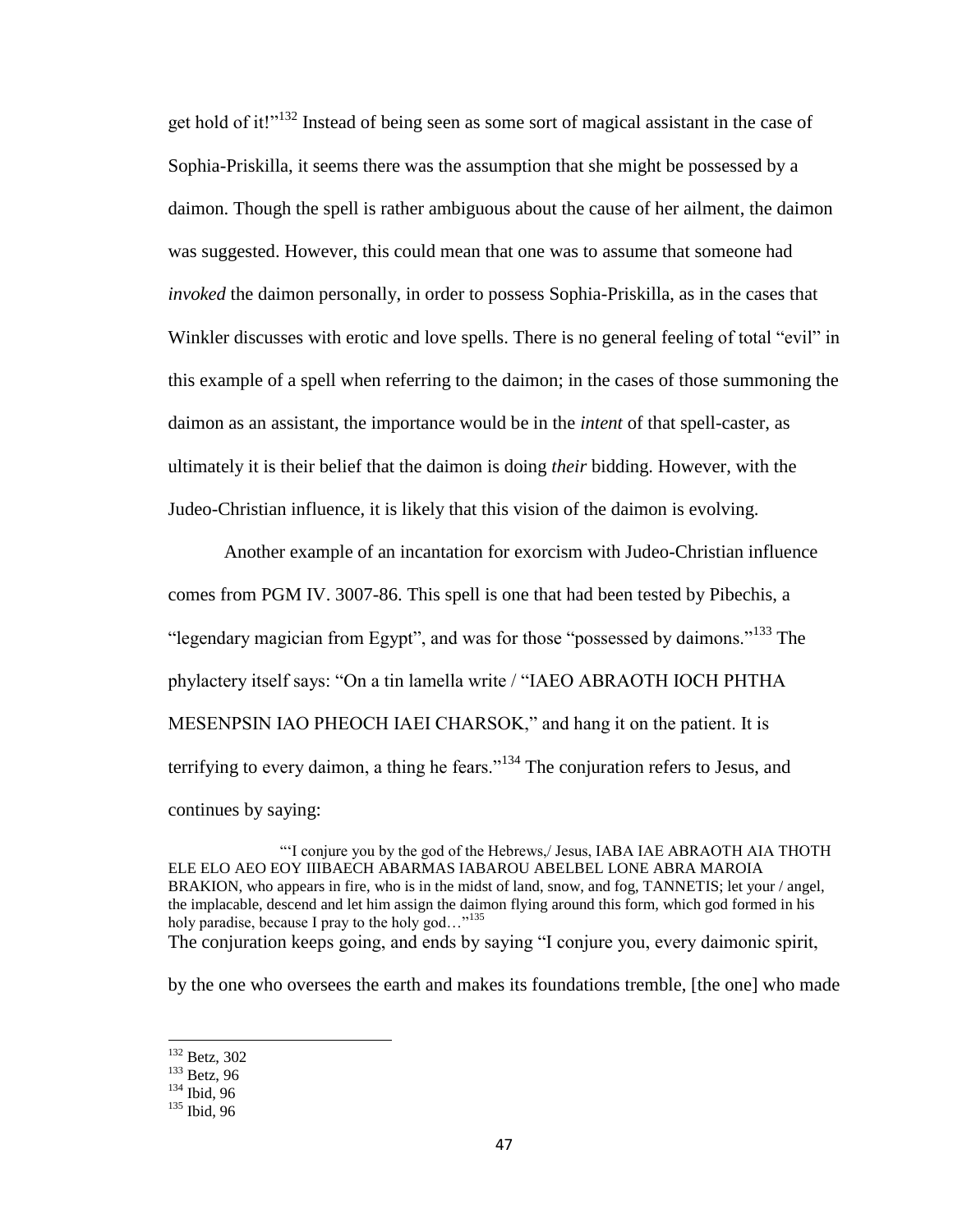all things which are not into that which is", after which, it instructs the daimoniac "not to eat pork, and every spirit and daimon, whatever sort it may be, will be subject to you."<sup>136</sup> There is a great deal of reference to Judeo-Christian ideology in this spell, even as it came from an Egyptian magician. The fact that Jesus is referenced in order to adjure the daimon itself and the person is instructed not to eat pork in order to keep the daimones away shows the influence that Christianity had over these exorcistic spells. Even if the practitioner did not necessarily believe in Christian teachings, it is clear that Jesus was thought of as a powerful figure, and thus would be able to influence the exorcism of a possessed individual.

Upon looking at the *Greek Magical Papyri*, it is important to note the differences in these examples. In earlier manuscripts, the spells concerning the invocation of a daimon as an assistant, and the later phylacteries against possession by a daimon perhaps denote a shift in ideas of "good" and "evil". They might also, however, merely show a realization that there were those who *did* attempt to summon otherworldly assistants and thus are a reaction to that. It is very difficult to look at antiquity and at the daimon and actually ascribe a category of "good" or of "evil" as, like mentioned earlier, the Greek pantheon was a mixture of both. Unlike the Abrahamic "god", these gods and goddesses were neither inherently "good" nor "bad", and thus those categories had very different meanings than they do now, or did with the rise of Christianity.

The *Cyranides* are a grouping of incantations and spells for amulets that were collected and translated into *Amulet and Alphabet*, and were somewhat magical and somewhat medicinal in nature. They too have a lot to say about the daimon as well. Each amulet and incantation is attributed to a different letter in the Greek alphabet, and it dates

 $136$  Ibid, 97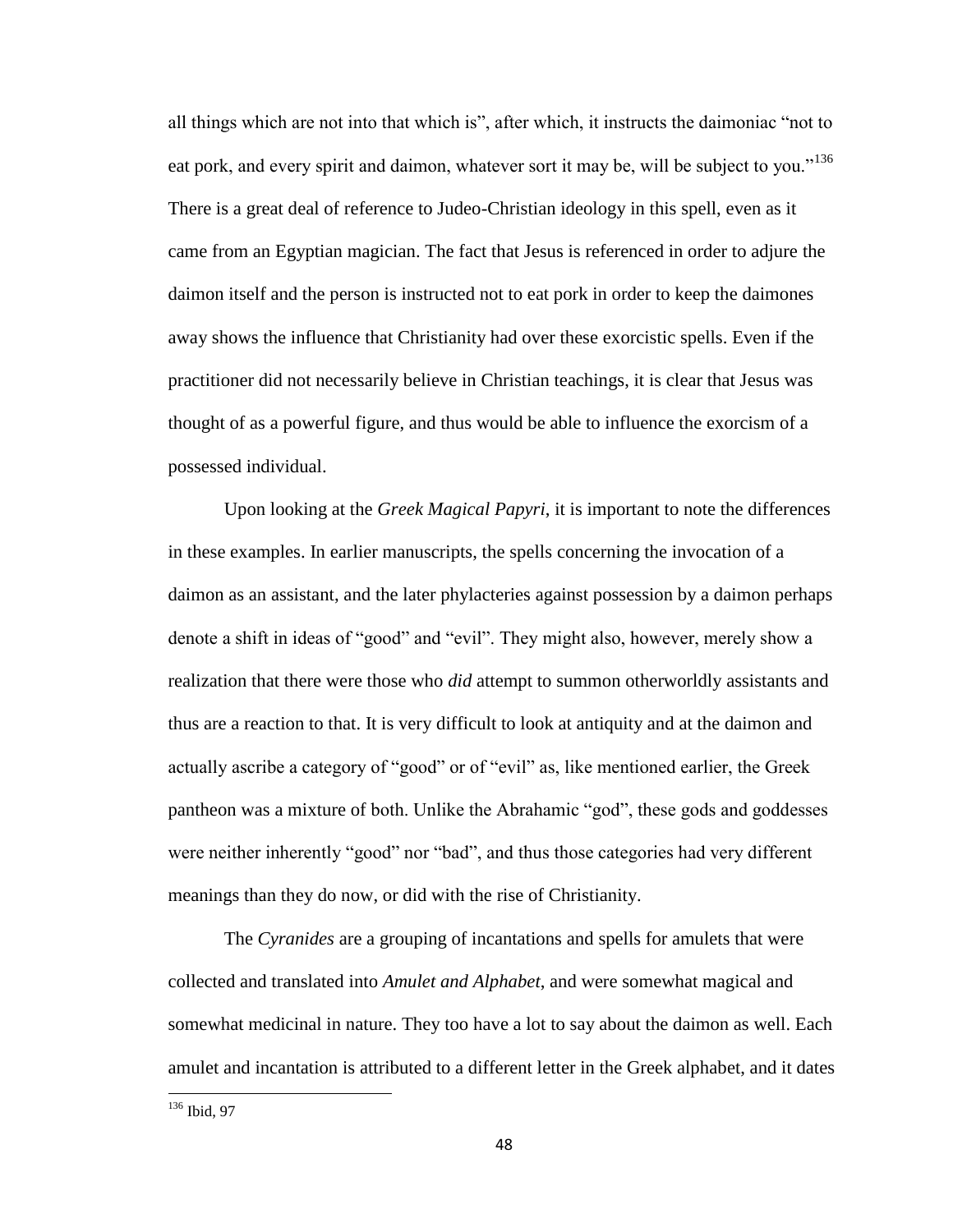back to about the fourth century A.D. It was purportedly put together by many different individuals over a long course of time, but was compiled around one central them by Harpocration of Alexandria in the fourth century.<sup>137</sup> The association of each Greek letter to the amulet was supposedly what gave them their power, and this was done in accordance with the apparent revelations of Hermes Trismegistus.<sup>138</sup>

The first example is attributed to Epsilon, and is an amulet which is devoted to being loved. Not only do these provide the outcome, but each amulet is given an exact list of items needed in order for it to work. For this Epsilon amulet, one would need a euanthes stone, and:

"In the euanthes stone, the all-golden, Aphrodite is engraved binding up her hair and the locks on her head, and a root of the plant and a nightingale's tongue are put underneath. Wear it after setting. And you will be loved by everybody and you will be well-known and seem sweet-voiced not only to human beings but also to gods and demons. Every wild animal will flee you."<sup>139</sup> It is interesting to note that this amulet would supposedly not just have an effect upon human beings, but even upon the gods and daimones. The translation itself even says that this amulet has nothing to do with "fecundity, but is meant as a love spell working on gods and demons as well as on human beings."<sup>140</sup> This would seem to be important as it implies that the gods and daimones are not only susceptible to these spells, but that their behavior is ambiguous in nature. It does not explicitly say that this spell is performed because of their "evil" or "dangerous" natures, just that the spell-caster intends to be loved and well-known by even the deities.

Another example uses what is called a Nemesis stone, and it is apparently:

"…a stone removed from a Nemesis alter. The stone Nemesis is engraved standing with her foot on a wheel. She is pictured as a maiden, holding a cubit-rule in her left hand and a wand in her right hand.

 $137$ Ogden 275

<sup>138</sup> Ibid, 275

<sup>139</sup> Maryse Waegeman, *Amulet and Alphabet: Magical Amulets in the First Book of Cyranides*, (Brill Academic Publishers, 1987), 41

 $140$  Ibid, 42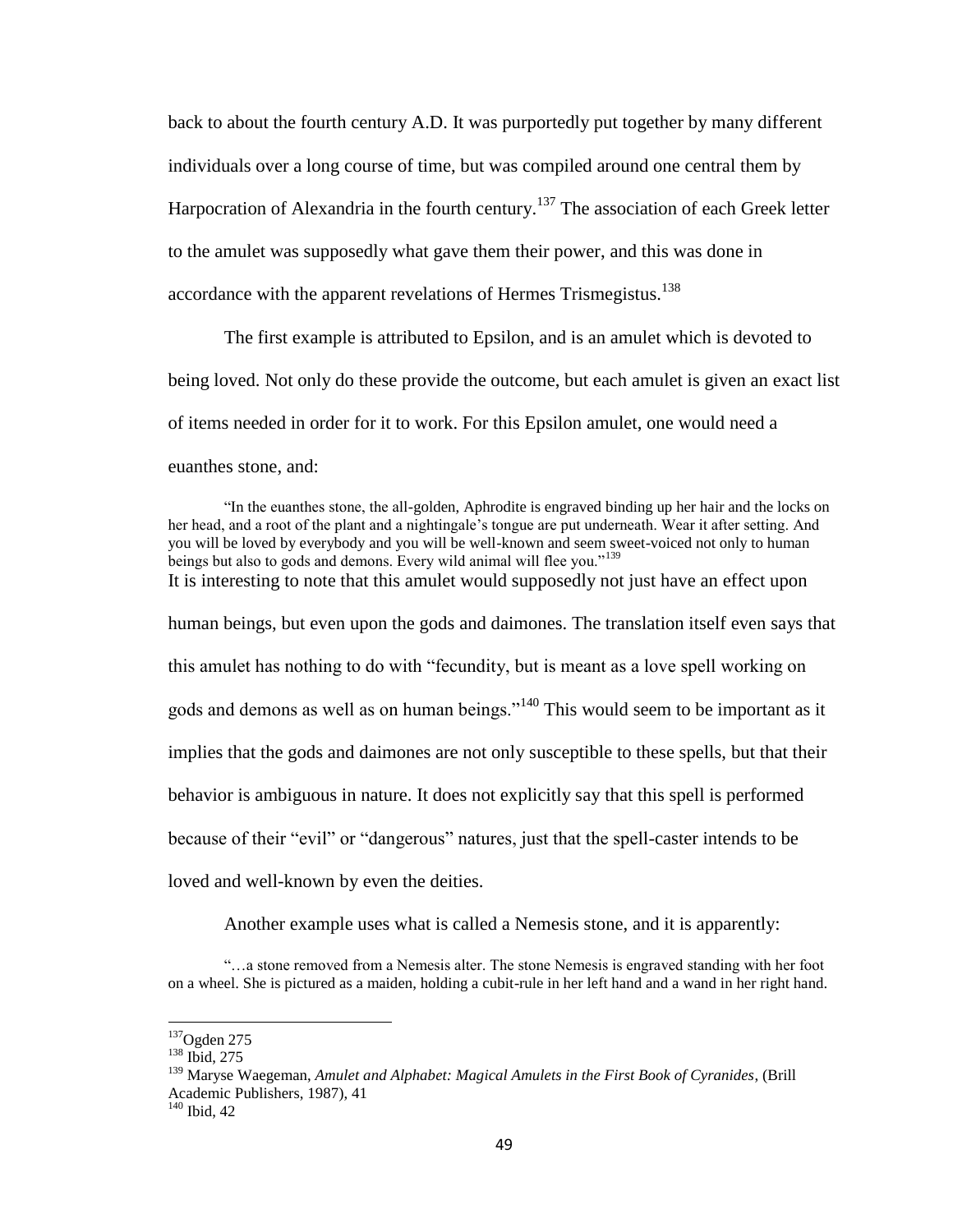You will enclose under the stone a duck's wing tip and a bit of the plant [mullein]. If you then present this ring to a possessed man, the demon will immediately admit his presence and flee. It also cures the moonstrucked if worn around the neck. It also averts demonic phantasies in dreams, children's frightfulness and nightmares. The wearer must desist from every foul thing. If this ring is worn it reveals the number of years on your life and the nature and place of your death. The wearer must desist from every bad thing."<sup>141</sup> The translation says that because Nemesis is "a goddess who conquers…evil" it is

easy to see why she would be attributed to "an amulet meant to drive away evil demons of any kind."<sup>142</sup> Another reason why Nemesis might be used in this amulet is that she is associated with punishing "those who exceed the measure, hence her cubit ruler."<sup>143</sup> The plant mullein is supposedly also known as the "death plant", and could be used to ward off daimones, especially those daimones associated with the dead.<sup>144</sup> This is interesting as it is definitely an amulet meant to be worn to ward off daimones from those possessed, but again, were these possessions by an "evil" daimon? Or were they possessions by a daimonic assistant sent by a practitioner of magic? While the book of *Cyranides* itself dates back to the fourth century A.D., when there was already a difference between the angelic and the demonic, these were amulets and incantations that had been collected over time, so it is difficult to surmise.

These examples of spells and incantations show how the thoughts of daimones evolved even in the later periods of antiquity. They show how the daimon was at some points thought of as being a divine assistant of sorts that could aid a spell-caster in his endeavors. Again, this does not denote any sort of "evil" ideas. At this point the daimon would have been doing the bidding of the magician, and the actions would be based upon the magician's own intent. These also illustrate early forms of exorcism. What is important is that in most of these cases, the fact that there is an exorcism at all comes

 $141$  Ibid, 105

<sup>142</sup> Ibid, 105

<sup>143</sup> Ogden, 279

<sup>&</sup>lt;sup>144</sup> Ibid, 279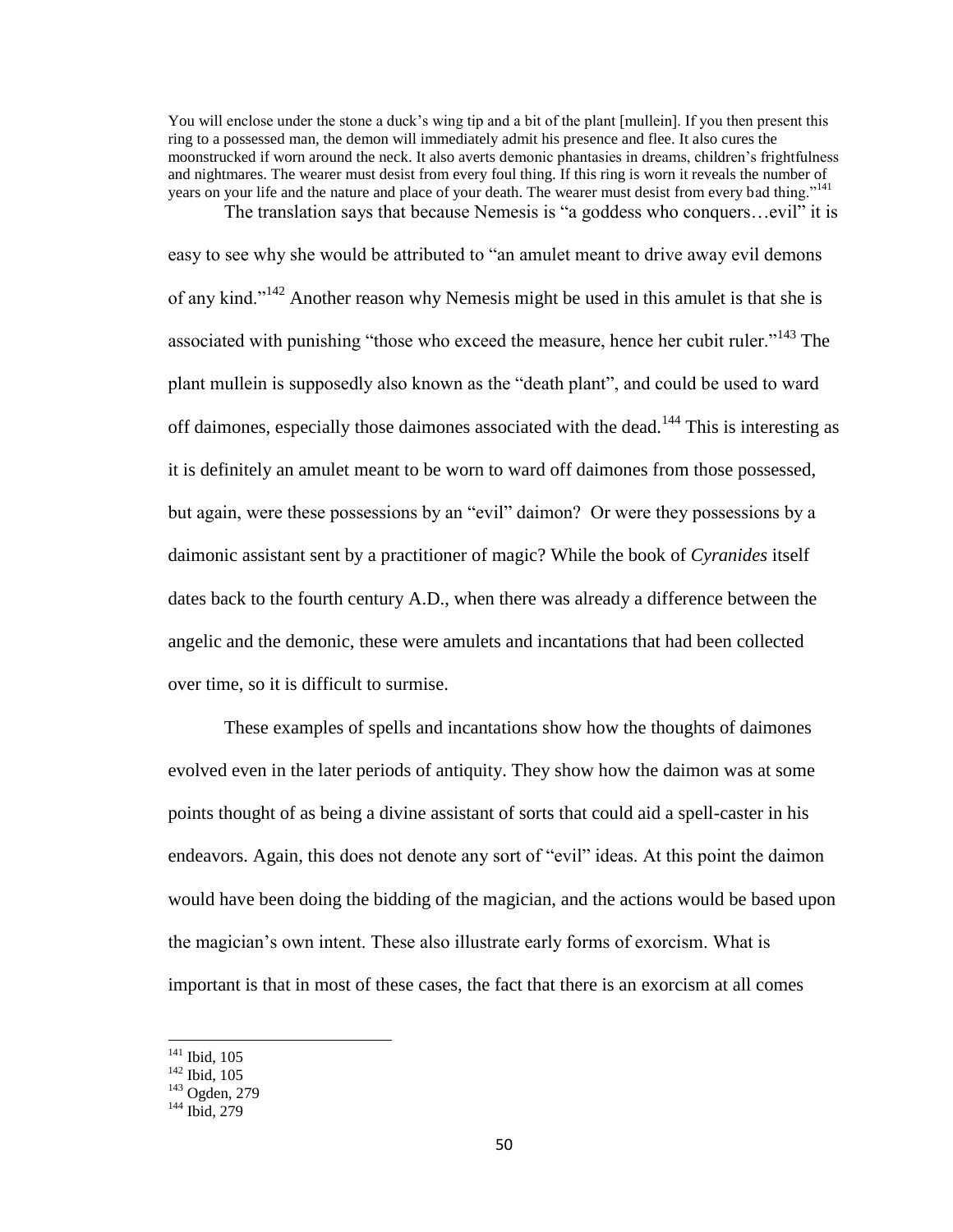from the fact that the spell shows contact was made with Abrahamic notions of "good" and "evil", especially so in the case of ABRAXAS. The next chapter discusses where the most significant change of the daimon comes in, with the rise of monotheistic religion. It takes into account the previous history of the daimon, and looks at how Judaism and Christianity played the most important role in shaping how we see the *demon* today.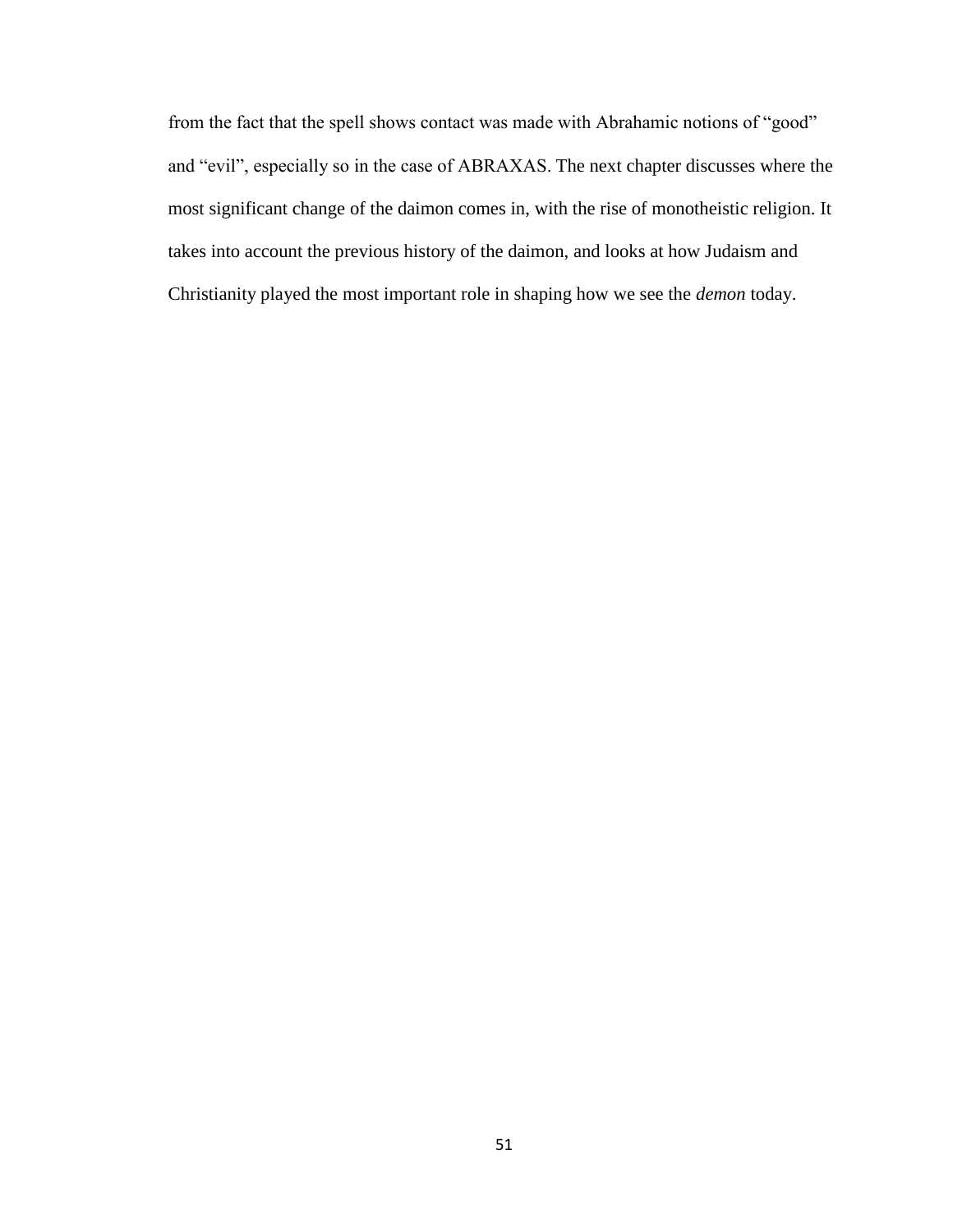# **Chapter 4. The Daimon and Monotheism**

### **Zoroastrianism, Judaism, and Biblical Text**

 $\overline{\phantom{a}}$ 

This idea of a daimon dangerous enough to warrant exorcism was not something that was inherent to Greek or Roman society. As illustrated before, the daimon had been a neutral force or entity up until the  $4<sup>th</sup>$  century B.C.E. After it evolved into something with a more dangerous side to it after this period, it was still not seen as something that would *possess,* doing the bidding of an evil godlike entity. Most spells and incantations, and the examples that remain of them, show the daimon as a helpmate doing the bidding of a magician. According to Eric Sorenson in his *Possession and Exorcism in the New Testament and Early Christianity*, exorcism was not a common occurrence in Greco-Roman society even during the early periods of Christianity.<sup>145</sup> Exorcism itself was not even documented in writing until well into the first century CE, and many in Greco-Roman society treated those who performed exorcism with great disdain, believing them to be "fraudulent entrepreneurs in a superstitious world."<sup>146</sup>

The importance of the disdain felt towards exorcists is twofold: first, it shows that the daimon did not have a long history up to that point of being thought of as completely evil. Second, it illustrates another important point about magic and religion, the contempt felt for anything that was deemed as "foreign", which exorcism would have been. Sorenson says that it is not until the second century C.E. that exorcism becomes truly entwined with Christianity because of "Christianity's demonization of foreign pantheons

<sup>145</sup> Eric Sorenson, *Possession and Exorcism in the New Testament and Early Christianity,* (Tubingen: J.C.B Mohr, 2002), 2 <sup>146</sup> Ibid, 7-8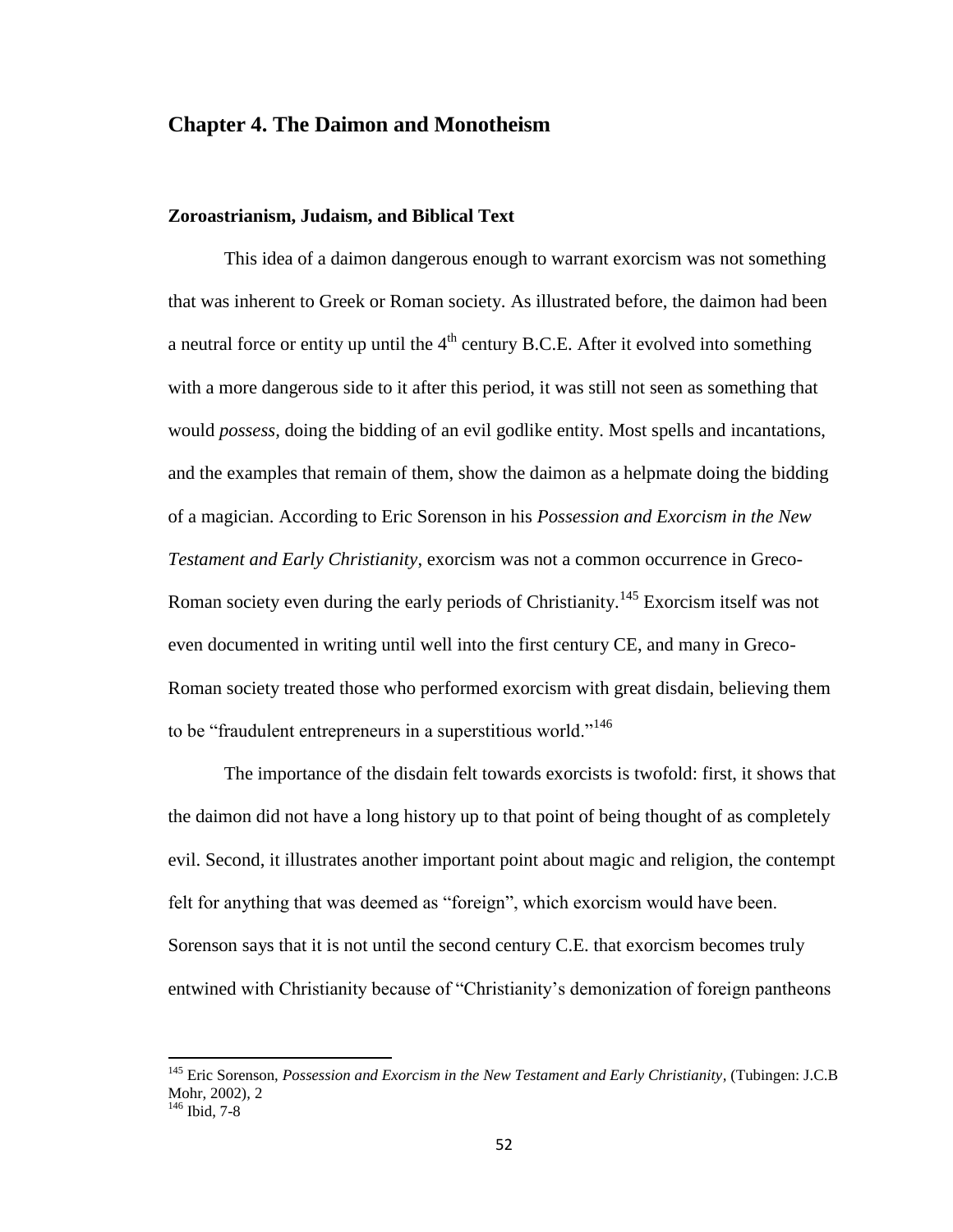and cultures, which was aided by the neutral *daimon* that was made evil by Jewish and Christian writers…"<sup>147</sup>

Unlike the religious world of the Greeks and Romans, the ancient Near East had definite ideas of "good" and "evil" in their religious culture. While Mesopotamian societies may not have believe in possession by a demon per se, they still had those in their ranks of priests that would be equivalent to what would be known as an exorcist.<sup>148</sup> In Zoroastrianism, there was already an idea of ethical dualism, and this was present even in the spirit world. For example, the *Udug-hul* or "Evil Demons" was a composition of rituals against demons and the spell-casters who called upon them. While there are examples of Greek spell-casters calling upon daimones, the entities there are not explicitly thought of as evil, as they are labeled here. These incantations were used to "restore cosmic order", but not because of any wrongdoings by humans, because of something evil that had happened in the spirit world.<sup>149</sup> Due to these ideas of dualism, there may have been some influence on Jewish ideas concerning angels and demons.

Traditional Judaism and the Old Testament do not really have many examples of possession by daimones, though there is a definite fear of witchcraft or black magic. These ideas, however, varied among rabbinical sources. There is one definite instance of possession in First Samuel 16:14, however, though it does not provide much insight into Jewish beliefs about daimones. It states that "the spirit of the LORD departed from Saul, and an evil spirit from the LORD troubled him."<sup>150</sup> With this case of possession, though, it seems as though the evil spirit that caused the possessing had been sent from "God",

 $147$  Ibid, 15

<sup>148</sup> Ibid, 21

<sup>&</sup>lt;sup>149</sup> Ibid, 25-26

<sup>&</sup>lt;sup>150</sup> I Samuel 16:14, New International Version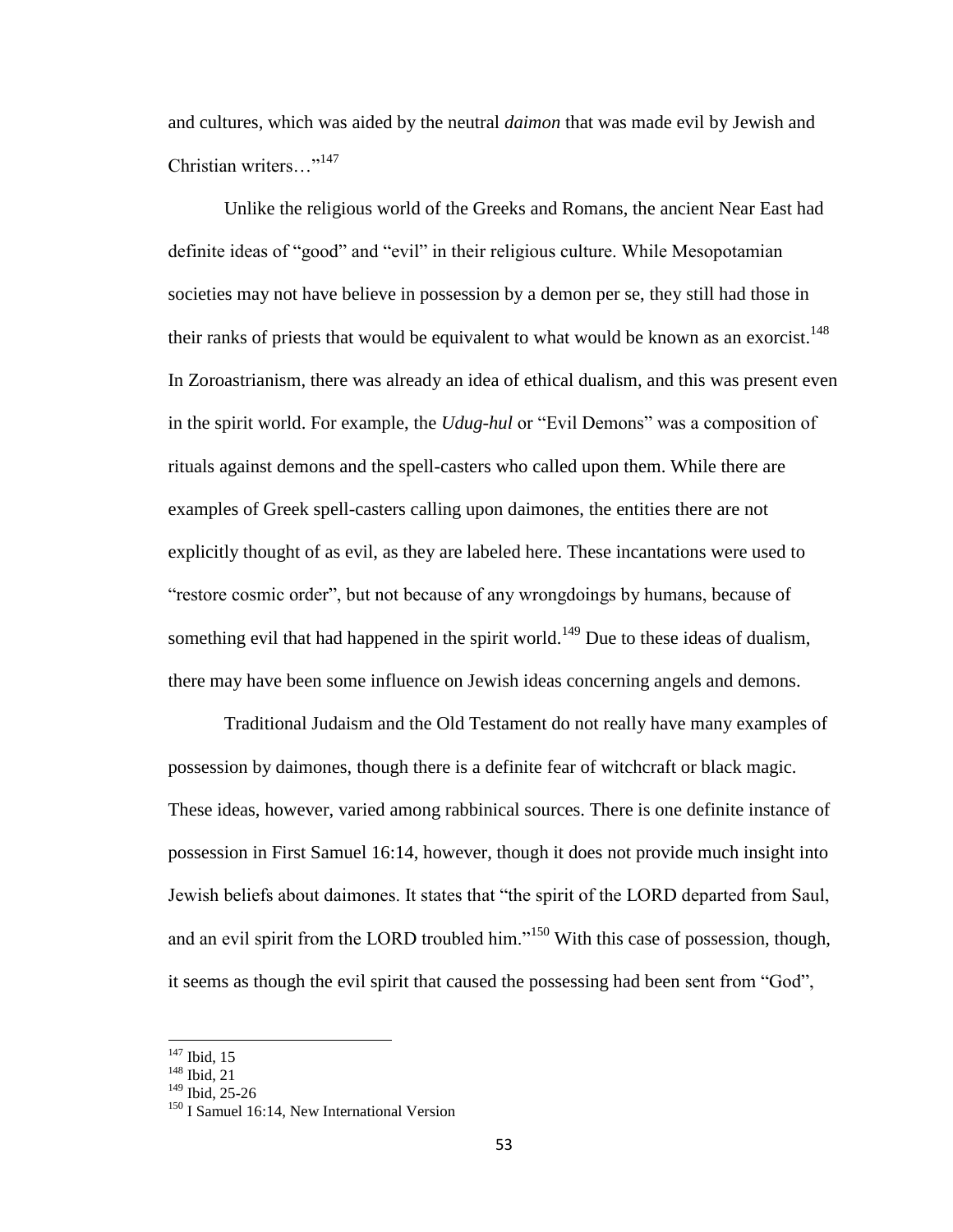which would indicate that at this point of early Jewish thought, daimones or demons were under the control of one entity, that being the Jewish God. In other cases concerning demons in the Old Testament, it seems as though they were examples of demonized gods or spirits from what the Jewish people considered other idolatrous beliefs.

Jewish tradition itself provided a starting point in the evolution of daimon to demon, and this came in the non-canonical Book of Enoch. In Valerie Flint's article "The Demonisation of Magic and Sorcery in Late Antiquity: Christian Redefinitions of Pagan Religions", there is great detail. With the shift to monotheistic religion, she says that there was no longer blind acceptance of there being a good daimon, or its semi-godlike character. Flint brings up one of the earliest examples of this shift in the Book of Enoch, which illustrates the daimon as actually being a *fallen angel*. In the passage she speaks of, a group of fallen angels took human women as their wives, and God thus punished them by making the "offspring…born of the fallen union to continue the wrong-doing as evil spirits on earth.<sup>"<sup>151</sup> Now there is a definite sense of the daimon as an evil creature; this</sup> entity was no longer something to be invoked in aid, it was something to be feared. Flint says that the demons now are "always evil, and help to illustrate a hierarchy of evil so clearly…there is in the Jewish demon a sense of menace hard to equal in other sources..."<sup>152</sup> There is, however, a survival of the "good" daimon, which is in the form of the angel.

In order for "magic" to become something truly evil, Flint says that there are two necessary streams of thought. First, "demons must be viewed as un-ambivalently

<sup>&</sup>lt;sup>151</sup> Valerie Flint, "The Demonisation of Magic and Sorcery in Late Antiquity: Christian Redefinitions of Pagan Religions," in *Witchcraft and Magic in Europe: Ancient Greece and Rome,* ed. Bengt Ankarloo and Stuart Clark, (Philadelphia: University of Pennsylvania Press, 1999), 293 <sup>152</sup> Ibid, 294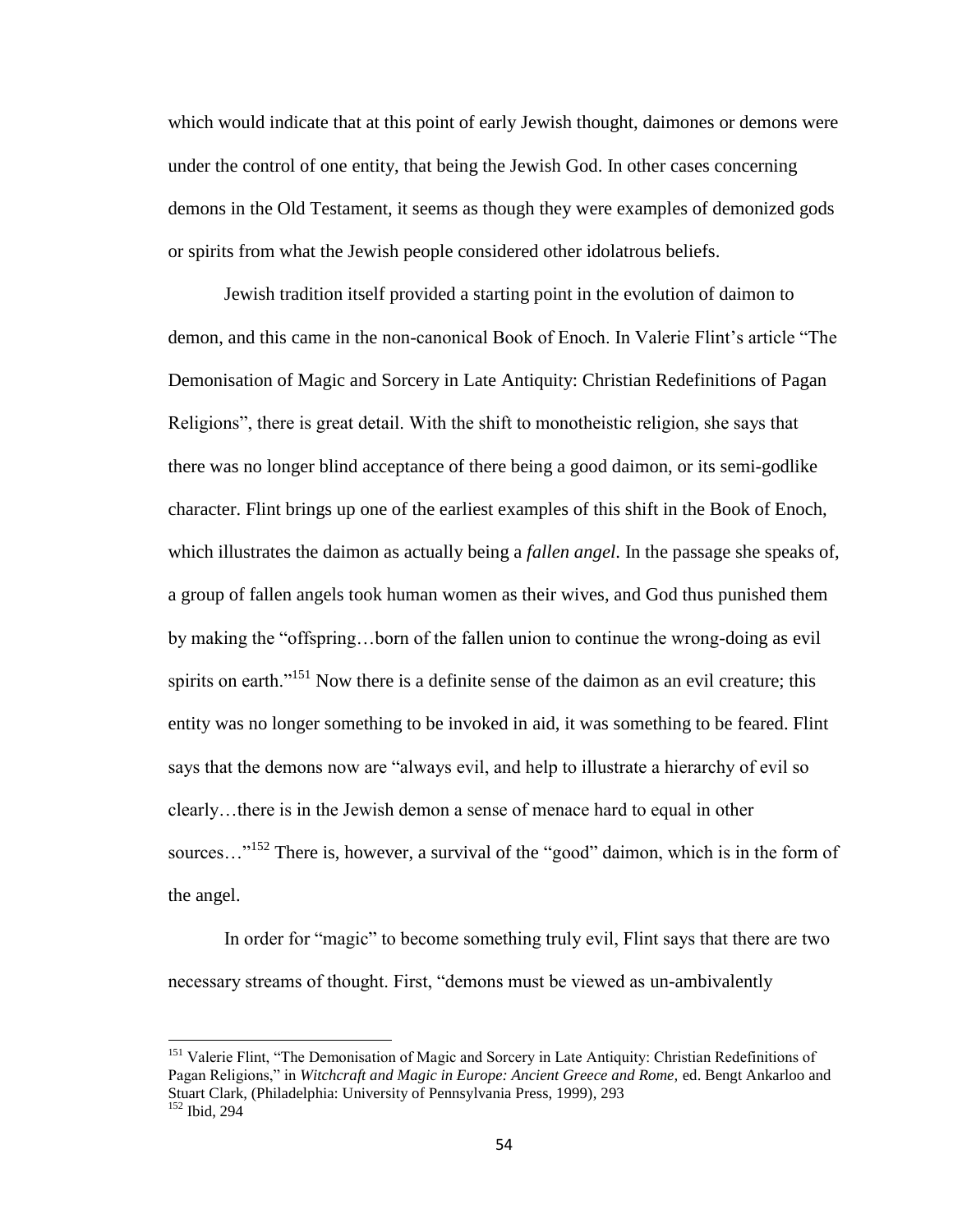wicked," there can no longer be a "good" daimon; if it is good, it would be considered an angel.<sup>153</sup> Secondly, she infers that "magic" must be associated strongly with those demons: "Magic [must be] proscribed, and its practitioners allotted dreadful penalties."<sup>154</sup> Thus, the demonization of the daimon and magic seem to go hand in hand. As seen earlier, the daimon was an important part of ancient magical spells and incantations, so to have that entity become something truly evil would only aid in making the practice of magic something that would also be evil to Judaism and Christianity, even if their practices could be seen as similar.

Solomon Nigosian also discusses exorcism in Judaism. He says that demons were at their most powerful during the night, and that it was the desert and other places containing ruins where they were thought to be most active.<sup>155</sup> An interesting tie to the Greco-Roman ideas of the daimon comes from the supposed "guilt offering" to the demon 'Azazel. According to Nigosian, the desert area of ancient Palestine was thought to be the home of 'Azazel, and when they would make a sacrifice of a goat to YHWH, the Jewish God, they would also make a sacrifice to 'Azazel.<sup>156</sup> This guilt offering seems to be very much akin to the offerings given to the house daimons, or *lares* and *genius*, of ancient Greece and Rome. He says, also, that "various misfortunes and pathological conditions, including plagues and diseases, were attributed to evil spirits or demonic beings", which is similar to the personifications that the daimon took on in antiquity, but also shows the path in which the evolution of the demon would finally take.<sup>157</sup>

<sup>153</sup> Ibid, 295

<sup>154</sup> Ibid, 295

 $155$  Nigosian, 32

 $156$  Ibid, 32

<sup>&</sup>lt;sup>157</sup> Ibid, 33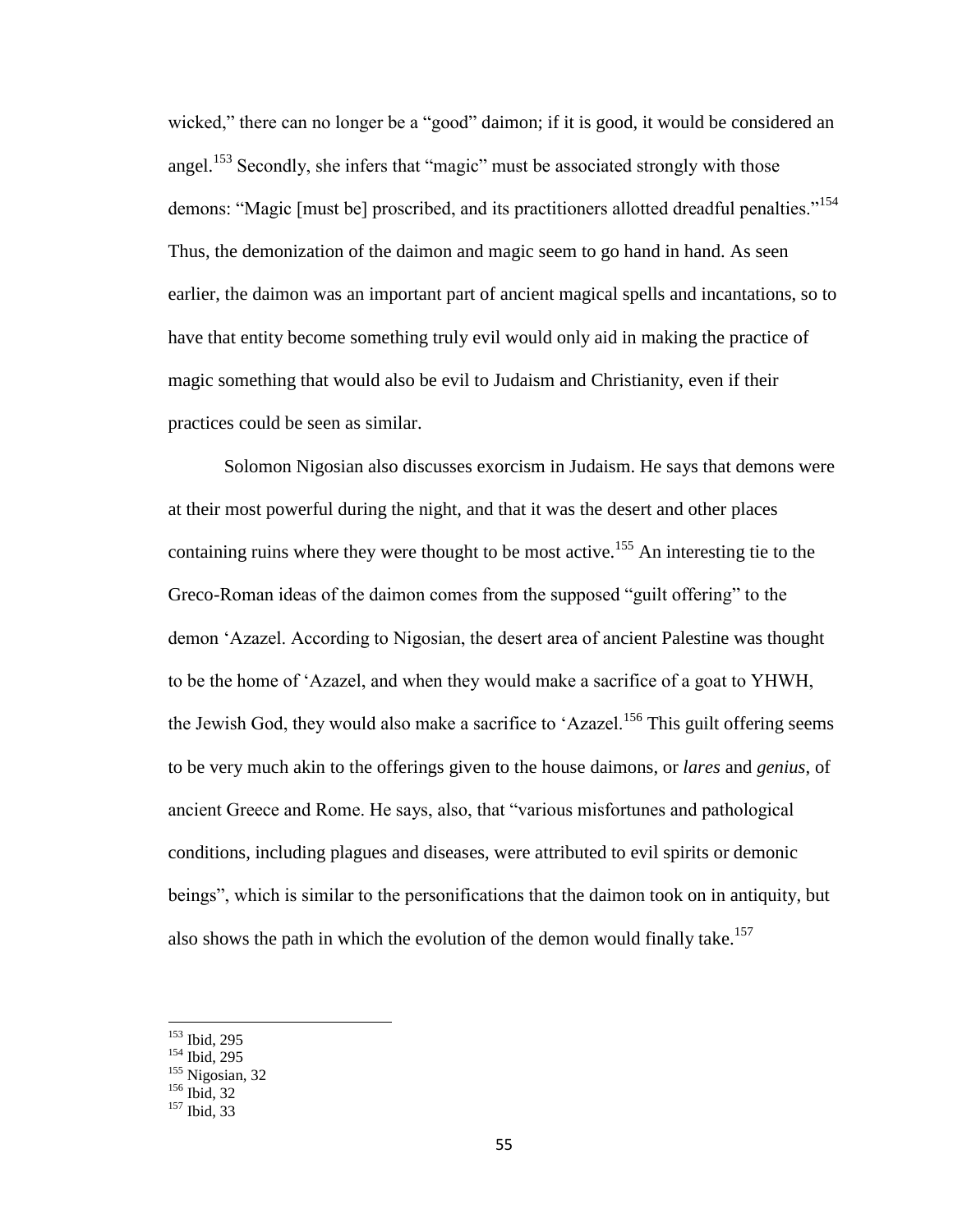The use of daimones to influence dreams is something that was prevalent in Greco-Roman magical practice, and something that early Christianity taught was a practice to be feared. Early Christians were appalled by the practice of pagan oneiromancy, or dream interpretation and use, even though they themselves often benefited from the practice. As they demonized local sorcerers and their practices, the daimon's origin evolved as well. To early Christians and Jews, "evil daemons were invented to beguile the weak and subjugate them to their power."<sup>158</sup> It seems that they also played upon the idea that the daimon was in a category below the gods, as the apostle Peter claimed that the "evil" daimones, now referred to as demons, would enter one's dreams by assuming "the likeness of gods, in order to receive the adoration and offerings accruing to those same gods."<sup>159</sup> Due to these views on the interference in dreams by demons, the practice of oneiromancy would be one that would be quite contested throughout early and medieval Christianity.

Josephus, the Romano-Jewish historian, gives a great example of exorcism in his *Antiquities of the Jews.* He recounts the powers that God had given to Solomon, especially when it came to exorcism: "God also enabled him to learn that skill which expels demons, which is a science useful and sanative to men." And that "he left behind him the manner of using exorcisms, by which they drive away demons, so that they never return."<sup>160</sup> Josephus goes on to say that these are forms of exorcism that were still used in his day, that he had actually witnessed a man named Eleazar performing an exorcism as well. Josephus says that Eleazar was found to be "releasing people that were demoniacal

<sup>158</sup> Samson Eitrem, "Dreams and Divination in Magical Ritual", in *Magika Heira: Ancient Greek Magic and Religion,* ed. Christopher A. Faraone, Dirk Obbink, (Oxford: Oxford University Press, 1991), 182  $\frac{159}{159}$  Ibid, 182

<sup>160</sup> Josephus, *Antiquities of the Jews*, 45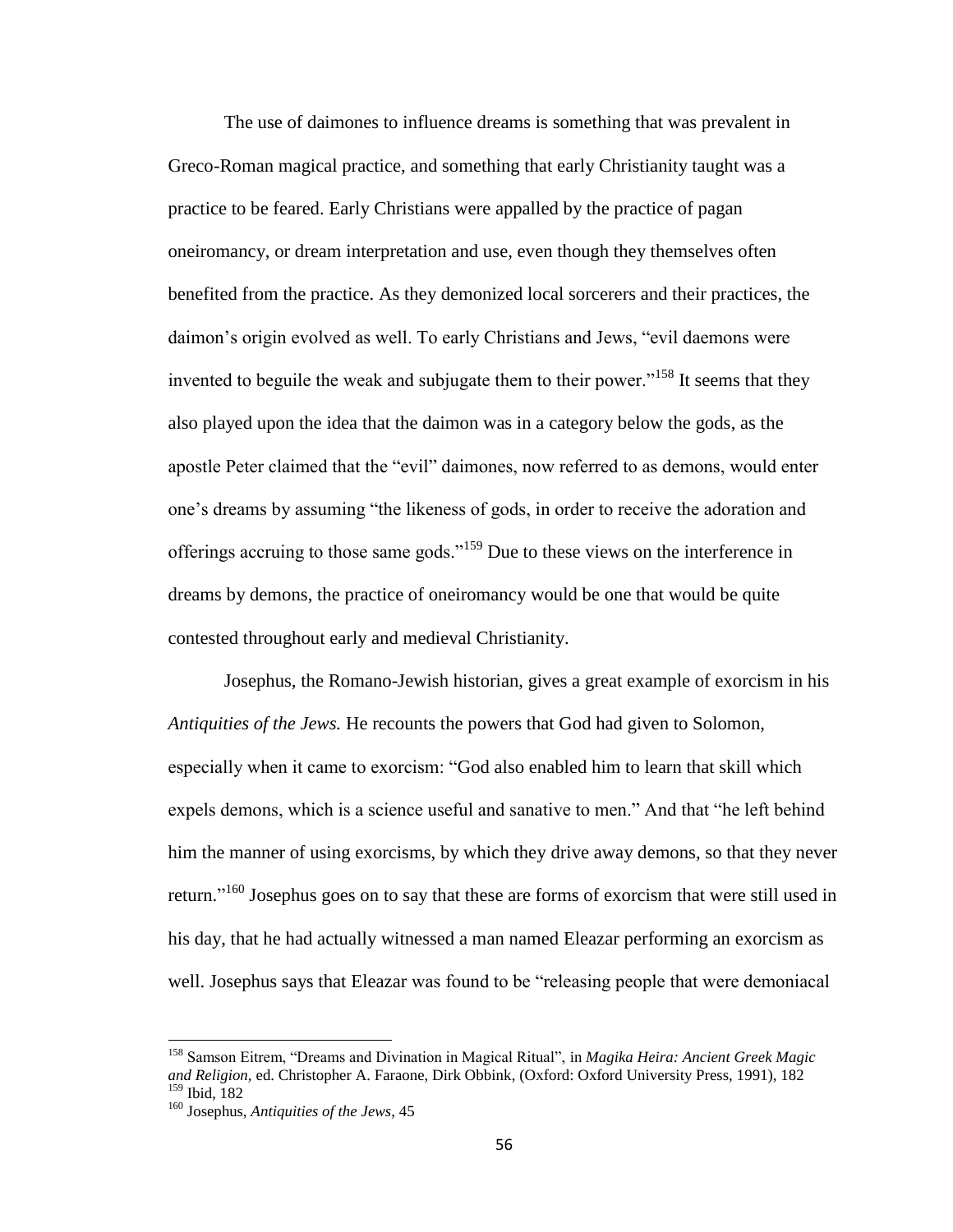in the presence of Vespasian," and that he did this by putting "a ring that had a root of one of those sorts mentioned by Solomon to the nostrils of the demoniac, after which he drew out the demon through his nostrils" and that afterwards, "when the man fell down immediately, he abjured him to return into him no more, making still mention of Solomon, and reciting the incantations which he composed."<sup>161</sup>

Another reference to the nose and the demonic comes from the "Eighth Book of Moses", as Moses himself was seen by some to have been a great magician. It says that "If you say the Name to a demoniac while putting sulfur and asphalt to his nose, the daimon will speak at once and will go away." $162$  Supposedly the demon, unhappy with what has been presented at the nostrils, can be drawn out after it has admitted its name. Again, to know the name of an entity would be to have power over it, so this is very significant. Once the demon's name had been discovered, the exorcist could then draw it out, and expel it.

While not always present in the Hebrew Bible, the demon is an existent aspect of the New Testament. There are numerous accounts of possessions by demons throughout the Gospels. One of these first instances in Matthew 4:24. It says that "News about him [Jesus] spread all over Syria, and people brought to him all who were ill with various diseases, those suffering severe pain, the demon-possessed..."<sup>163</sup> This is significant as it shows the beginning of a tradition in which Jesus, "son" of the Christian God, had the power and the need to drive out these entities that had now been categorized as something evil. There is no longer any real ambiguity about which side of the "spiritual battle" the demon was on.

 $161$  Ibid, 46-47

 $162$  Betz, 179

<sup>&</sup>lt;sup>163</sup> Matthew 4:24, New International Version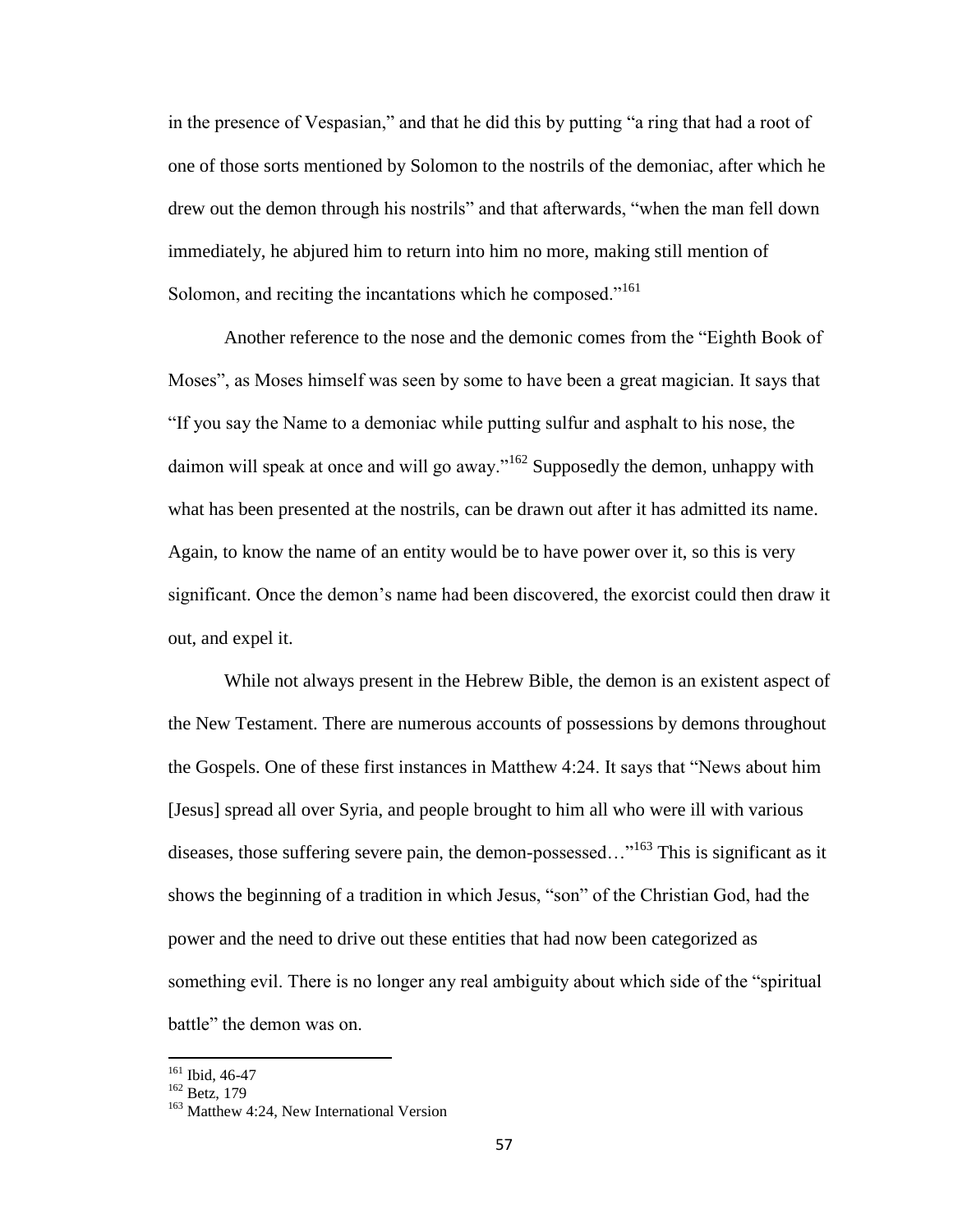An interesting part of Jesus' ability to exorcise the demonically possessed comes from the book of Mark. In Mark 1:27-28 it says that the "people were all so amazed that they asked each other, 'what is this? A new teaching – and with authority! He even gives orders to impure spirits and they obey him.' News about him spread quickly over the whole region of Galilee."<sup>164</sup> It goes on to say in verses 32-34, "that evening after sunset the people brought to Jesus all the sick and demon-possessed. The whole town gathered at the door, and Jesus healed many who had various diseases. He also drove out many demons, but he would not let the demons speak because they knew who he was."<sup>165</sup> These verses not only illustrate belief in the reality of demonic possession at this point in time, but also show that with acceptance of this religion came the power to cast out evil. They nicely exemplify the dichotomy of "good" and "evil" that emerged out of early Christianity: the "evil" demons could be cast out by the "good" son of God.

Another example of Christian exorcism, also from Mark, shows the reaction to the costly exercise from the local people. In this occurrence, Jesus goes to see a demoniac, and attempts to exorcise him. He is then introduced to the daimon. Upon casting him out, the demon says "In God's name, don't torture me!" to which, Jesus asks for the daimon's name.<sup>166</sup> The demon says that his name is "'Legion'... 'for we are many'", and begs to remain in the land and not be cast out.<sup>167</sup> Instead of casting the demons directly out of the demoniac, he gives them permission to be transferred into a herd of nearby pigs. After this occurs, the pigs subsequently run into a river and drown.<sup>168</sup> Needless to say, the

<sup>&</sup>lt;sup>164</sup> Mark 1:27-28, New International Version

<sup>&</sup>lt;sup>165</sup> Mark 1:32-34, New International Version

<sup>&</sup>lt;sup>166</sup> Mark 5:7, New International Version

<sup>&</sup>lt;sup>167</sup> Mark 5:9-10, New International Version

<sup>&</sup>lt;sup>168</sup> Mark 5:13, New International Version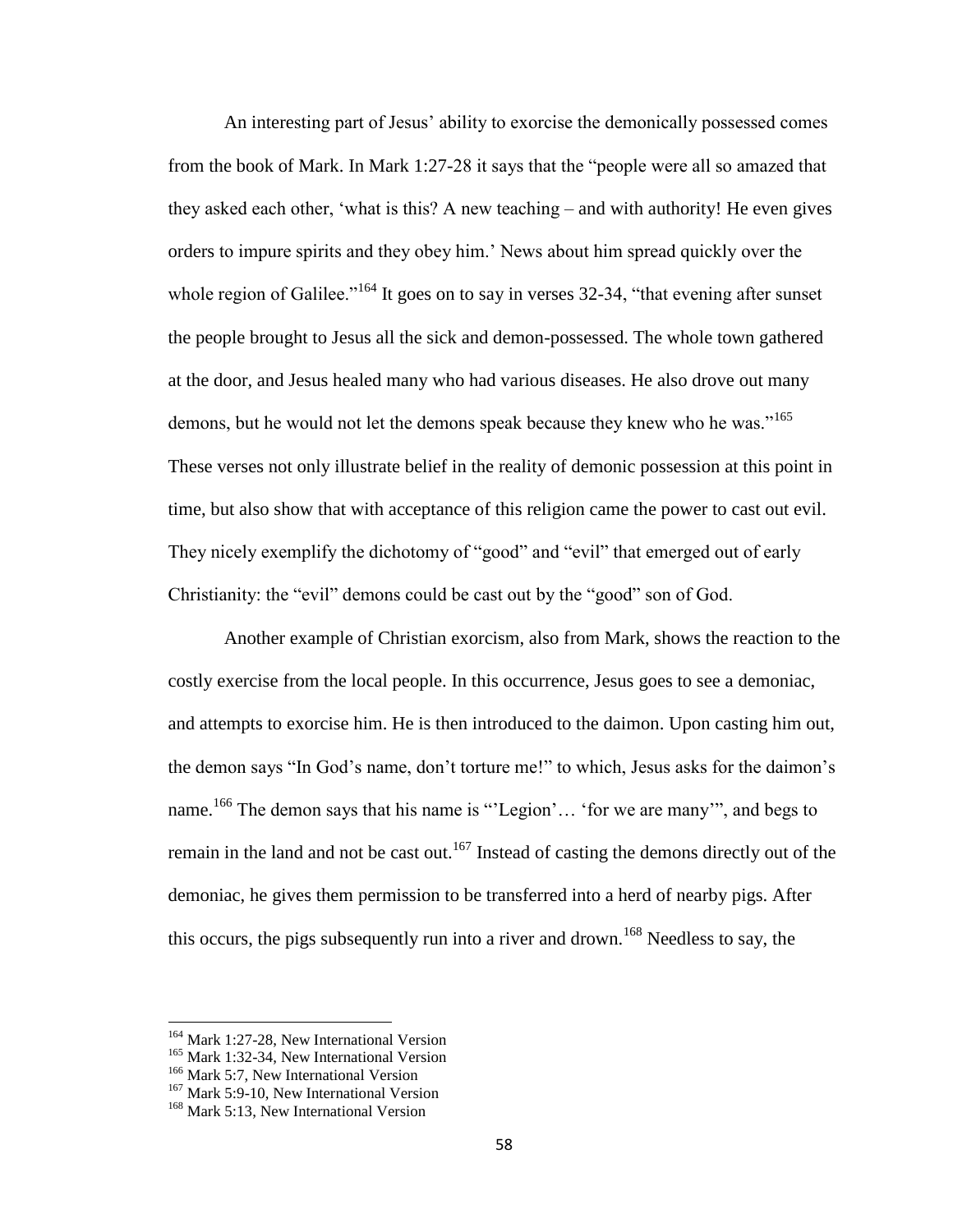townspeople are less than pleased that all of their pigs have been killed and beg for Jesus to leave their area.

Those who may have been demonically possessed were not always thrilled to have exorcisms performed on them, especially if it involved the clashing of cultures. Another example of this comes from Acts, where a young girl who had a spirit inside of her is exorcised by the apostle Paul. It says that one day Paul and Silas were walking to their place of prayer, and encountered "a female slave who had a spirit by which she predicted the future. She earned a great deal of money for her owners by fortunetelling."<sup>169</sup> She began to follow them around and proclaim that they were there to proselytize, and according to the text Paul became so irritated with this that he cast the spirit out. This angered her owners, and they brought Paul and Silas before the magistrates, saying that "'these men are Jews, and are throwing our city into an uproar by advocating customs unlawful for us Romans to accept or practice."<sup>170</sup>

Something that is significant when it comes to exorcism in antiquity is the fact that Judaism and Christianity, while both taking part in certain exorcising practices, had their own powerful figures to reference that reflected their faith. Just as Eleazar called upon Solomon in his exorcism, and Paul called upon Jesus, there are examples in Biblical texts where an exorcism could not be followed through due to some sort of spiritual discrepancy. In Acts comes the fateful example of several Jews who attempted to exorcise in the name of Jesus, though they were not his followers themselves. It says that they would go around "driving out evil spirits tried to invoke the name of the Lord Jesus over those who were demon-possessed. They would say, 'in the name of the Jesus whom

<sup>&</sup>lt;sup>169</sup> Acts 16:16, New International Version

<sup>&</sup>lt;sup>170</sup> Acts 16:20-21, New International Version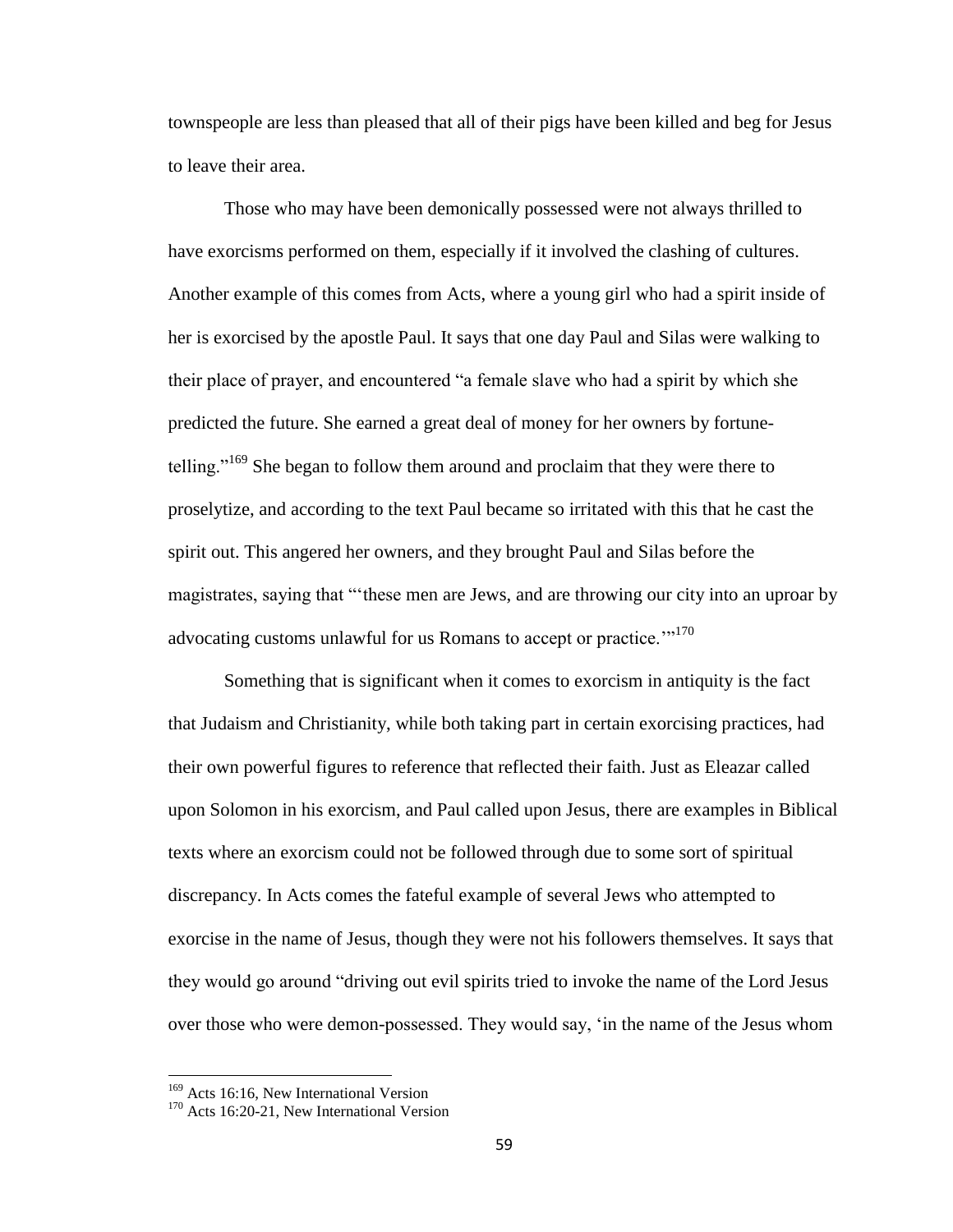Paul preaches, I command you to come out."<sup>171</sup> Unfortunately for these exorcists, the demon did not leave its host. On the contrary, it asked who exactly they were and then "gave them such a beating that they ran out of the house naked and bleeding." This gave Jesus' name a boost in popularity, and also shows the idea of the importance of remaining within the confines of one's own faith when exorcising a demoniac.

## **The Daimon and Christianity**

While the greatest change in the evolution of the daimon occurred in the early appearances of Abrahamic religion, in the early modern and medieval periods of Europe, changes were still taking place. It was during this time that ideas of the role of Satan were also evolving, which would subsequently have effects on the demon and demonic possession. Valerie Flint moved her study into other periods of Christian history as well, and she discusses a new importance to demonology: that there was a war to be fought between Christians and the Devil (along with the Devil's cohort). Within the centuries of early Christianity came a much stronger idea of the possession of humans by demons, and the demon was no associated with pagan religions. Flint says that "the evil demons are now everywhere…They permeate the heavens and the earth, seeking to entrap and seduce by whatever means they can…" one of those means being magic, and the allure that it may have had.<sup>172</sup>

Consistent with this idea of a "heavenly battle", Diana Lynn Walzel in her "Sources of Medieval Demonology", says that as "the Church is the Body of Christ, the

<sup>&</sup>lt;sup>171</sup> Acts 19: 13, New International Version

<sup>172</sup> Flint, 297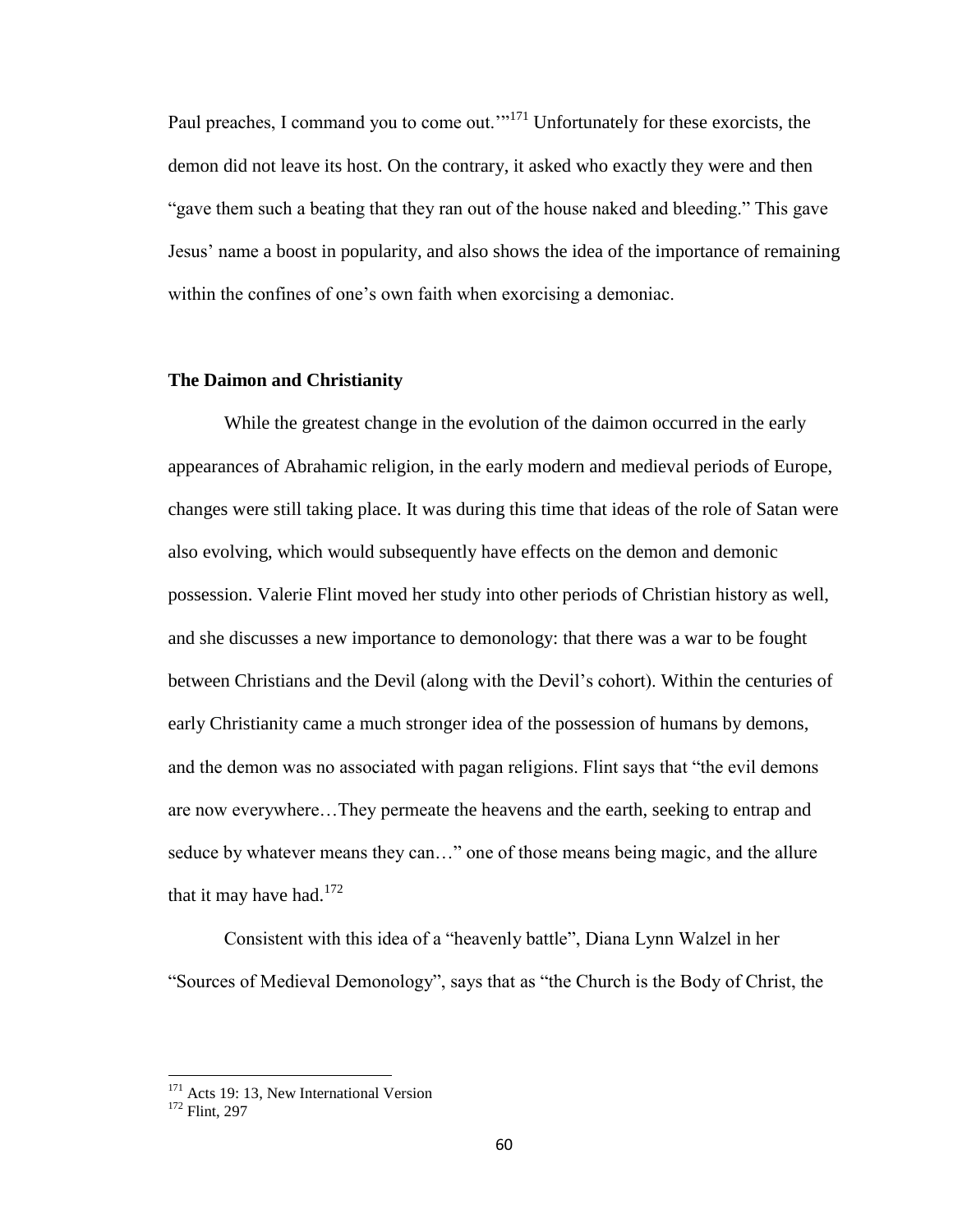Church is a participant in the warfare against the malignant demon forces.<sup> $173$ </sup> Walzel realizes the importance that demons and demonology had on the early Church saying that it had been "forced to take a stance on demonism because of the Hellenistic world's preoccupation with the demonic, "that this had "compelled Christians to form an attitude towards the demonic...<sup>"174</sup> Now that Christianity had become involved with the demonic, the fear of a heavenly battle became very strong; this was especially the case as the demon had been associated with the more earthly, chthonic realms, taking on personifications of lust, hope, fear etc. These were exactly the things that Christianity was trying to fight against. According to this thought, the battle was not something to be fought on the physical plane. This battle was purely otherworldly and the weapons involved, "against the demonic forces [were] spiritual – salvation, faith, truth, righteousness, the Spirit, the word of God, and prayer."<sup>175</sup> The most important aspect of this battle was thT Jesus would always triumph over the evil demon.

One of the ways in which the early Church was able to triumph over the evils of Satan and his demons was in the conversion of pagan groups. The extent to which disease played a role in the spread of Christianity is significant. With later adaptations of Christianity came the view that Satan himself ruled over evil, thus everything that had a malignant effect would be considered "demonized", including disease. As Satan "and his cohort were identified and exposed as the efficient cause of both psychological disorder," thus "by exorcising demons and disease, and by bestowing this power on his apostles and later clerics, Jesus provided a means by which late antique peoples could wage war upon

<sup>173</sup> Diana Lynn Walzel, "Sources of Medieval Demonology," in *Articles on Witchcraft, Magic and Demonology: Witchcraft in the Ancient World and the Middle Ages* ed. Brian P. Levack, (New York: Garland Publishing Inc., 1992), 89 <sup>174</sup> Ibid, 94

<sup>175</sup> Ibid, 89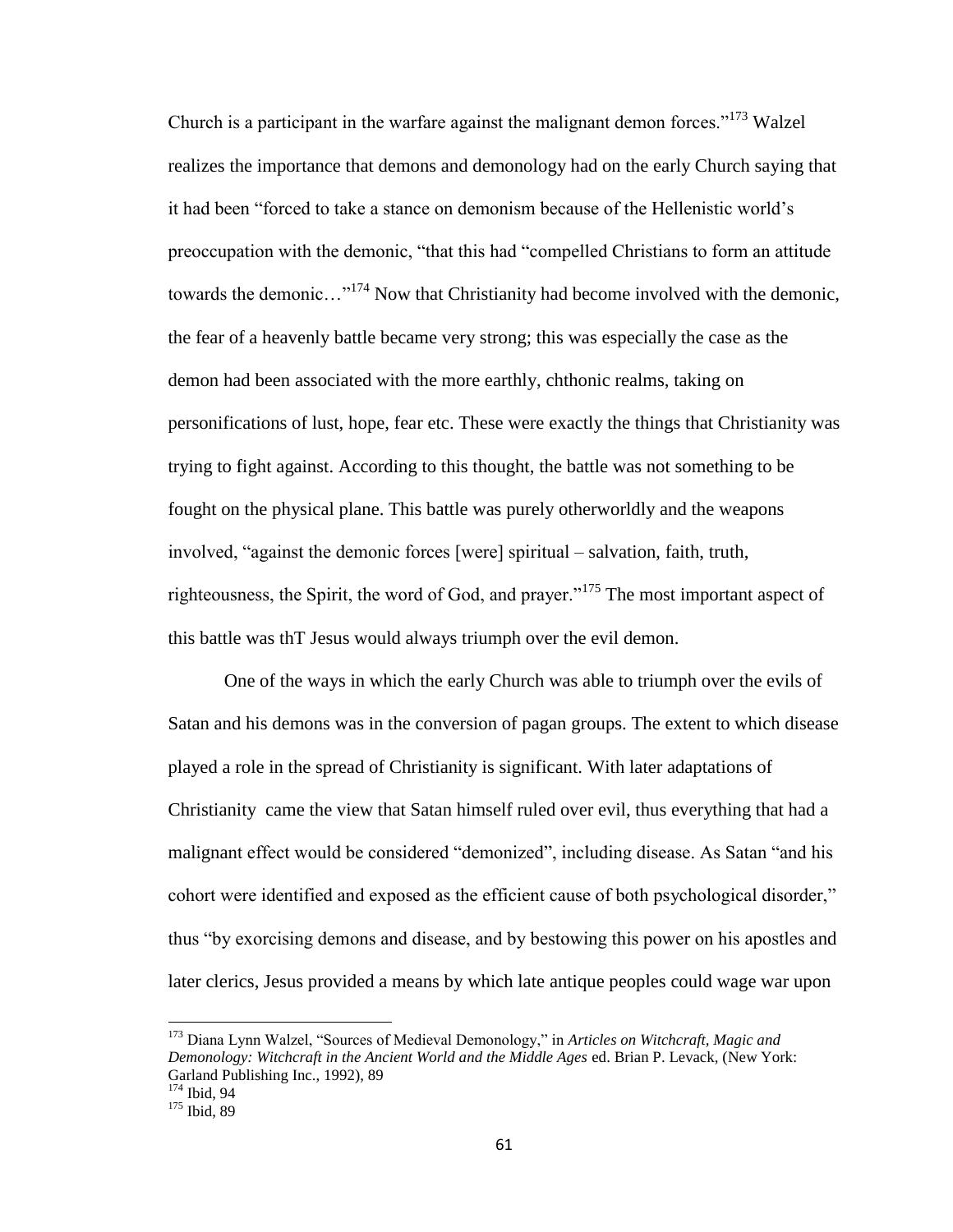Satan."<sup>176</sup> If Christian groups were able to provide aid to the sick, it could be seen as a form of exorcism against Satan and his demons, thus showing Jesus' power over these things. Augustine's work *On the Divination of Demons* actually encouraged the idea that demons, "often induced diseases by rendering the air unwholesome."<sup>177</sup>

As in the ancient world, talismans were employed in order to be rid of disease. These were not overtly imbued with magic, however, but were instead made to be the sacraments of the Eucharist and Confession, which "were perceived as a kind of magical talisman against evil spirits, sickness, and death. $178$  This concept is important as Christ himself was seen as a healer. The metaphor of disease and the actions of Christ as healer is significant to the idea of spiritual warfare; if Christianity could cure diseases that perhaps were unable to be healed in certain societies, this would lend the faith credibility when it came to the "saving" of souls.

The idea of Christianity's ability to aid communities in need from disease and demons runs into the idea of Christianity as a form of social welfare. Once having gained the trust in the ability to aid with disease, or being able to rid evil spirits or demons, Christian missionaries would be able to go into a community and persuade them to convert. These "early Christian communities emulated and often supplanted the sociobiological relationships of the family unity" and in "some cases – due to Paul's call for celibacy- the biological family was abandoned entirely in order to feel closer to God."<sup>179</sup>

<sup>176</sup> Daniel T. Reff, *Plagues, Priests & Demons*, (Cambridge: Cambridge University Press, 2005), 67

 $177$  Ibid, 68

 $178$  Ibid, 69

<sup>179</sup> Ibid, 77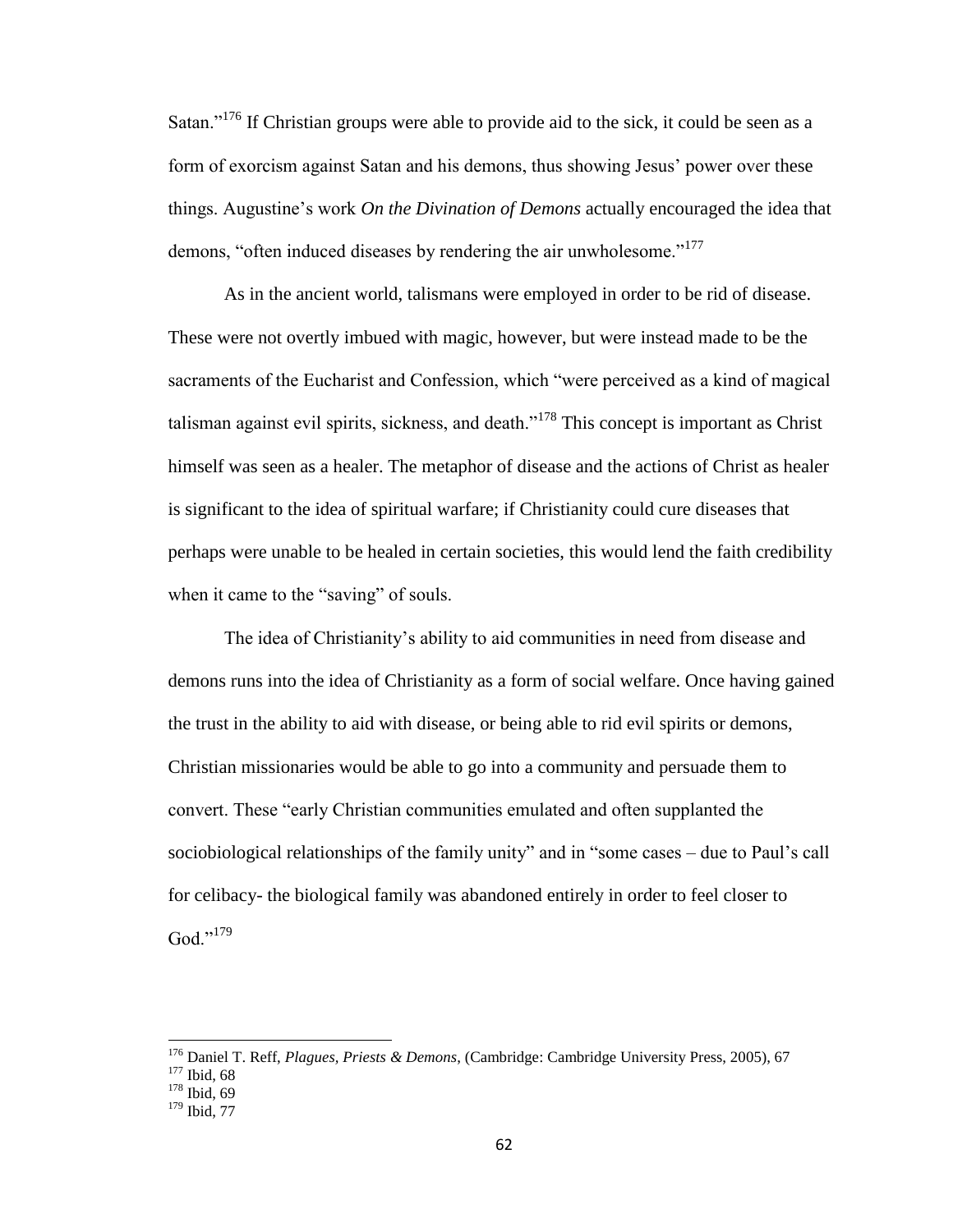Celibacy and the demonic is a topic that is present also in the work of David Brakke, *Demons and the Making of the Monk.* He says that in this context, "demonology – not just theoretical explorations of the nature and activities of demons, but also the transmission of vivid stories about their attacks on people – is an activity of literate, educated persons who often use demons to address pressing intellectual problems."<sup>180</sup> This concept is important as it shows that in some cases the demon was starting to be used allegorically - that it would represent the various issues of the time as opposed to being something considered to be literal and existent. Brakke sees the demon as having evolved into a representation of temptations towards monks at that period. For example, he says that fornication is the "most highly visual of the demons," and that while "love of money may not be as fierce a demon as fornication…its tricks are subtler, and if successful it opens the door to other vices.<sup> $181$ </sup> Here one can see an interesting similarity from the daimones of antiquity being representative of feelings, to the demons now being representative of what to Christian monks was temptation.

These temptations were dangerous to a monk with such an ascetic lifestyle. Again, the battle of Christianity would be fought on a spiritual plane, thus there would be a problem if one was to succumb to such enticements. Brakke says that, "possessions weigh the monk down, tying him to the material world…preventing him from ascending to heavenly realities..."<sup>182</sup> He states also, the important point that the "monk who chooses" an austere lifestyle does not escape this demon, but only forces it to act more

<sup>180</sup> David Brakke, *Demons and the Making of the Monk: Spiritual Combat in Early Christianity,*  (Cambridge, Mass: Harvard University Press, 2006), 9

 $181$  Ibid, 59-60

<sup>182</sup> Ibid, 61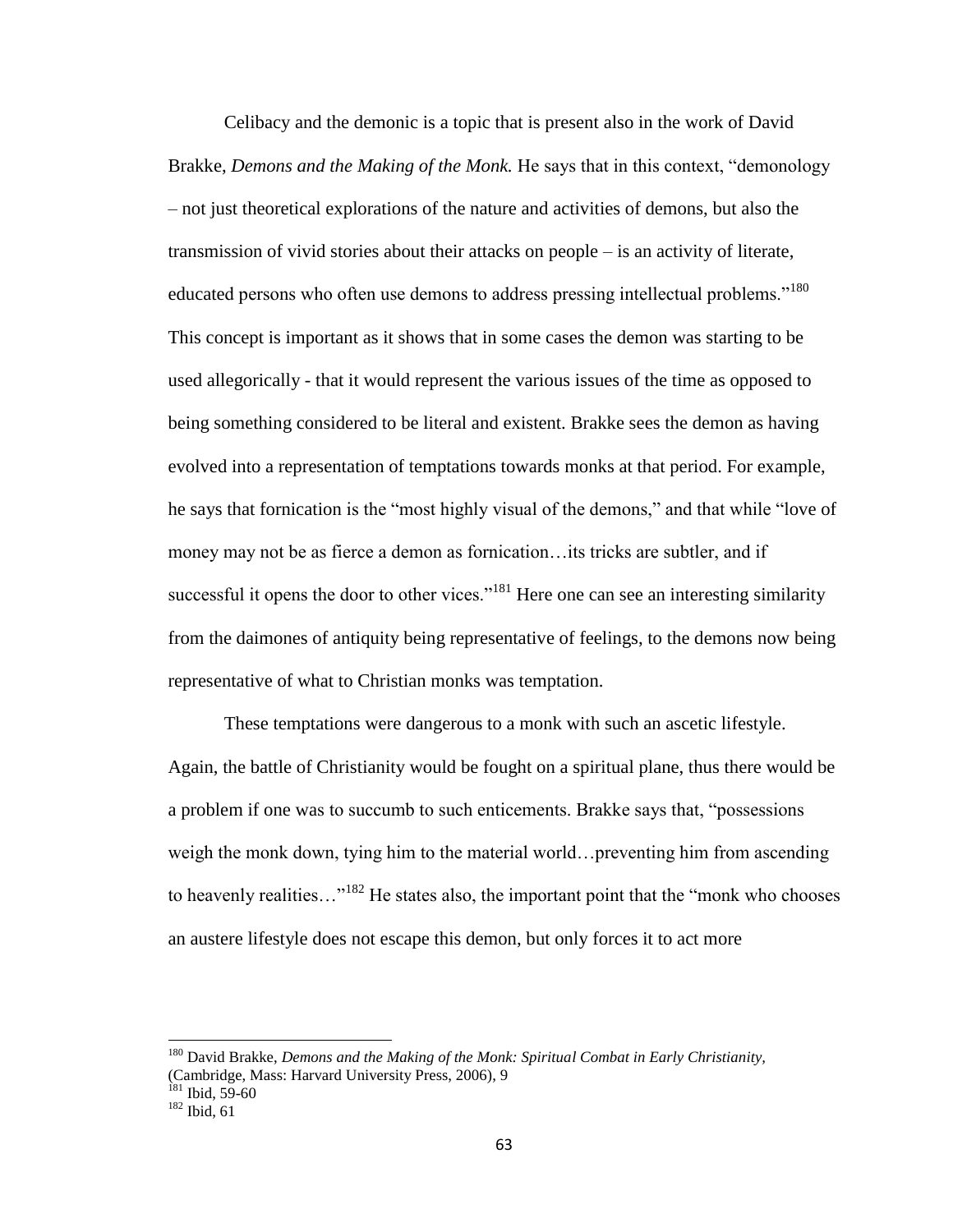creatively."<sup>183</sup> Thus, not just living simply could keep one safe from the temptations of Satan and his demonic cohort. One must always be watchful of the creative lures used. Brakke says that another important aspect of this spiritual warfare is that combat for these monks did not cease with death; on the contrary, "demons would be present as adversaries at the monk's death and even the final judgment."<sup>184</sup> They would act as hindrances in the monk's attempt to ascend to heaven. He states that "numerous stories make clear that resistance to demons and temptations was the only path to true virtue and thus to salvation $\ldots$ <sup>"185</sup>

By personifying these temptations and lures in a way that would relate them to the demonic, the spiritual battle would be fought in a more earthly realm as well. The supposed victories, however, would take place in the otherworldly planes. If one could resist these attractions, on could be in a sense "saved". Brakke concludes with the idea that perhaps the struggle that monks had with demons could be attributed to "a persistent and divinely planned conflict within [themselves]."<sup>186</sup> This could be an indication, possibly, of the future of the less overtly combative, more introverted picture of the monk.

These personifications were similar to that of the non-Christian daimon. However, instead of encompassing all emotions the focus is on that of actions and feelings that were deemed "bad" by the Church, these were made to be *demons,* and the likes of St. Augustine would write about their existence and danger. Significantly, it is Augustine who has provided one of the most significant changes to the nature of the daimon. In his

 $183$  Ibid, 61

 $184$  Ibid, 155

 $185$  Ibid, 155

<sup>186</sup> Ibid, 244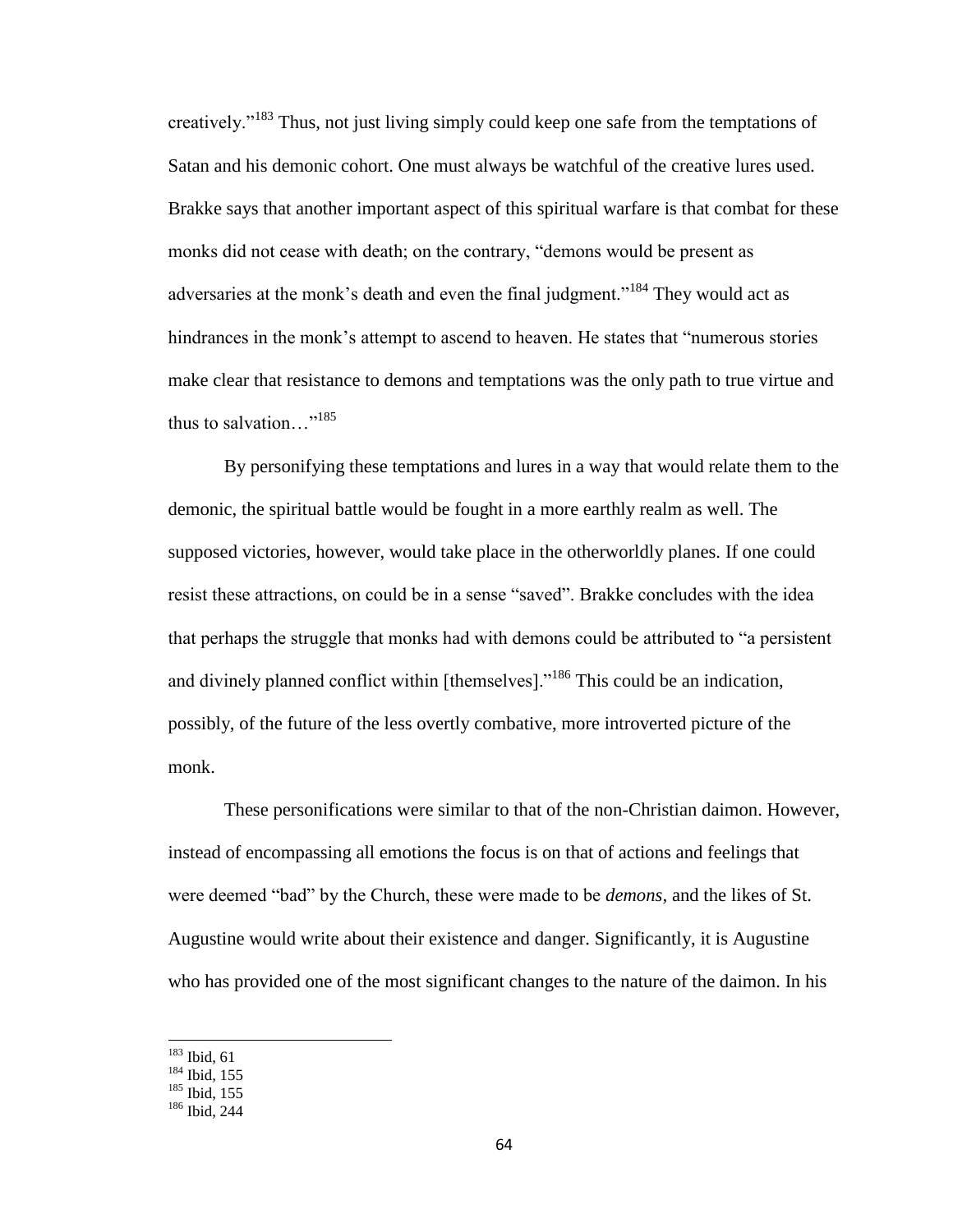*De civitate Dei,* or *City of God,* he wrote that demons were actually fallen angels. By doing so, he single-handedly redefined all daimones into *demons,* and "declared that the gods worshiped by pagan Egypt, Greece, and Rome had all been demons who misrepresented themselves to humans."<sup>187</sup> This turn of events meant that subsequently any form of idolatrous worship would be considered demonic worship. Augustine's redefining of the daimon into *demon* and his castigation of the pagan gods is the culmination of the evolution of the demon into an evil entity. Here he has taken the entity and officially brought in the aspects of the Old and New Testament that implied the daimon was an "evil" spirit, and made this something canonical. There would be other changes to the nature of the *demon* as ideology about the nature of Satan changed, but this is the point at which there is no irrevocability. From this point on there is no ambiguity about which side of the celestial battle the daimon is on. This is something that would indeed be convenient for witchcraft accusations and fear of demonic possession.

The corporeality of the demon was now a factor that was desperately needed to be proven. In antiquity, the most popular idea would have been that they did have some sort of body, but that it was made from a more ethereal substance, like air. While many may have written on this in the later Hellenistic world, it was the work of Apuleius that Augustine quoted, saying that these demons were "of an animal nature, passive in soul, rational in mind, aerial in body, eternal in time…"<sup>188</sup> When using this certain quote, he used the term "passive" in order to refer to the demon's ability to suffer, a change that came from the  $4<sup>th</sup>$  century B.C.E, and the Platonic school of thought. The argument for corporeality that could come out of this, is that since demons were *fallen angels*, their bodies had thus become closer to human.

<sup>&</sup>lt;sup>187</sup> Walter Stephens, *Demon Lovers: Witchcraft, Sex, and the Crisis of Belief, (Chicago: University of* Chicago Press, 2002), 61

<sup>&</sup>lt;sup>188</sup> As cited in Stephens, 61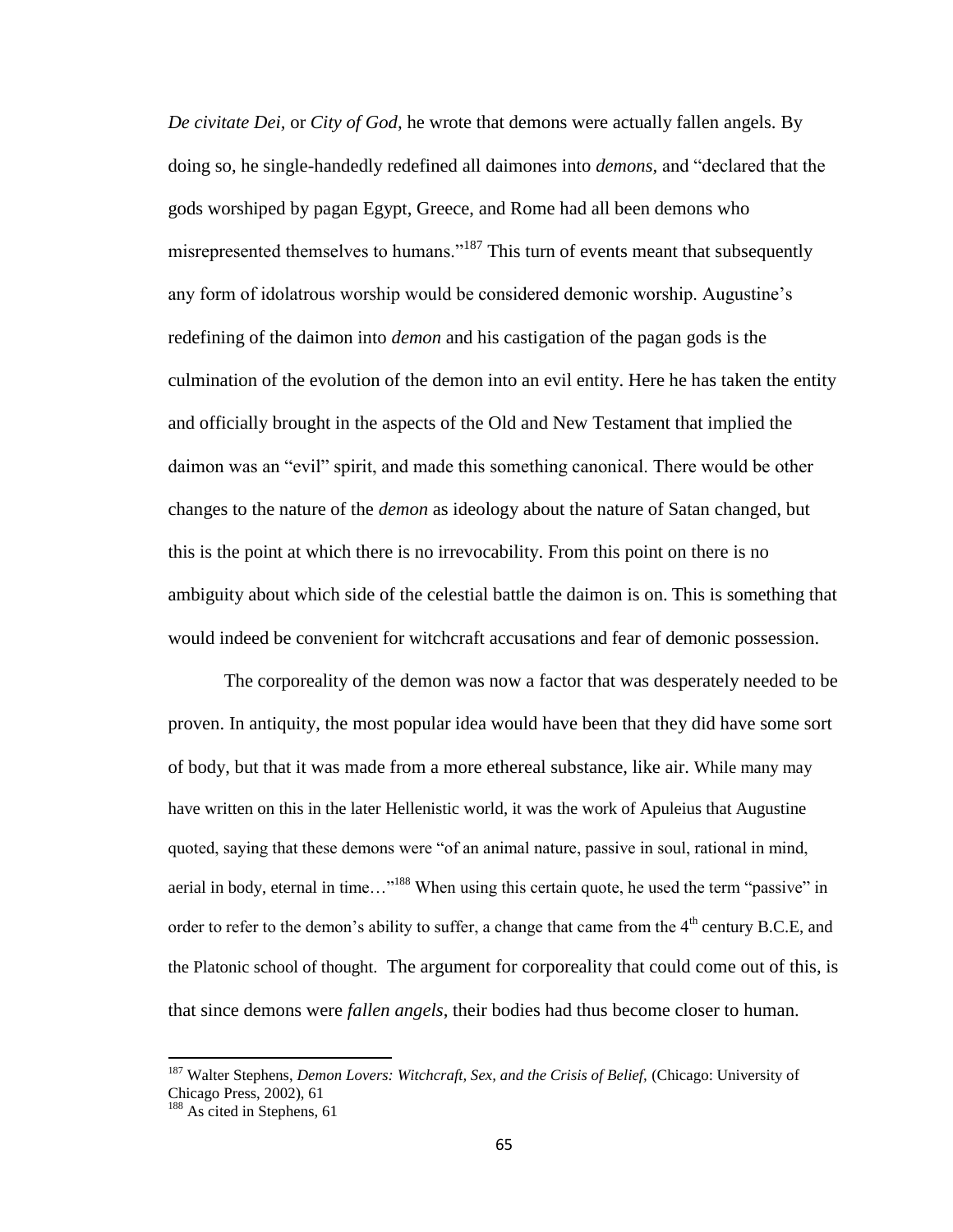With this ability to suffer, due to the fall of Satan, it could be argued that the demon had gone from ethereal to corporeal. It also helped that the gods of the ancient world were not always depicted as merely spirits; they themselves had physical bodies that could be utilized in the mortal world. Thus, if the demons were now considered to be the pagan gods, then they would have retained those characteristics.

A great deal of speculation concerning demonic copulation and the corporeality of angels and demons came from the apocryphal Book of Tobit. For purposes here, the main part of the story concerns Tobit's son Tobias, the woman Sarah, and the angel Raphael. On the topic of corporeality, the angel Raphael eventually tells Tobias that he was not, in fact really eating or drinking, that it was merely "a vision" that Tobias had seen.<sup>189</sup> In concerning demonic copulation, it does not *explicitly* contain such an act, but Sarah's encumbrance is that the demon of lust, Asmodeus, has killed her first seven husbands before their marriages could be consummated. The demon is still associated with lust, but it does not explicitly act upon this. Instead, the main point of usage for the Book of Tobit by Augustine was that the angel, in fact, did not actually consume anything, which is problematic to proving a physical body.

A unique and significant factor of corporeality in medieval demonic belief is that of demonic copulation, and this would be rife throughout witchcraft accusations. This is something that was not as prevalent within texts concerning daimones in antiquity. Daimones could be used in erotic spells and love magic, but they were the helper, not the actual doer. Demonic copulation, however, is significant because it created a need to *prove* the existence of demons, and prove their corporeal nature. Thus early

<sup>&</sup>lt;sup>189</sup> Tobit, 12:19, NRSV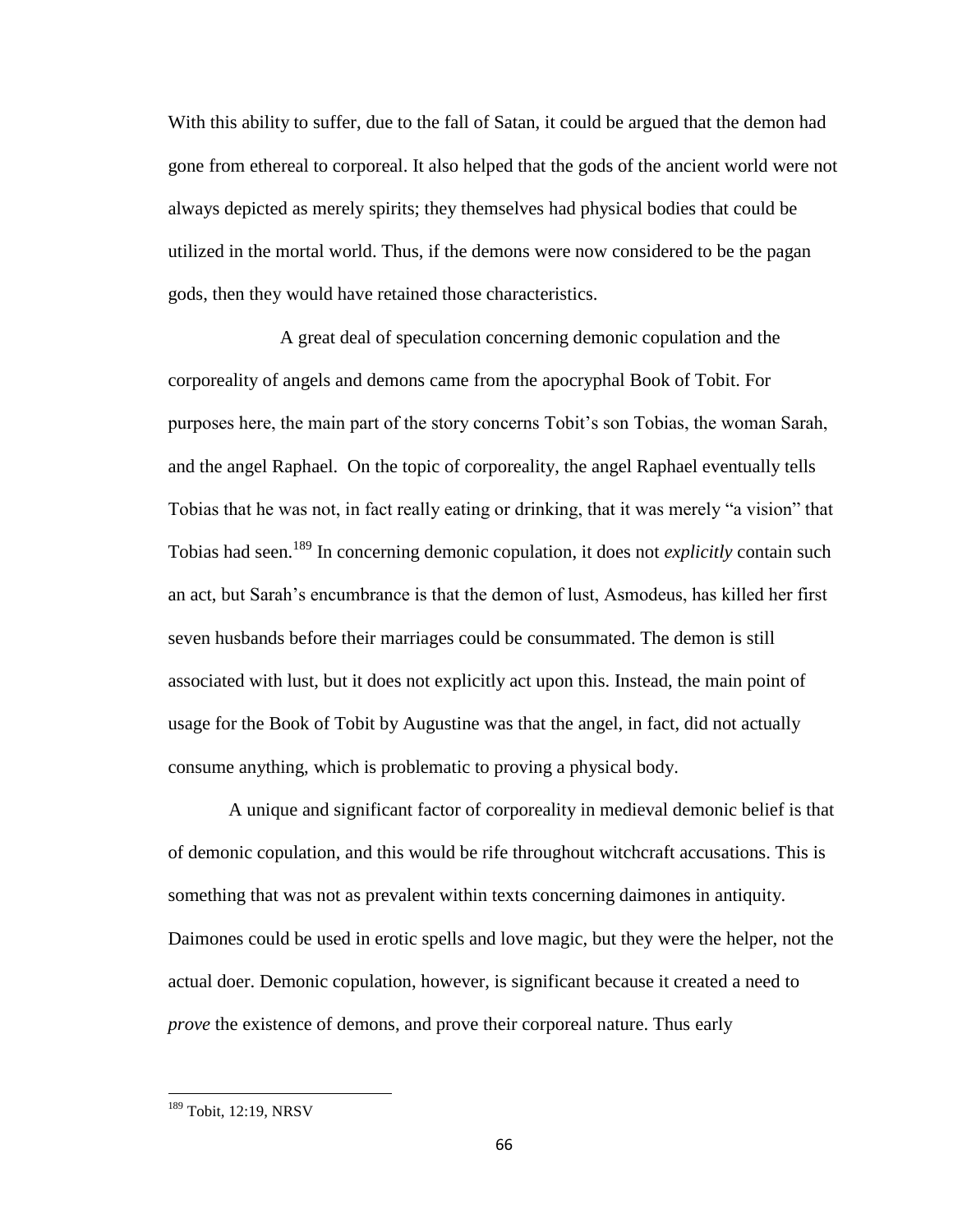demonologists delved into the daimon lore of Greece and Rome, setting out to insist that those in antiquity also believed in the corporeal and evil nature of demons.

Some historians have argued that the most significant factor in the belief of demons was not actually utilizing the "good" nature of Christianity to prove demonic existence; if there is "good", there is by default "evil". In fact, they argue that it was the opposite: that belief in demons and demonic activity would actually have strengthened belief in Christianity and faith in the Church. This plays a large role with the idea of demonic copulation, as it became necessary as time progressed to show that certain individuals *had* had sex with a demon. This was quintessential to things like witchcraft accusations, as well as instances of demonic possession. There were those who would rabidly go after evidence to *prove* that it happened.

Walter Stephens, in his book *Demon Lovers: Witchcraft, Sex, and the Crisis of Belief,* is one of those historians, and the crux of his argument centers around the idea of demonic copulation and the Church's obsession with sex and the demonic in the Middle Ages. He explains that one of the most significant issues for the Church, was trying to answer the question of corporeality, and that conversations about this were very problematic, and finding a solution was difficult. His argument is that the Church fathers, and other individuals who were of great importance to the Church, may not have been attempting to impose a belief upon the people rather that they "were anxious to convince *themselves*."<sup>190</sup>

This is an interesting argument, as it attempts to provide further explanation as to the proliferation of texts concerning demons, and the advent of demonology. The very fact that there was a form of theological "science" and study dedicated to the existence

 $190$  Stephens, 124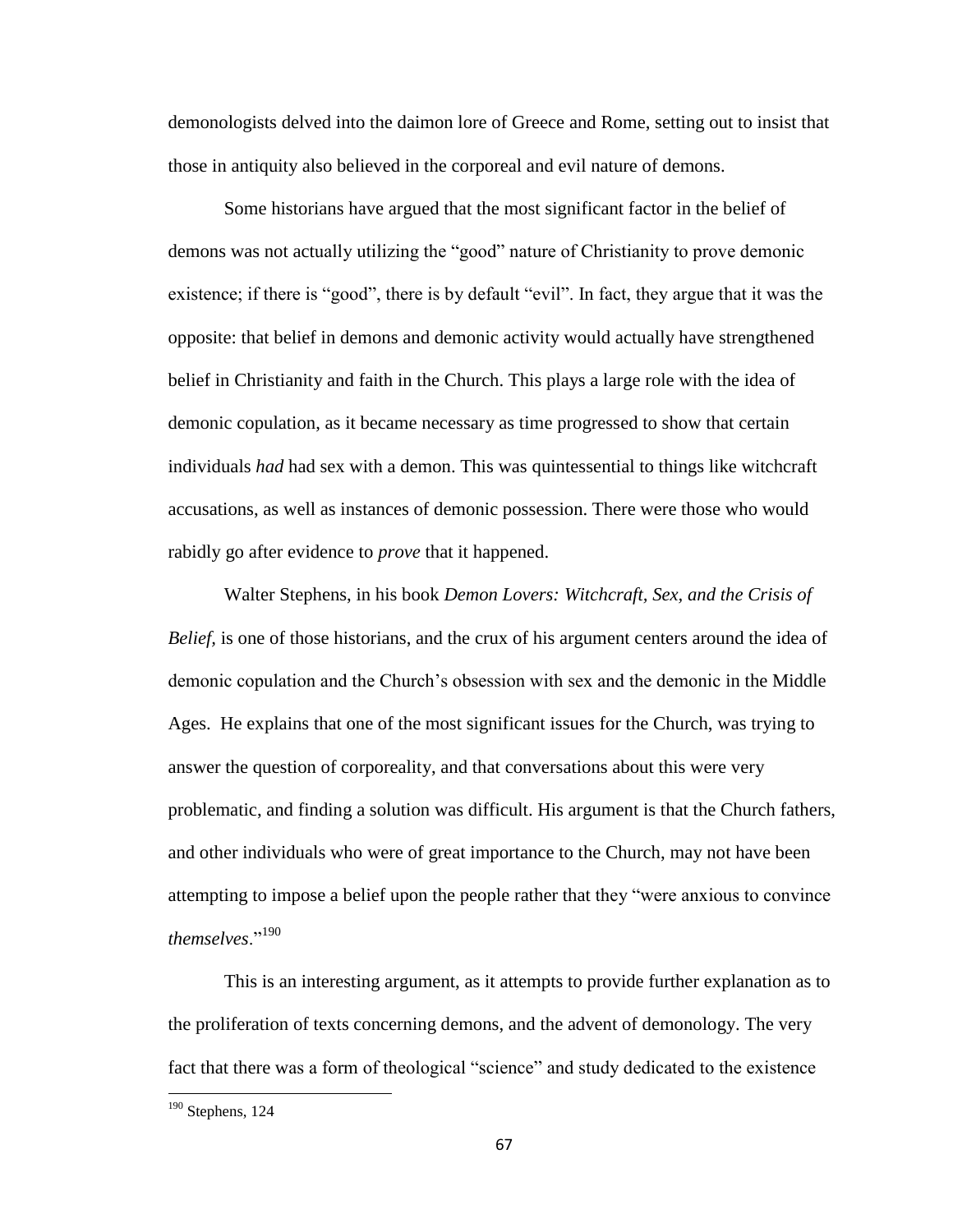and proving of demons relevant to the daimon's evolution, and shows how later questions of the demon were not necessarily concerning its existence or nature, but just how *evil*  this creature could be . It shows that the demon was completely legitimate to fear at this point in time, and by Stephen's argument, if these individuals could prove the how evil these demons could be, consequently it would mean that their faith and beliefs were sound.

It is intriguing to think that church leaders may have used the "evil" demon as something to reinforce what Church fathers may have seen as a waning faith. This is especially so after seeing the evolution of the entity. We can see that with the rising influence of Judaism there are slight changes to the outlook of the daimon. There were those who wrote about exorcisms done by both Solomon and Moses. The Book of Enoch brings forward the fallen angel/daimon Azazel, whose nature and the "fear" of by the ancient Israelites seem akin to that of the house daimones or *genius* of Greece and Rome. In the New Testament there are far more examples of the daimon as a negative entity, but these are easily cast out, and do not seem as "evil" as they would become later. It is with Augustine's *City of God* that there is a more definite, official verdict about the nature of the daimon. Once they were deemed to be fallen angels in the more negative sense, and that all pagan gods were, in fact, demons, there is certain finality to this. The demon had now become a completely evil entity, and there was no retracting from this.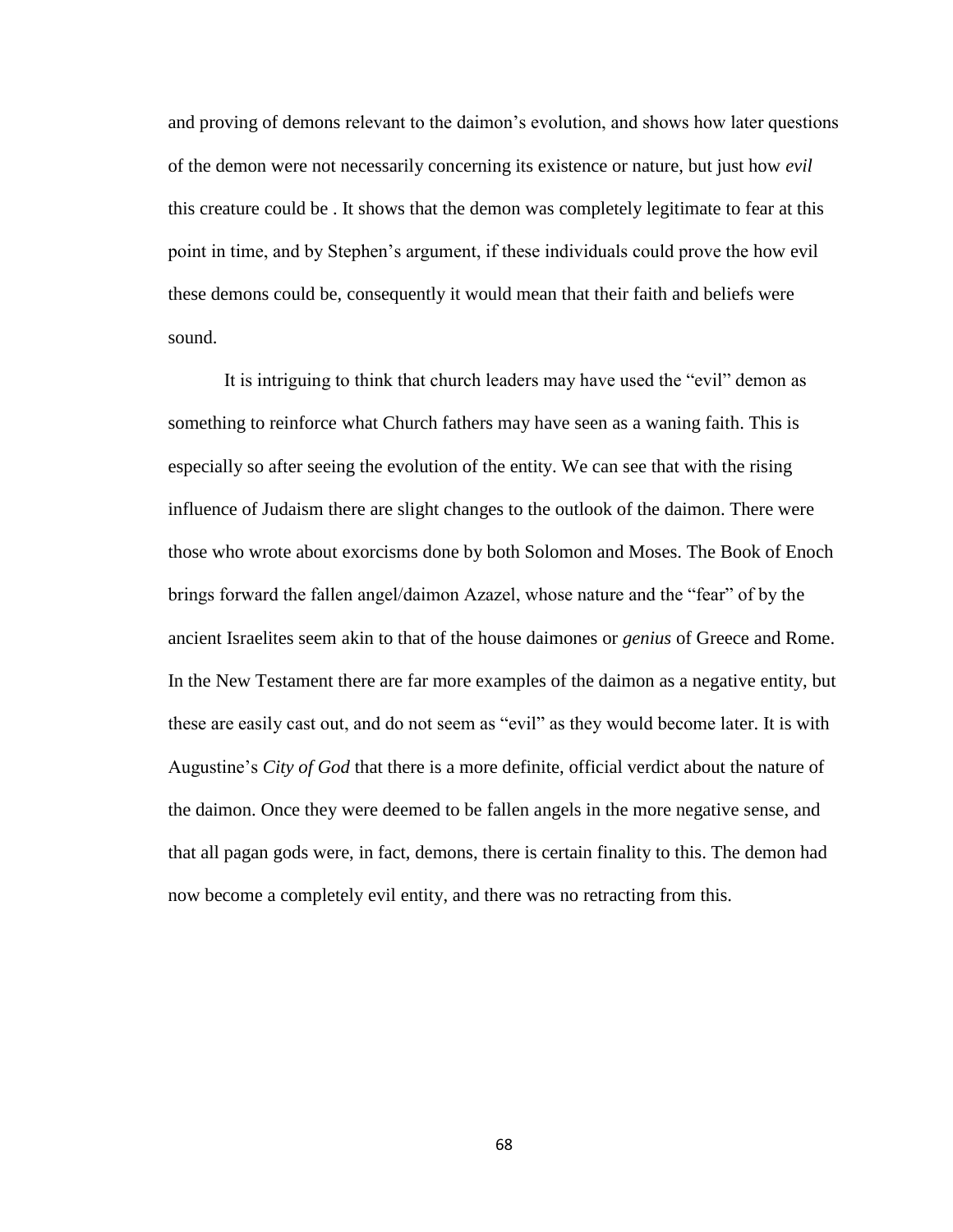## **Chapter 5. Conclusion**

 $\overline{\phantom{a}}$ 

The demon is an entity that plays a significant role in both religious and popular culture. A staple of the horror genre of both book and film, its popularity has not waned, and if anything has grown in the past few years. It is not just in the realms of fiction, however, that the demon has managed to keep alive. Demonology was a popular form of science during the Middle Ages, and while it may not be accepted in the sciences today, the fear of demons is still prevalent. The Middle Ages were rife with claims of demonic possession, and while one of the last large scale instances of what could be perceived as claims to demonic possession occurred during the Salem Witch Trials in 1692, exorcisms are still performed all over the world, even today. A good example of this actually comes from Arizona, where the Reverend Bob Larson has constructed a team of teenage exorcists, ready to take on the evil entities wherever they may be.<sup>191</sup>

This thesis has aimed to trace the evolution of the demon, and to provide a different interpretation of the changes than others have in the past. We have seen that in order to understand the daimon's history, it must be thought of in the context of ancient religious and magical practices, and how these terms have come to be defined by modern scholars. I believe that the most important part of these arguments over terminology is that while it may seem as though the two terms encompass nearly the same ideas, they must be seen as at least *somewhat* distinct in order to understand the significance of the daimon's ability to transcend both categories in some cases. The daimon is both something that is worshiped in religious practice - for example the Asclepius cult and the

<sup>&</sup>lt;sup>191</sup> This can be seen on his website,  $\frac{http://www.teenageexorcists.com/}{http://www.teenageexorcists.com/}$ . Larson has also performed many exorcisms of his own, and claims to be a "world renowned exorcist"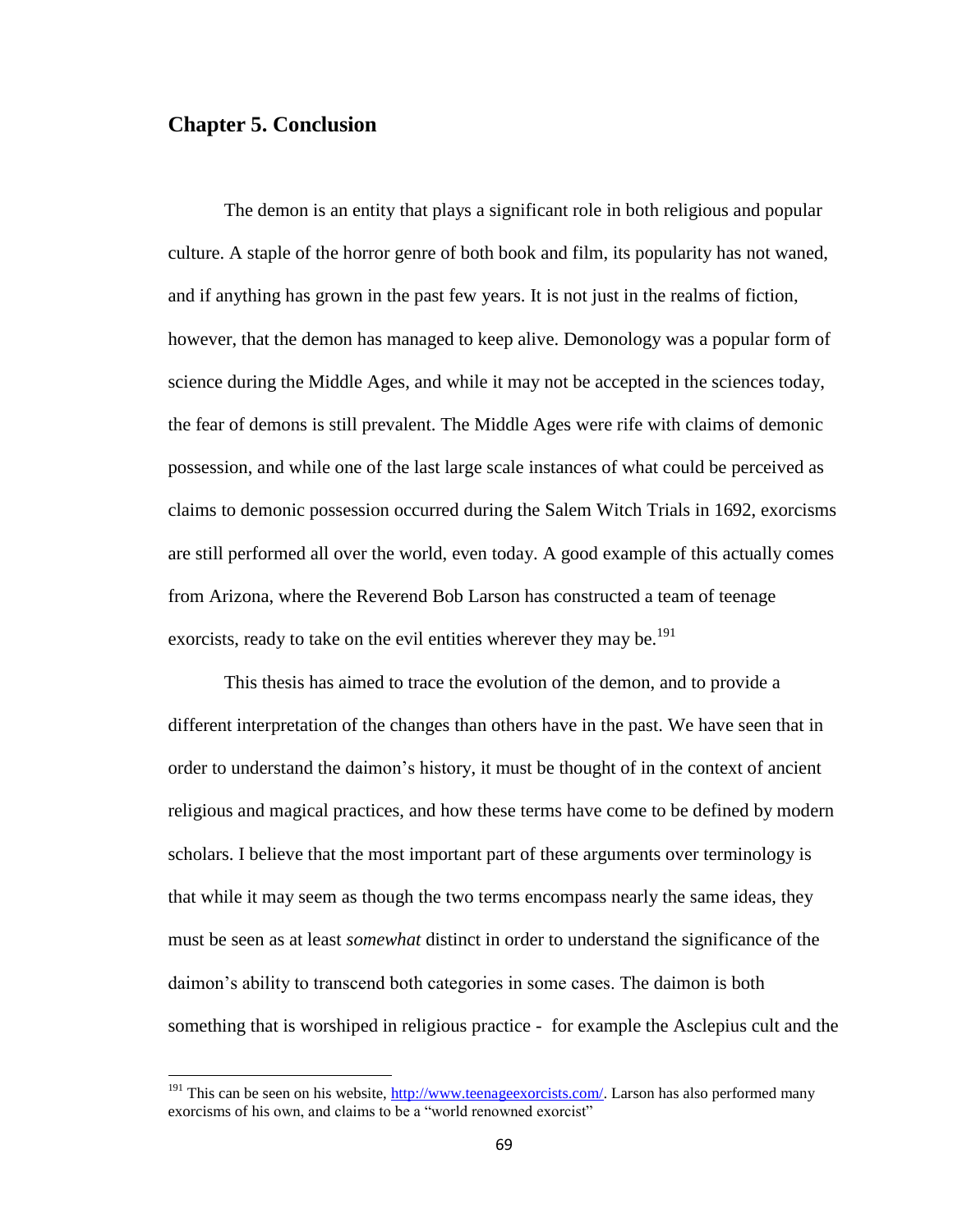Agathos Daimon – and an entity that can be called upon in magical practice. Once the distinction has been made between "religion" and "magic", and subsequently the connotations of "good" and "evil", given respectively, the nature of the daimon becomes irrevocably changed. It is also necessary to understand the importance of public versus private ritual practice to those in antiquity, as those distinctions would become far more concrete also, and would have an effect upon how the daimon would be seen in religious practices.

This thesis posits the following evolution in the concept of the daimon: it goes from being thought of as an action, or perhaps a state – that of being *between* things, to an entity in its own right. While Hesiod brings about the first ideas of the daimon as a *being*, it still retains that idea of the "between", as its nature then is to act as an intermediary between the realms of the human and the divine. After being thought of as an actual entity, its nature began to change. This is where most historians say that the most major change to the daimon comes, (if they have not instead conflated the ideas of the daimon and the gods or ghosts) as new features were ascribed to the daimon. While it is very significant that Xenocrates and his contemporaries attributed more human characteristics to the daimon, I do not believe that this makes it the truly "evil" being that we know of today. If what makes the daimon inherently "evil" is the fact that Xenocrates claimed it had the ability to suffer as humans do, then what are the implications of that on humanity? I see this as a change necessary for the subsequent evolving to occur, but also that if the daimon still held this nature of being *between,* then it makes sense for it to have some human qualities. This does not, I feel, make it the most important of modifications to the nature of the daimon.

70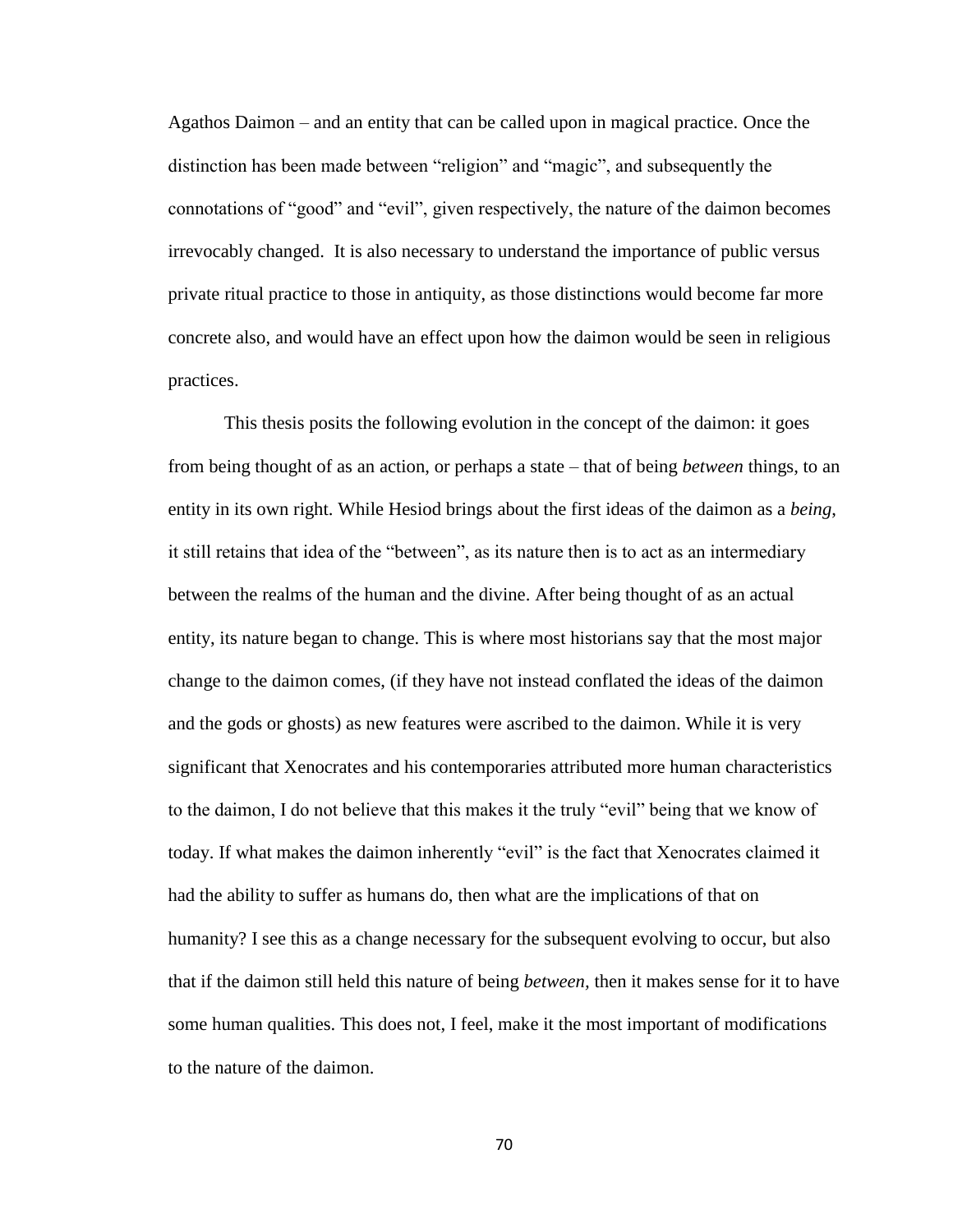The sources used that are spells and incantations also seem to follow along with these ideas. Those earlier examples of erotic magic and love spells do not give any indication that the daimon is itself an "evil" entity. With these examples, it appears that the daimon merely acted upon the intent of the spell-caster. Thus, the daimon was not at fault for performing the spell, it was just the intermediary between the caster and the victim. If the spell or incantation was something considered to be "bad", it was the intent of the magician, not the nature of the daimon that made it so, and the opposite would be true as well. The daimon of magical usage seems to be neutral in character. The later spells, which would come after interaction with Judaism and Christianity, show the daimon as both a helper and something that might have the ability to possess. It is still hard to ascertain, however, if the possessing was done at the behest of a magician, or by the daimon's own intent. Even with the amulets used for exorcism, it is still difficult to understand what the daimon's role might have been.

After looking at Biblical sources, it is easy to see the daimon turning into something that would not be neutral. While the Old Testament does not hold much evidence of daimones, there are still examples of Solomon and Moses being exorcists of sorts.<sup>192</sup> Again, the Book of Enoch shows a daimon or *demon* that looks only slightly less benign and trickster-like than the house daimones and *genii* of ancient Greece and Rome. The New Testament brings forward a more demonic sort of entity, but again, it still seems to be more easily exorcised by Jesus and his disciples than other examples of later demonic possession. Even in early Christianity, the demonic seem to be personifications of temptation, or things that have negative influence that cannot be fully explained, for example disease or drought. It is only with the writing of Augustine of Hippo that this

 $\overline{\phantom{a}}$ 

 $192$  Josephus, 45-47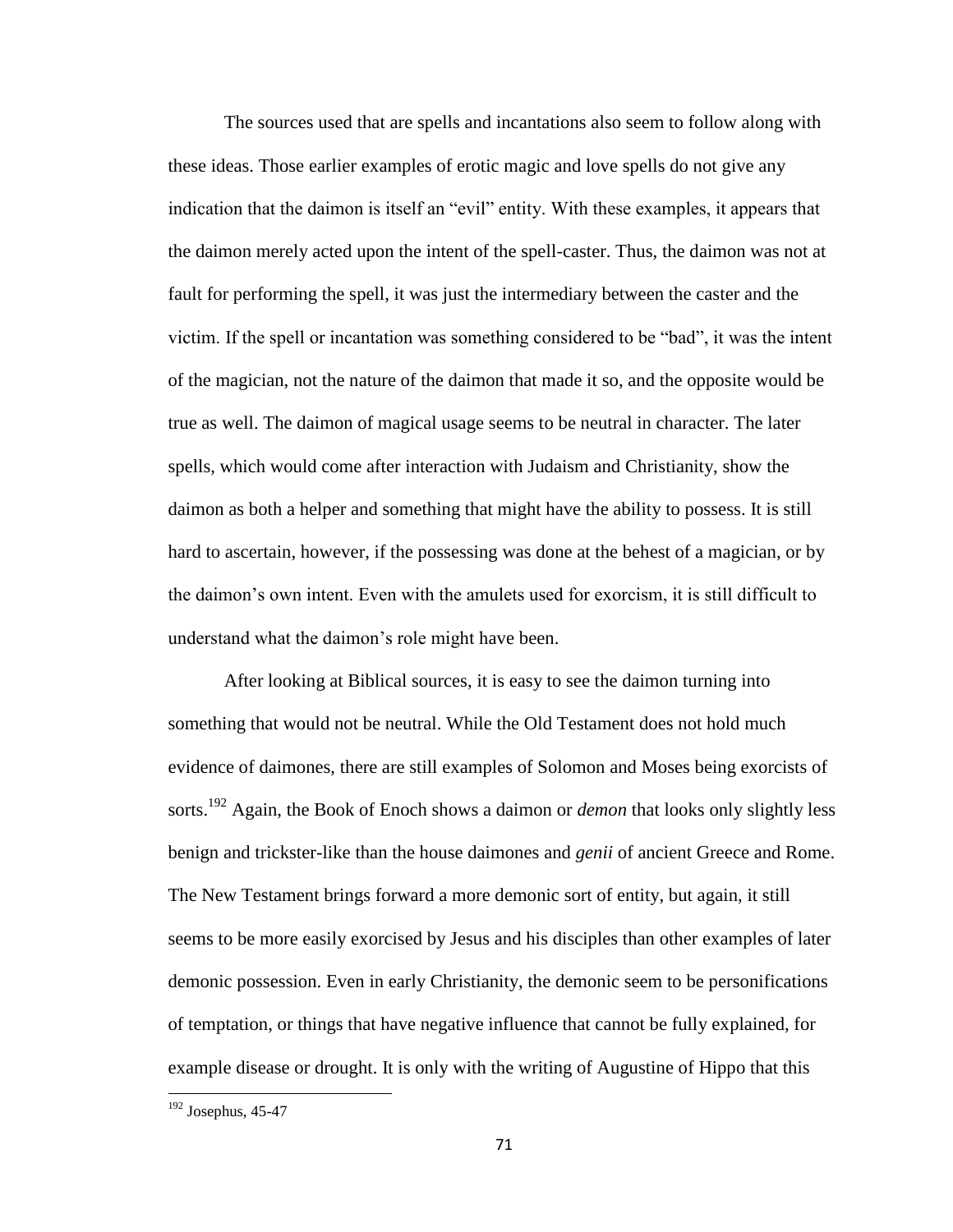evolution seems to culminate in a way that is more finite than the others. Augustine's *City of God* gives irrevocability to his argument, and by declaring that "the gods worshiped by pagan Egypt, Greece, and Rome had all been demons who misrepresented themselves to humans", he removes the neutrality that the daimon had had in the past, as well as the credibility of those who engaged in magical or religious practices with the daimonic.  $^{193}$  There is no longer any question of the daimon's intent. If a spell-caster were to call upon a *demon* to do his bidding, there would not be any need to question the purposes behind it. Augustine's ideas about the demonic were very influential to the rest of demonological thought, and would be used by many in the future.

What is significant about the way that Augustine's ideas are used, however, is that subsequent arguments entailed subjects such as the corporeality of demons, or whether or not they could engage in sexual acts with humans. Stephens shows that St. Thomas Aquinas would go on to use *City of God* in order to construct his own ideas of demonic corporeality, and while having written on both demonology *and* angelology, it is clear that there is distinction between the two, and that the daimones of the past are a part of the former category.<sup>194</sup> The nature of the entity is not in question after this; it is associated with Satan and therefore "evil".

The history of the daimon changing from daimon to demon is very significant to the history of religious thought. Many historians of the ancient world pass over the entity in favor of discussion of more major deities, or more popular creatures of myth. If it is discussed, the daimon is usually discussed in conversation with ghosts or combined with the gods, when in fact it should be thought of in its own terms. The demon did not just

l

<sup>&</sup>lt;sup>193</sup> Stephens, 61

<sup>&</sup>lt;sup>194</sup> Stephens, 67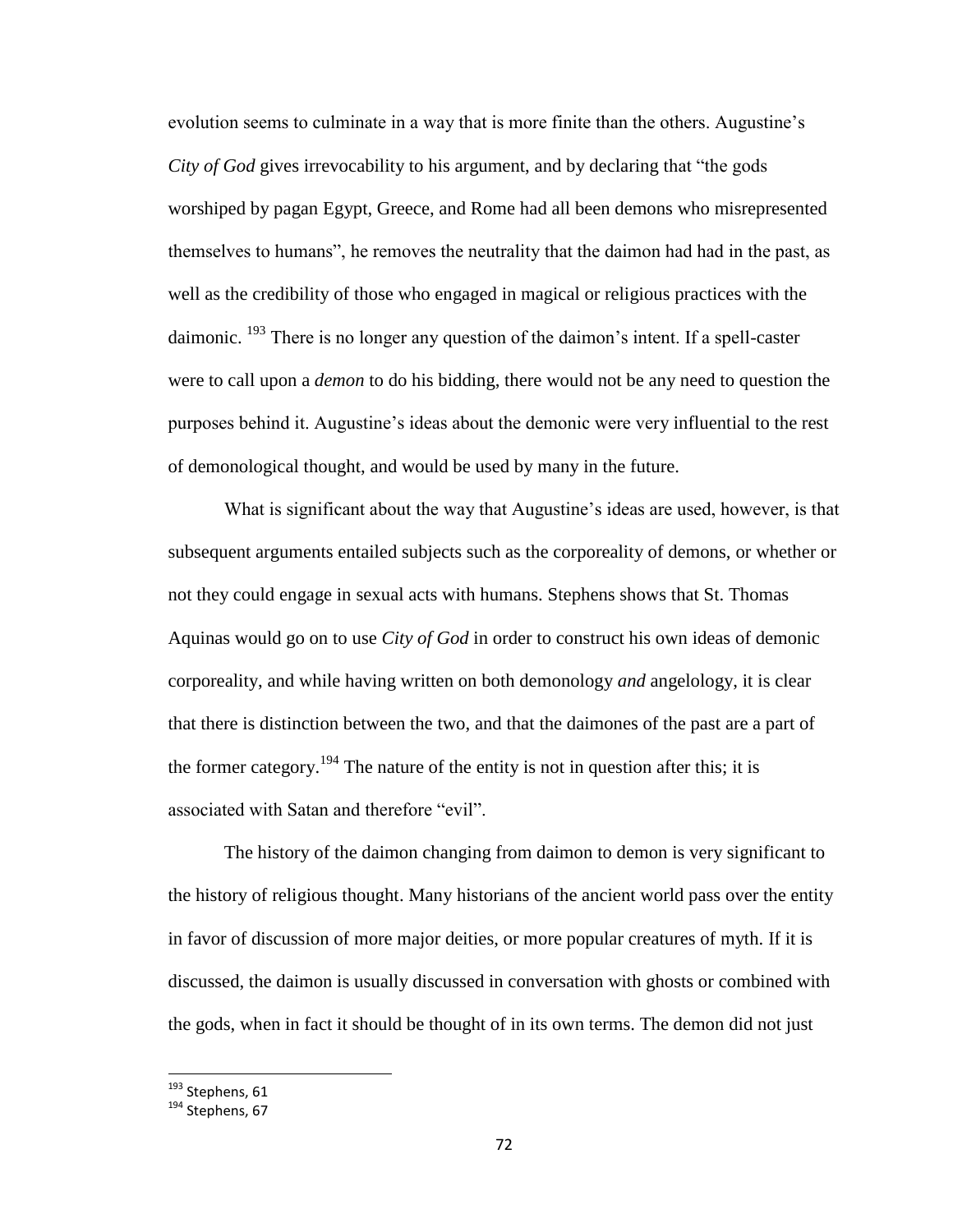appear in the western world with the advent of monotheistic religion; it had a long history prior to this, in which it had an entirely different nature and use. It is also important to see the points of change in its evolution, especially what I see as the most meaningful change coming with Augustine. It is difficult to concede that Xenocrates contributed the most significant change in the history of the daimon, when this merely gave it more human qualities. Most historians that actually look at the daimon claim that this is the point that makes it the entity that we think of today, but it seems problematic to assert that being given the ability to feel pleasure and pain made a seemingly neutral entity become something that would be closely aligned with Satan in the Middle Ages.

As the demon is something that is so prevalent in popular culture, even today, it is important to understand the background of the entity. It is just automatically thought that the demon has always been something that was "evil", and its long and fascinating history is never shared. Instead of immediately thinking of what is presented in films like *The Exorcist*, *Hellraiser*, or any other popular film that showcases the demon, it seems significant to know how it evolved to get to that point. If we have a better understanding of how the daimon evolved over time, perhaps we can gain a better understanding of its place in both the religious and popular culture today.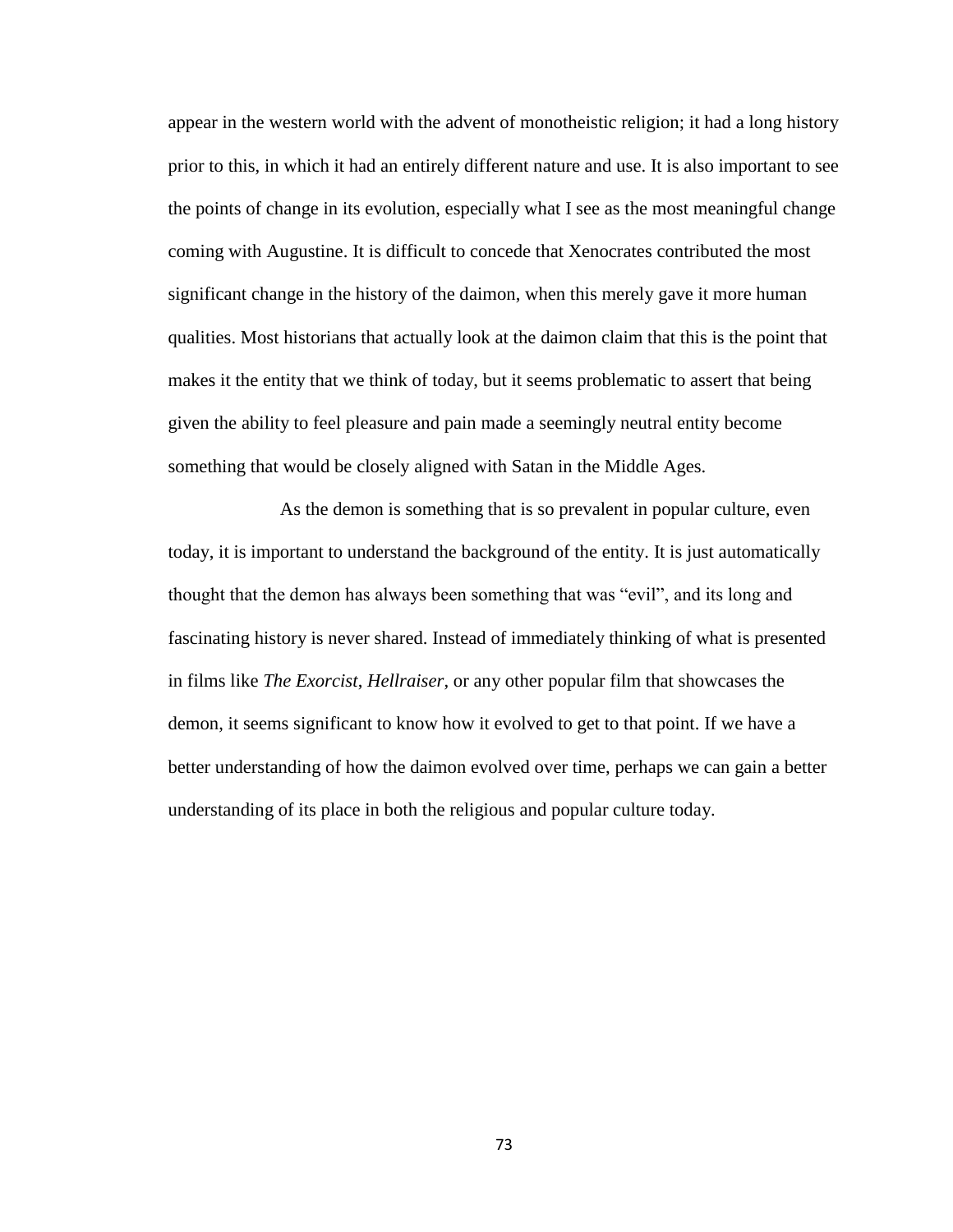## **Bibliography:**

## **Primary Sources:**

Apuleius, *Apology*, as found in Georg Luck, *Arcana Mundi: Magic and the Occult in the Greek and Roman Worlds,* Baltimore: The Johns Hopkins University Press, 1985

Betz, Hans Dieter. Ed. *The Greek magical Papyri in Translation*. Chicago: University of Chicago Press, 1986

Gager, John G. ed. *Curse Tablets and Binding Spells from the Ancient World*, Oxford: Oxford University Press, 1992

Hesiod, *Works of Hesiod and the Homeric Hymns*, trans. Daryl Hines. Chicago: University of Chicago Press, 2005

Homer, *The Odyssey*, trans. Robert Fagles and Bernard Knox. New York: Penguin Group, 1996

Iamblichus, *On the Mysteries of Egypt,* as found in Georg Luck, *Arcana Mundi: Magic and the Occult in the Greek and Roman Worlds,* Baltimore: The Johns Hopkins University Press, 1985

Josephus, *Antiquities of the Jews*, as found in Georg Luck, *Arcana Mundi: Magic and the Occult in the Greek and Roman Worlds,* Baltimore: The Johns Hopkins University Press, 1985

Lucian, *Philoseudes*, as found in Georg Luck, *Arcana Mundi: Magic and the Occult in the Greek and Roman Worlds,* Baltimore: The Johns Hopkins University Press, 1985

Menander, *Fr.* 714 trans. Korte-Thierfelder, as found in: Frederick E. Brenke, " 'A Most Strange Doctrine': Daimon in Plutarch", *The Classical Journal*, Vol. 69, No.1, Oct-Nov., 1973

Plato, *Symposium*, trans. Seth Bernardete, Chicago: University of Chicago Press, 2001

*Five Dialogues: Euthyphro, Apology, Crito, Meno, Phaedo, trans. G.M.A. Grube,* Indianapolis: Hackett Publishing, 1981

Philostratus, *Life of Apollonius of Tyana*, as found in Georg Luck, *Arcana Mundi: Magic and the Occult in the Greek and Roman Worlds,* Baltimore: The Johns Hopkins University Press, 1985

Plutarch, *On The Ceasing of Oracles*, as found in Georg Luck, *Arcana Mundi: Magic and the Occult in the Greek and Roman Worlds,* Baltimore: The Johns Hopkins University Press, 1985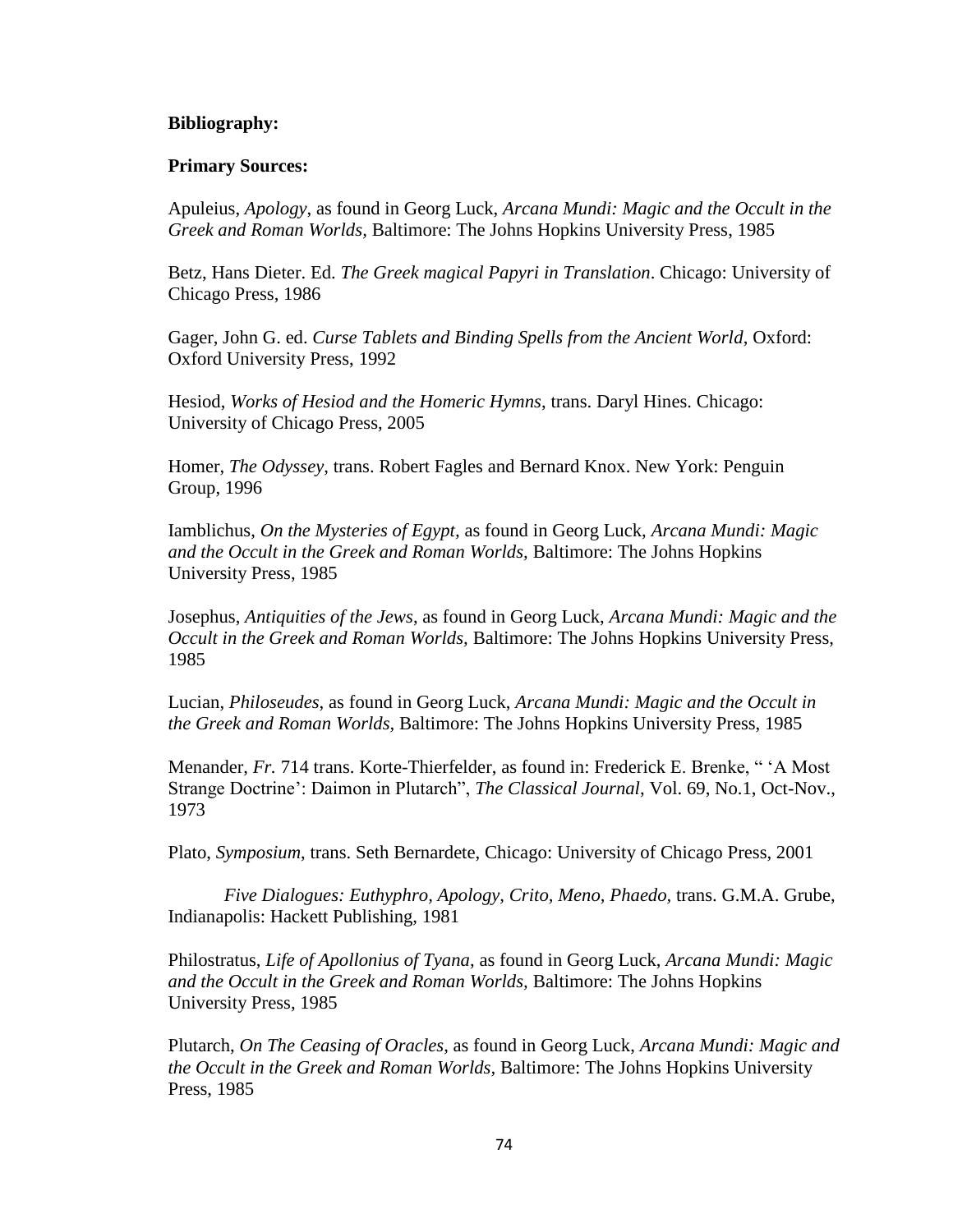Waegeman, Maryse, *Amulet and Alphabet: Magical Amulets in the First Book of Cyranides,* Boston: Brill Academic Publishers, 1987

#### **Secondary Sources**

Asirvatham, Sulochana R. *Between Magic and Religion.* ed. Sulochana R. Asirvatham, Corinne Ondine Pache, and John Watrous. New York: Rowman & Littlefield Publishers, Inc., 2001

Brakke, David. *Demons and the Making of the Monk: Spiritual Combat in Early Christianity.* Cambridge, Mass.: Harvard University Press, 2006

Burkert, Walter. *Greek Religion*. Cambridge: Harvard University Press, 1985

Bowden, Hugh, *Mystery Cults of the Ancient World,* Princeton: Princeton University Press, 2010

Dean-Jones, Lesley, *Women's Bodies and Classical Greek Science,* Oxford: Clarendon Press, 1994

Dickie, Matthew W., "Who Practised Love-Magic in Classic Antiquity and in the Late Roman World?", *The Classical Quarterly,* New Series, Vol. 50, No.2, 2000

Dodds, E.R. *The Greeks and the Irrational.* Berkeley: University of California Press, 1966

Edelstein, Emma J., *Asclepius: Collection and Interpretation of the Testimonies, Volume 1*, Baltimore: John Hopkins University Press, 1998

Eisner, Robert *The Road to Daulis: Psychoanalysis, Psychology, and Classical Mythology*, Syracuse: Syracuse University Press, 1987

Eitrem Samson. "Dreams and Divination in Magical Ritual", *Magika Heira: Ancient Greek Magic and Religion*, ed. Christopher A. Faraone, Dirk Obbink. New York: Oxford University Press, 1991

Faraone, Christopher A. *Ancient Greek Love Magic.* Cambridge, Mass.: Harvard University Press, 1999

"The Rise of the Demon Womb in Greco-Roman Antiquity" in *Finding Persephone*: *Women's Rituals in the Ancient Mediterranean*, ed. Maryline Parca and Angeliki Tzanetou. Indianapolis: Indiana University Press, 2007

"Binding and Burying the Forces of Evil: The Defensive Use of 'Voodoo Dolls' in Ancient Greece", *Classical Antiquity,* Vol. 10, No.2, Oct. 1991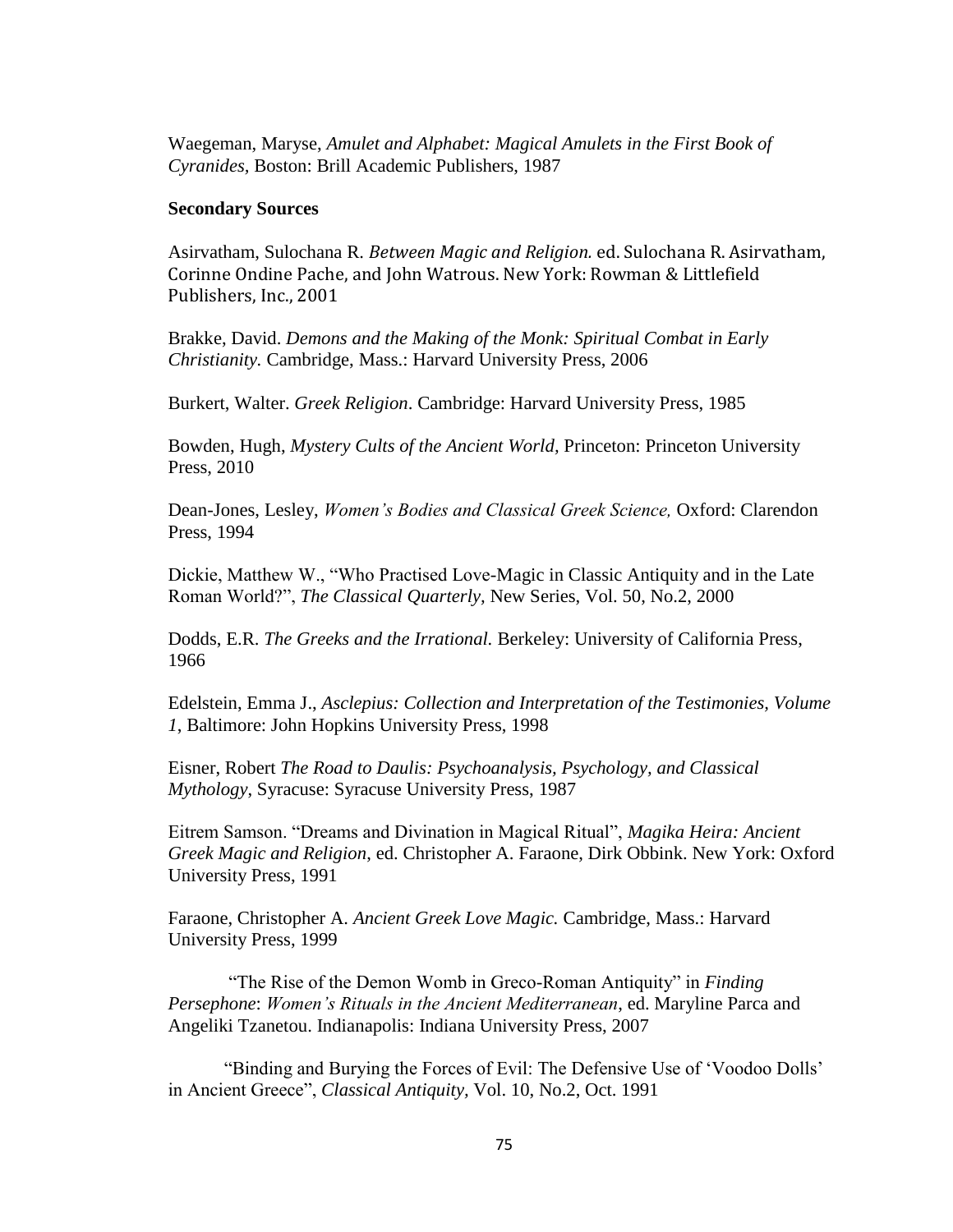Flint, Valerie. "The Demonisation of Magic and Sorcery in Late Antiquiy: Christian Redefinitions of Pagan Religions," in *Witchcraft and Magic in Europe: Ancient Greece and Rome*. ed. Bengt Ankarloo and Stuart Clark. Philadelphia: University of Pennsylvania Press, 1999

Graf, Fritz, *Magic in the Ancient World,* Cambridge, Mass: Harvard University Press, 1997

Johnston, Sarah Iles, "Mysteries", in *Ancient Religion*, ed. Sarah Iles Johnston, Cambridge Mass.: Harvard University Press, 2004

Lianou, Margarita, "The Role of the Argeadai in the Legitimation of the Ptolemaic Dynasty: Rhetoric and Practice," *Philip II and Alexander the Great: Father and Son, Lives and Afterlives,* ed. Elizabeth Carney, Daniel Ogden, Oxford: Oxford University Press, 2010

Luck, Georg, *Arcana Mundi*: *Magic and the Occult in the Greek and Roman Worlds* Baltimore: The Johns Hopkins University Press, 1985

Middleton, John, "Theories of Magic", in *Encyclopedia of Religion*, ed. M. Eliade, New York: Macmillan, 1987

Mikalson, Jon "Greece", in *Ancient Religion,* ed. Sarah Iles Johnston, Cambridge Mass.: Harvard University Press, 2004

Nigosian, Solomon, *Magic and Divination in the Old Testament*, Portland, OR: Sussex Academic Press, 2008

Nilsson Martin P. *Greek Folk Religion*. Philadelphia: University of Pennsylvania Press, 1940

Ogden, Daniel. *Magic, Witchcraft and Ghosts in the Greek and Roman Worlds.* Oxford: Oxford University Press, 2002

Reff, Daniel T. *Plagues, Priests & Demons*, Cambridge: Cambridge University Press, 2005

Scheid, John, *An Introduction to Roman Religion,* Indianapolis: Indiana University Press, 2003

Schibli, Hermann S., "Xenocrates' Daemons and the Irrational Soul", *The Classical Quarterly*, New Series, Vol. 43, No.1, 1993

Sorenson, Eric. *Possession and Exorcism in the New Testament and Early Christianity* Tubingen: J.C.B. Mohr, 2002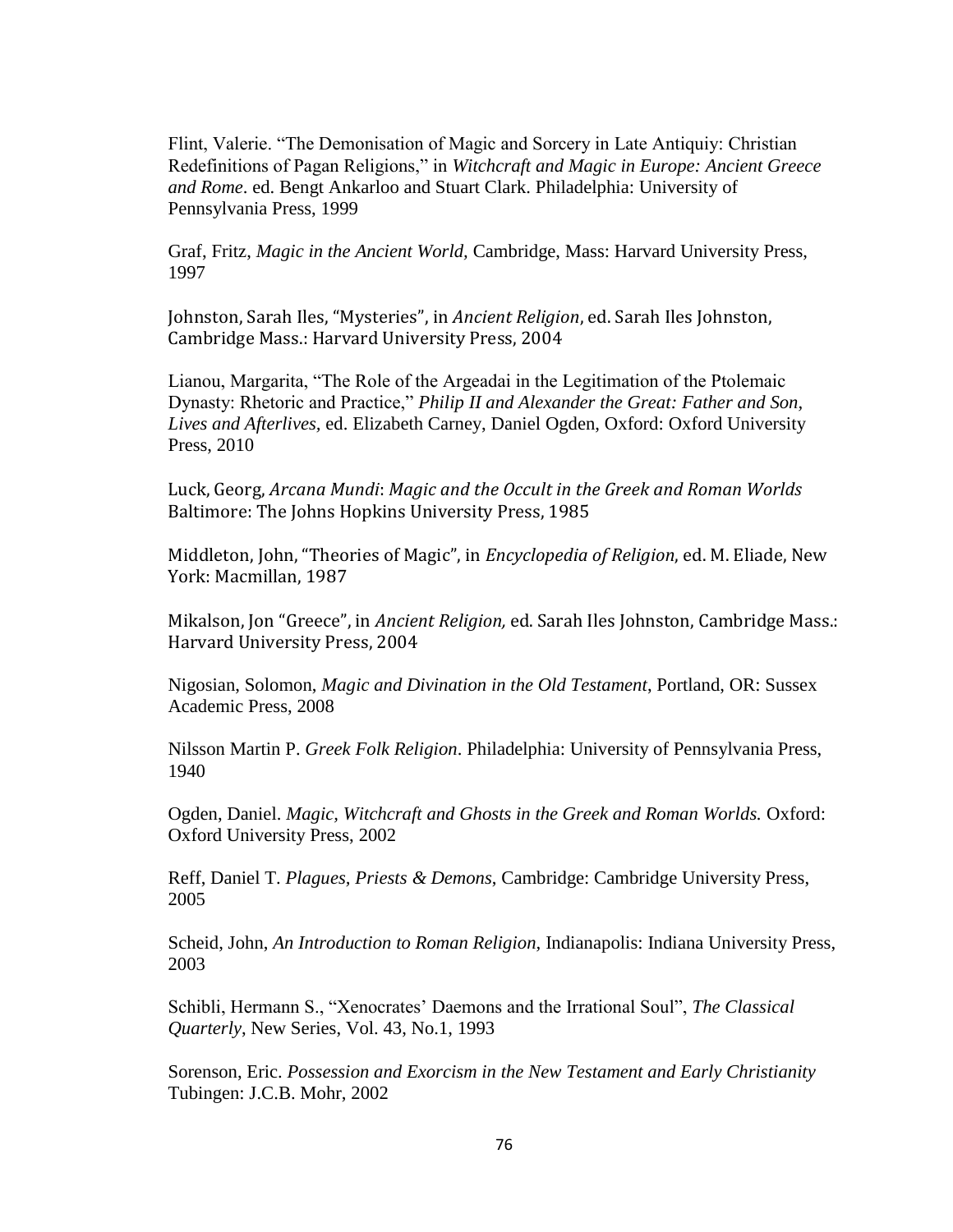Stephens, Walter, *Demon Lovers: Witchcraft, Sex, and the Crisis of Belief,* Chicago: University of Chicago Press, 2002

Tarn, W.W., "The Hellenistic Ruler-Cult and the Daemon", *The Journal of Hellenistic Studies,*  Vol. 48, Part 2, 1928

Walzel, Diana Lynn. "Sources of Medieval Demonology," in *Articles on Witchcraft, Magic and Demonology: Witchcraft in the Ancient World and the Middle Ages* ed. Brian P. Levack. New York: Garland Publishing, Inc., 1992

Winkler, John J. *The Constraints of Desire: The Anthropology of Sex and Gender in Ancient Greece.* New York: Routledge, 1990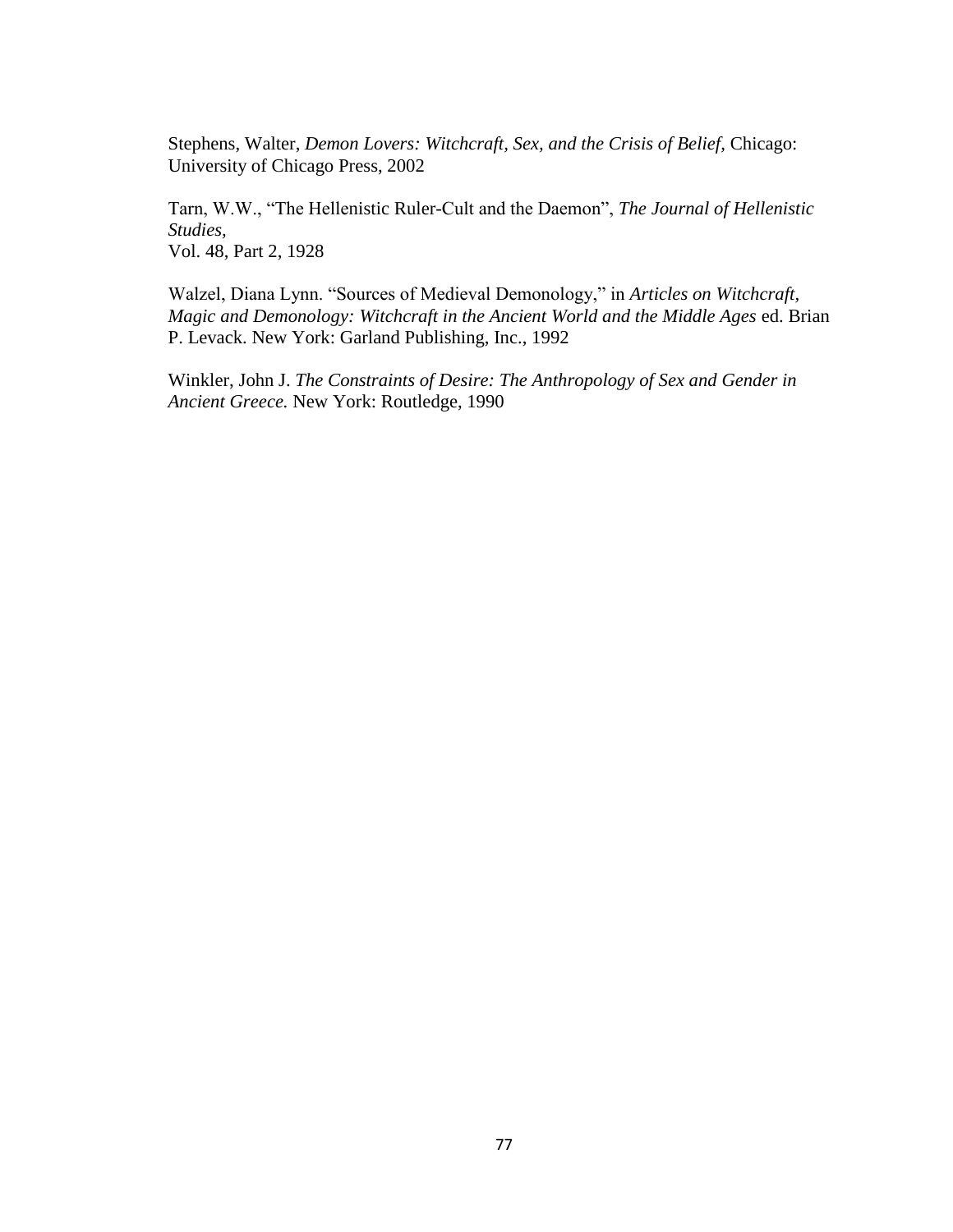### VITA

# The Graduate College University of Nevada, Las Vegas

#### Hailey Marie Fuller

## **Current Position: Student in the M.A. Program at the University of Nevada Las Vegas,**

Program Start Date: August 2010

Fields of Study: Ancient History, Comparative Religious History,

Comprehensive Examinations Passed: April, 2012

Advisor: Dr. Andrew Bell, Professor of History

Grade Point Average: 3.76

Thesis Title: "From Daimon to Demon: The Evolution of the Demon from Antiquity to Early Christianity"

### **Education:**

Bachelor of Arts, History, University of Nevada, Las Vegas, 2009 Graduated *Cum Laude*, minor in Cultural Anthropology Senior Capstone Project: "Blessed is the Match: Four Women Who Kept Hope Alive During the Holocaust"

## **Honors and Awards:**

Alumni Association Scholarship, 2011 Vista Award, 2009 Great Works Certificate, 2009 John S. Wright Scholarship, 2008

## **Courses Assisted:**

Graduate Assistant, HIST 100, Dr. Paul Werth, Fall 2010 Graduate Assistant, HIST 110, Dr. Marcia Gallo, Spring 2011 Graduate Assistant, HIST 100, Dr. Paul Werth, Fall 2011 Graduate Assistant, HIST 100, Dr. Michelle Tusan, Spring 2012 Part Time Instructor, WMST 101, Dr. Danielle Roth-Johnson, Fall 2012